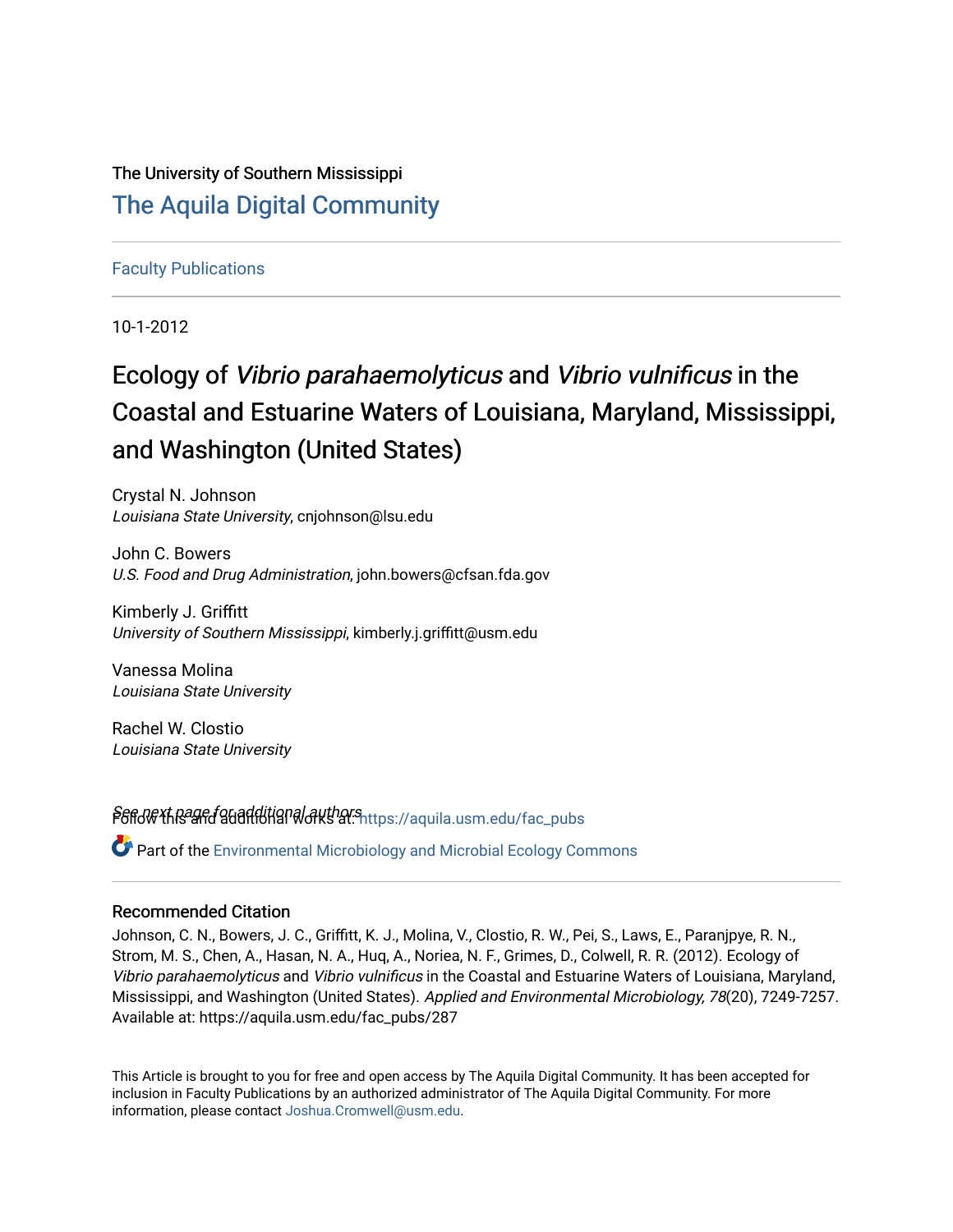# Authors

Crystal N. Johnson, John C. Bowers, Kimberly J. Griffitt, Vanessa Molina, Rachel W. Clostio, Shaofeng Pei, Edward Laws, Rohinee N. Paranjpye, Mark S. Strom, Arlene Chen, Nur A. Hasan, Anwar Huq, Nicholas F. Noriea III, D. Jay Grimes, and Rita R. Colwell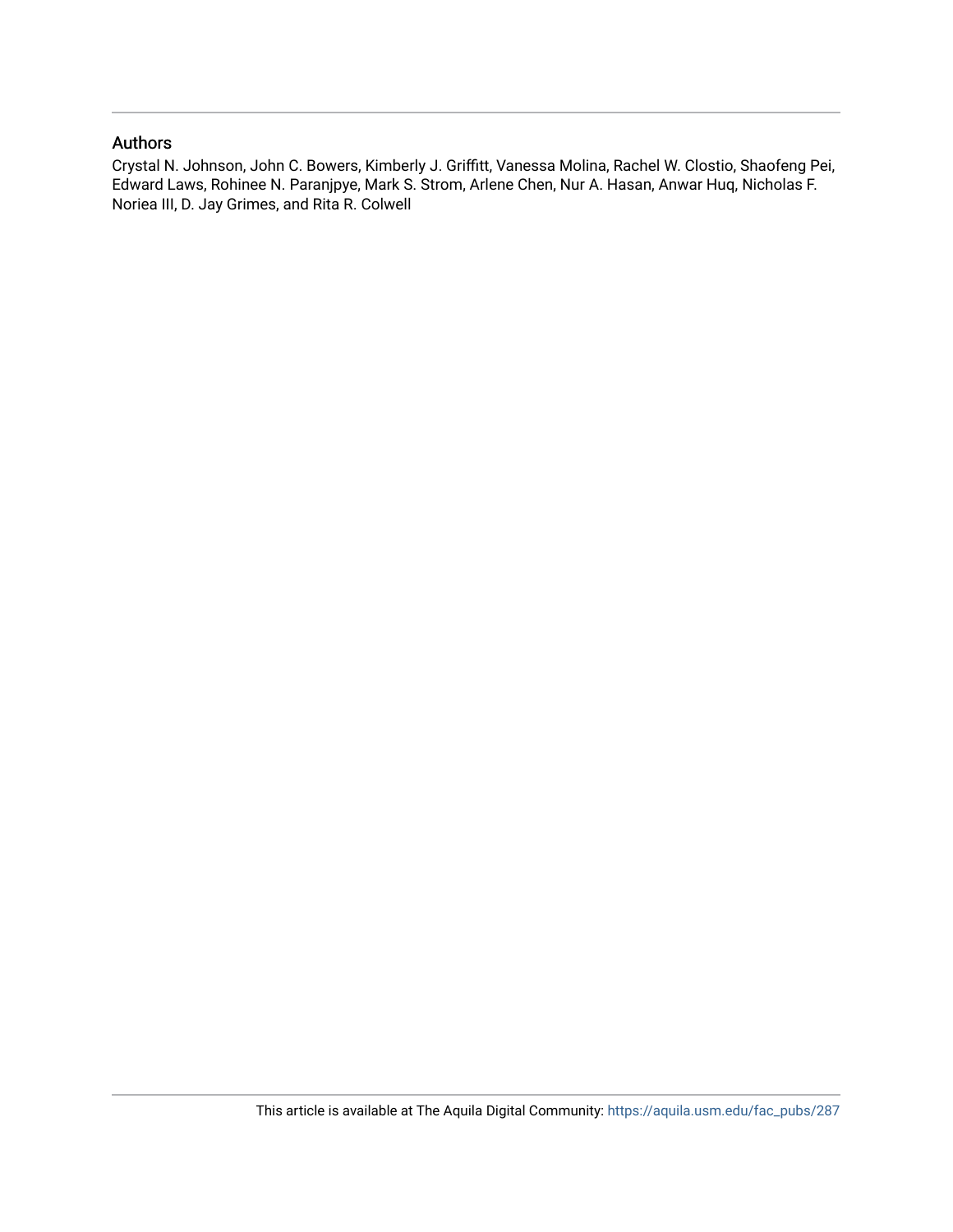- 1 Ecology of *Vibrio parahaemolyticus* and *Vibrio vulnificus* in the coastal and estuarine
- 2 waters of Louisiana, Maryland, Mississippi, and Washington, United States
- 3
- 4 Crystal N. Johnson<sup>1#</sup>, John C. Bowers<sup>2</sup>, Kimberly J. Griffitt<sup>3</sup>, Vanessa Molina<sup>1</sup>, Rachel
- 5 W. Clostio<sup>1</sup>, Shaofeng Pei<sup>1</sup>, Edward Laws<sup>1</sup>, Rohinee N. Paranjpye<sup>4</sup>, Mark S. Strom<sup>4</sup>,
- 6 Arlene Chen<sup>5</sup>, Nur A. Hasan<sup>5</sup>, Anwar Huq<sup>5</sup>, Nicholas F. Noriea III<sup>3</sup>, D. Jay Grimes<sup>3</sup>, and
- 7 Rita R. Colwell $^{5,6}$
- 8
- $19<sup>-1</sup>$ Louisiana State University, Department of Environmental Sciences, Baton Rouge, LA;
- 10 <sup>2</sup>U.S. Food and Drug Administration, College Park, MD; <sup>3</sup>University of Southern
- 11 Mississippi Gulf Coast Research Laboratory, Ocean Springs, MS; <sup>4</sup>Northwest Fisheries
- 12 Science Center, National Marine Fisheries Service, National Oceanic and Atmospheric
- 13 Administration, Seattle, WA; <sup>5</sup>University of Maryland, College Park, MD; and <sup>6</sup>Johns
- 14 Hopkins Bloomberg School of Public Health
- 15
- 16 Running Title: Coastal ecology of the vibrios
- 17 Key Words: *Vibrio parahaemolyticus*, *Vibrio vulnificus*, *Crassostrea virginica*, water,
- 18 sediment, thermostable direct hemolysin, *tdh*-related hemolysin, temperature, turbidity,
- 19 salinity, plankton
- 20
- 21 # Corresponding author mailing address: Louisiana State University, Department of
- 22 Environmental Sciences, The Energy, Coast, and Environment Building, Mailroom
- 23 #1273, Baton Rouge, LA 70803, 225-578-9422, cnjohnson@lsu.edu
- 24 Submitted to: *Applied and Environmental Microbiology*
- 25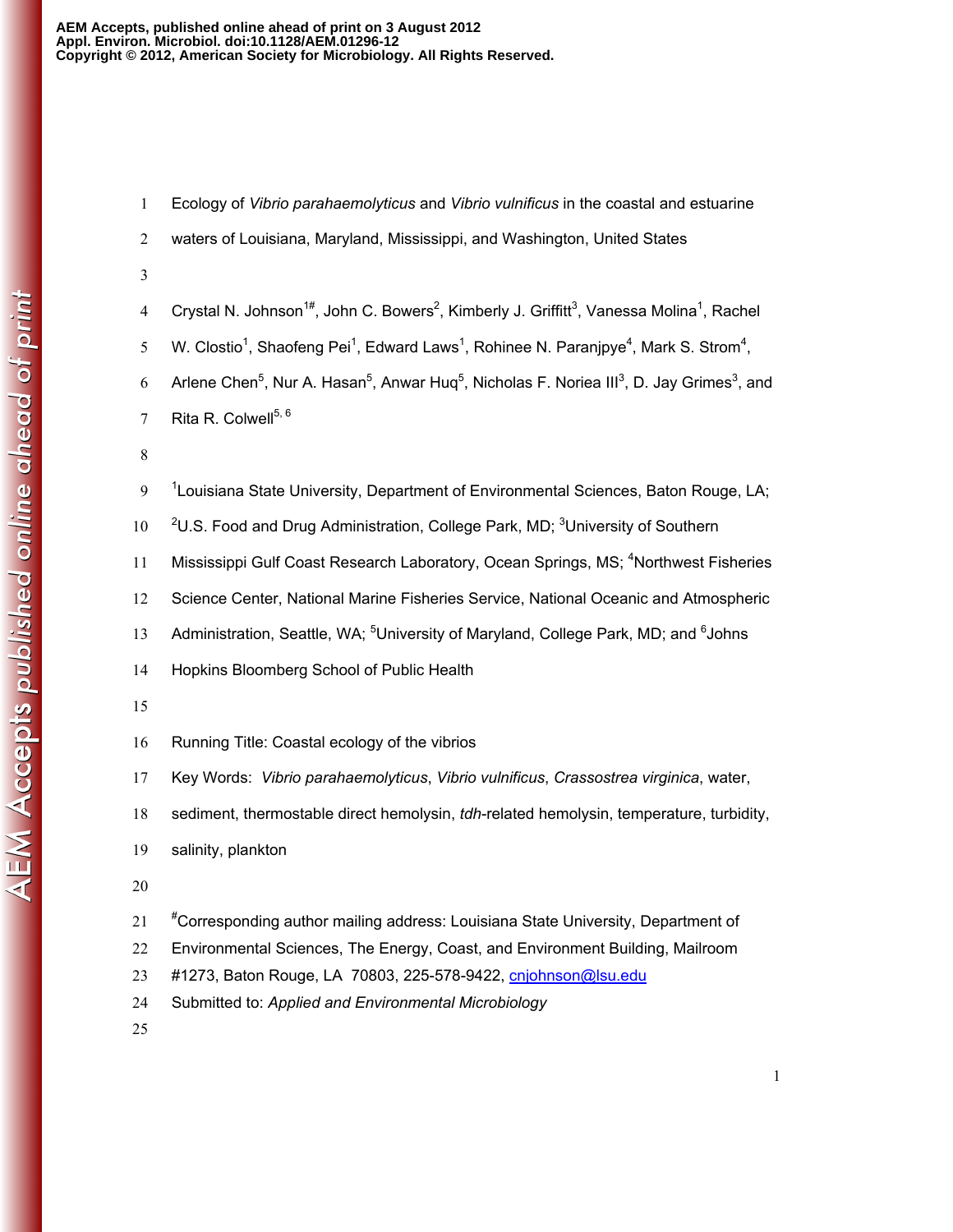#### **ABSTRACT**

*Vibrio parahaemolyticus* (*Vp*) and *Vibrio vulnificus* (*Vv*), native to estuaries globally, are agents of seafood-borne or wound infections, both potentially fatal. Like all vibrios autochthonous to coastal regions, their abundance varies with changes in environmental parameters. Sea surface temperature (SST), sea surface height (SSH), and chlorophyll have been shown to be predictors of zooplankton and thus factors linked to vibrio populations. The contribution of salinity, conductivity, turbidity, and dissolved organic carbon to the incidence and distribution of *Vibrio* spp. has also been reported. Here, a multi-coastal, 21-month study was conducted to determine relationships between environmental parameters and *Vp* and *Vv* populations in water, oysters, and sediment in three coastal areas of the United States. Because ecologically unique sites were included in the study, it was possible to analyze individual parameters over wide ranges. Molecular methods were used to detect thermolabile hemolysin *tlh,*  thermostable direct hemolysin *tdh*, and *tdh*-related hemolysin *trh*, as indicators for *Vp* and hemolysin *vvhA* for *Vv*. SST and suspended particulate matter were found to be strong predictors of total and potentially pathogenic *Vp* and *Vv.* Other predictors included chlorophyll-*a*, salinity, and dissolved organic carbon. For the ecologically unique sites included in the study, SST was confirmed as an effective predictor of annual variation in vibrio abundance, with other parameters explaining a portion of the variation not attributable to SST.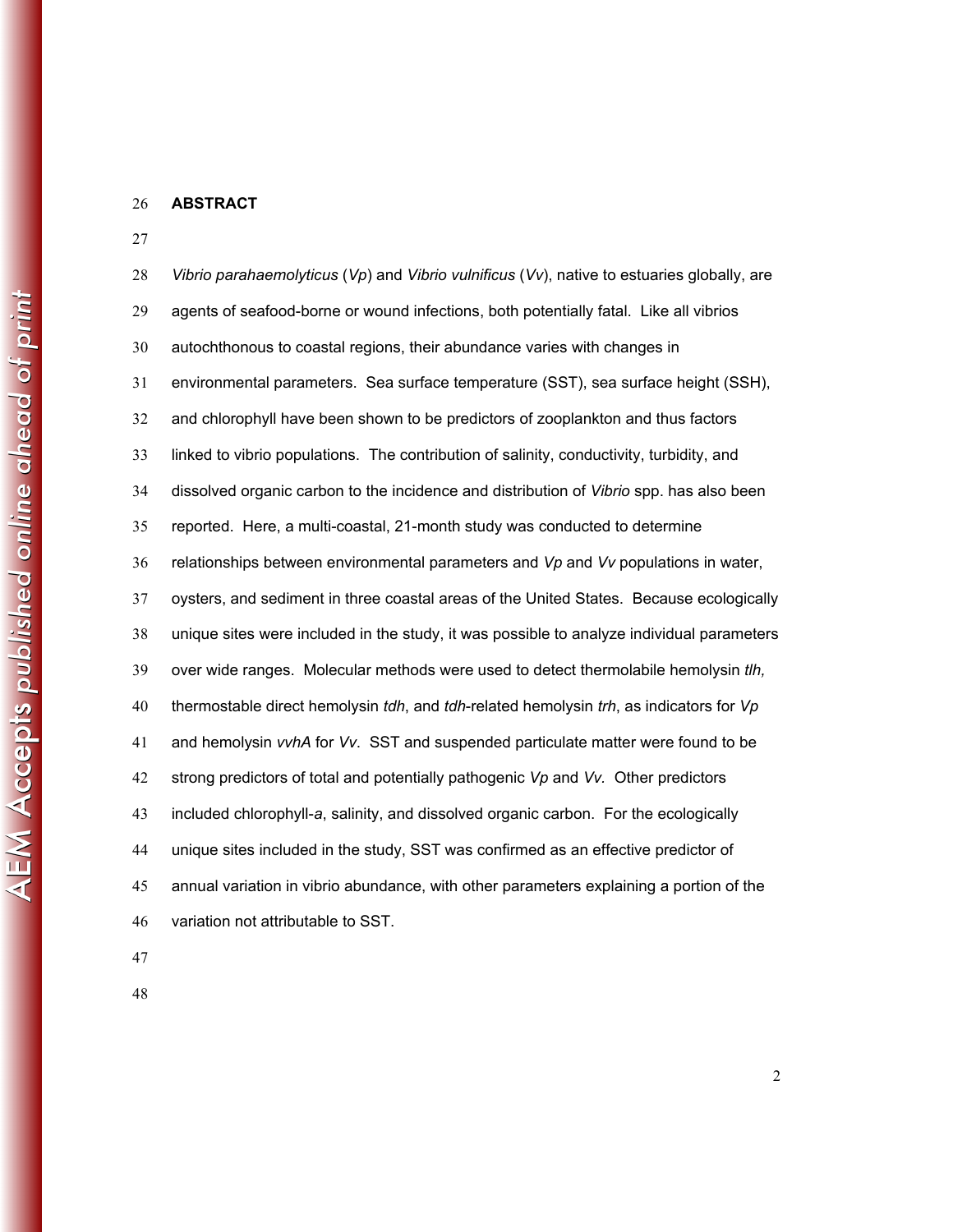#### **INTRODUCTION**

It has long been established that *Vibrio* spp. are autochthonous to the marine, estuarine, and riverine environment. Vibrios cultured from environmental samples commonly lack genes coding for functions associated with pathogenicity for humans and marine animals, e.g., the thermostable direct hemolysin (*tdh*) in *Vibrio parahaemolyticus*. Yet, pathogenic subpopulations of vibrios are potential agents of disease outbreaks and pandemics (7, 19, 23, 37, 44, 50, 65), notably in developing countries where access to safe drinking water is limited (26, 56) and/or in countries where consumption of raw or undercooked shellfish is common (11, 80). *Vibrio parahaemolyticus* is most frequently associated with gastroenteritis and has been linked to annual outbreaks (7, 8, 44). *Vibrio vulnificus* is more frequently associated with wound infections, with a case fatality rate as high as 50% (5, 10, 27). The abundance and distribution of these three human pathogens have been linked to environmental factors most notably temperature and salinity, depending on the pathogen and its habitat, and the geographic location (4, 13, 14, 18, 24, 29, 31, 35, 39, 70, 72, 83). Dissolved oxygen (30, 54, 58), chlorophyll (6, 20, 31, 33), and plankton (2, 31, 41, 59, 74) have also been found to be important in describing the ecology of vibrios. Regulatory authorities responsible for oversight of recreational waters and shellfish harvesting areas employ rainfall, fecal coliform counts, river stages, and, more recently, enterococcus counts to determine opening and closing of specific areas to protect public health (21, 25, 62, 76). Standard microbiological approaches to classification and opening/closing of oyster harvest areas, unfortunately not useful for control of exposure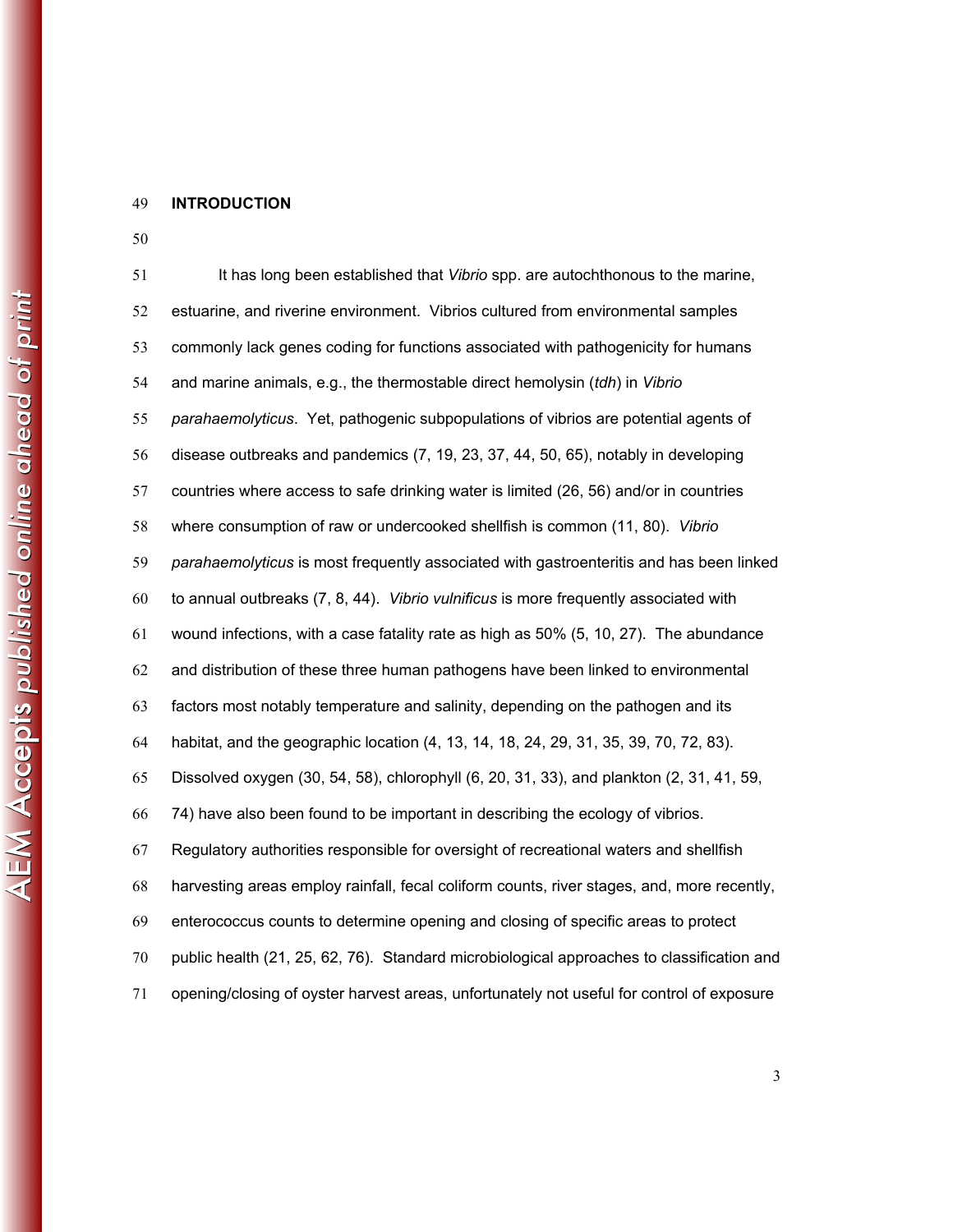to pathogenic *Vibrio*, spp., continue to be used and are generally accepted for

regulating exposure to other pathogens in the U.S. (36).

Naturally occurring pathogens, notably vibrios, are ubiquitous in the aquatic environment and contribute to carbon and other nutrient cycling (24, 61). Clearly, human exposure to these pathogens cannot be completely eliminated, but incidence of illness can be reduced if environmental conditions that significantly elevate risk could be identified and monitored. Communication of such conditions to stakeholders (regulatory agencies, the shellfish industry, public health officials, at-risk consumers, etc.) would reduce exposure and subsequent disease. An informative, robust system of identification of conditions associated with high risk requires quantifying the association of environmental factors with abundance of total vibrio populations and potentially pathogenic vibrios. Given proven associations as predictors of vibrio abundance the relevant environmental data can be collected by satellite remote sensing (13, 39, 83). Development of models to predict presence of vibrio populations is facilitated by collecting observations over a range of environmental parameters and recognition that predictive relationships may vary across regions due to differences in ecology (for example, models developed for the Gulf of Mexico may not be applicable to the Pacific Northwest). Furthermore, potentially pathogenic subpopulations of environmental vibrios are not necessarily a constant proportion of the total vibrio population (17, 18, 31, 32, 55, 83). Here we describe an analysis of environmental factors providing the potential for improving upon existing predictive models for *V. parahaemolyticus* and *V. vulnificus*. Specifically, we determined densities of total *V. parahaemolyticus* (*tlh*), and potentially pathogenic *V. parahaemolyticus*, as indicated by the presence of the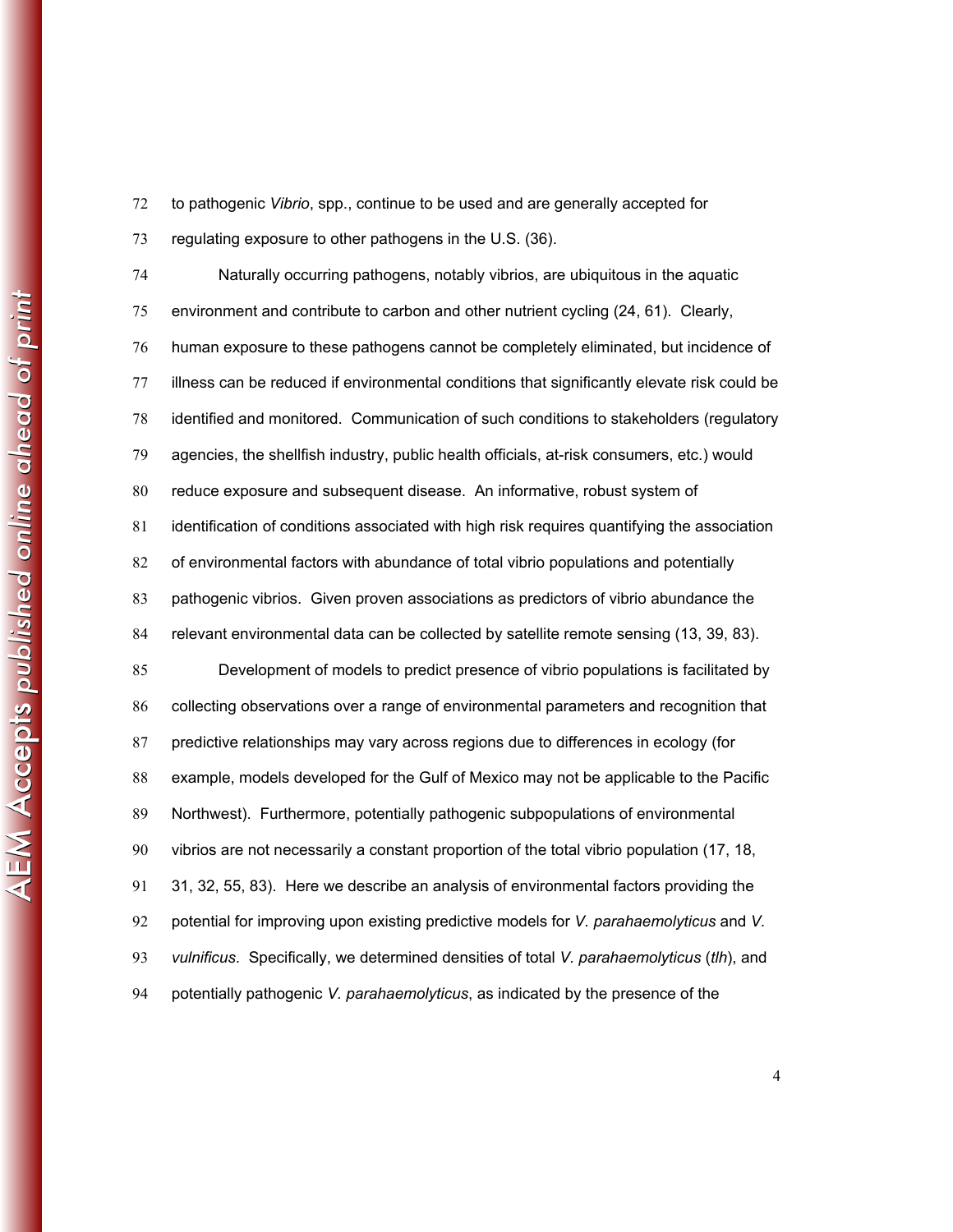thermostable direct hemolysin (*tdh*) and *tdh*-related hemolysin genes (*trh*) (48, 64), and total *V. vulnificus* as indicated by the presence of the *V. vulnificus* hemolysin gene (*vvhA*) that has been used as a marker for the species (45, 81, 82). These were determined for water, oyster, and sediment samples collected at sampling stations located in the Pacific Northwest, northern Gulf of Mexico, and Chesapeake Bay.

## **MATERIALS AND METHODS**

**Sample collection and processing.** From December, 2008 to August, 2010, water, oyster, and sediment samples were collected in the Pacific Northwest in Hood Canal in Washington (WA), in the northern Gulf of Mexico spanning Louisiana (LA) and Mississippi (MS), and in the Chester River and Tangier Sound of the Chesapeake Bay in Maryland (MD). All samples were collected concurrently in LA, MS, and MD, but in WA, because of logistical problems, oyster and sediment samples were collected inter-tidally and relayed to a dock where the water samples were collected sub-tidally. At all sampling stations, 6 – 12 L of water, 20 – 25 oysters, and 100 g of sediment were collected and transported to the laboratory in coolers containing ice or ice packs. Water, oyster, and sediment samples were processed as described elsewhere (31). Specifically, water samples were shaken as previously described (1), oysters were scrubbed, shucked, and homogenized, and pore water was decanted from sediment then diluted 1:1 and shaken as previously described (31). *V. parahaemolyticus* and *V. vulnificus* were enumerated as follows: 1 mL water, 0.1g and 0.01g oyster, and varying wet weights of sediment (0.0005 – 0.1g) were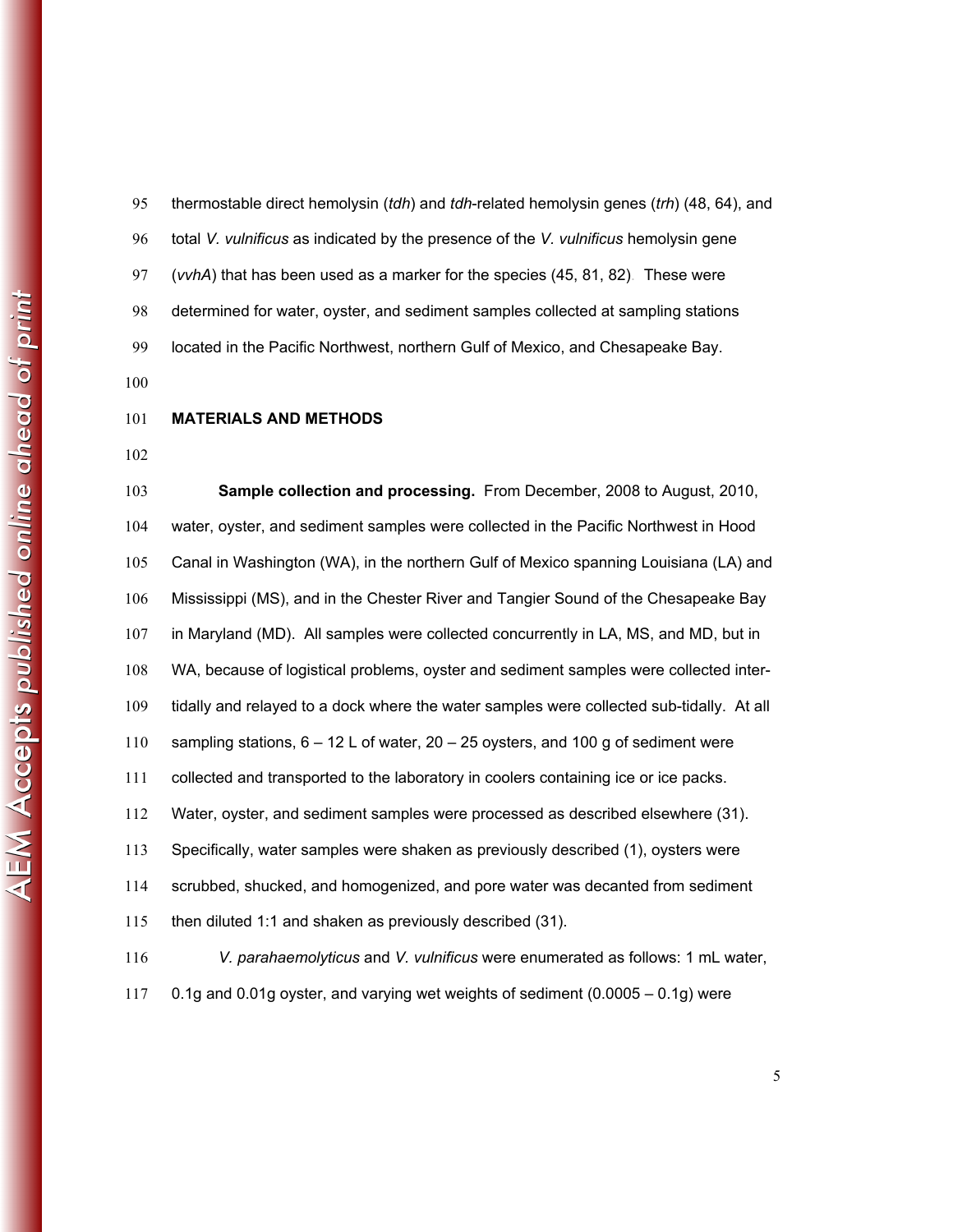peptone, 3% NaCl, 1% cellobiose, 0.06% bromthymol blue, pH 8.2). Detection of *tdh*+ and *trh*+ *V. parahaemolyticus* was accomplished using 1L, 100mL, and 10mL water enrichments and 10g and 1g oyster enrichments in 10X alkaline peptone water (10X 122 APW, 10% peptone, 1% NaCl, pH 8.5). All samples were incubated at 33 °C for 16 – 18 hours, as described previously (31).

118 spread plated on  $T_1N_3$  agar (1% tryptone, 3% NaCl, pH 7.2) and VVA agar (2%

**Enumeration of vibrios.** To enumerate *V. parahaemolyticus* and *V. vulnificus*  by direct plating / colony hybridization (DP/CH), Whatman 541 ashless filters (Whatman, Kent, ME) were used to lift bacterial colonies from plates, as described elsewhere (31). The filters were probed using alkaline phosphatase-conjugated oligonucleotide probes (DNA Technology A/S, Risskov, Denmark) specific for *vvhA*, *tdh*, *trh*, and *tlh* (31)*.* The DP/CH method is most effective for directly enumerating *tlh* and *vvh*, but *tdh* and *trh* 130 populations are often too sparse to rely on DP/CH for enumeration. Therefore, samples were enriched in APW as described above to increase the *tdh* and *trh* populations to higher levels that could be detected and enumerated using the most probable number (MPN) method (49). For both total (*tlh*+) and potentially pathogenic (*tdh*+ and *trh*+) *V. parahaemolyticus,* serial MPN dilutions were determined in triplicate for water and oyster enrichments using real-time PCR, as previously described (31, 49). For samples collected in Louisiana and in Mississippi, probes and equipment were used that have been described elsewhere (31). For MD samples, probes were used as described previously (49) and reactions were carried out using an AB 7500 thermal cycler (Applied Biosystems, Carlsbad, CA). For WA samples, a Stratagene Mx300Sp Real-Time PCR System (Agilent Technologies, Santa Clara, CA) was used for real-time PCR analysis.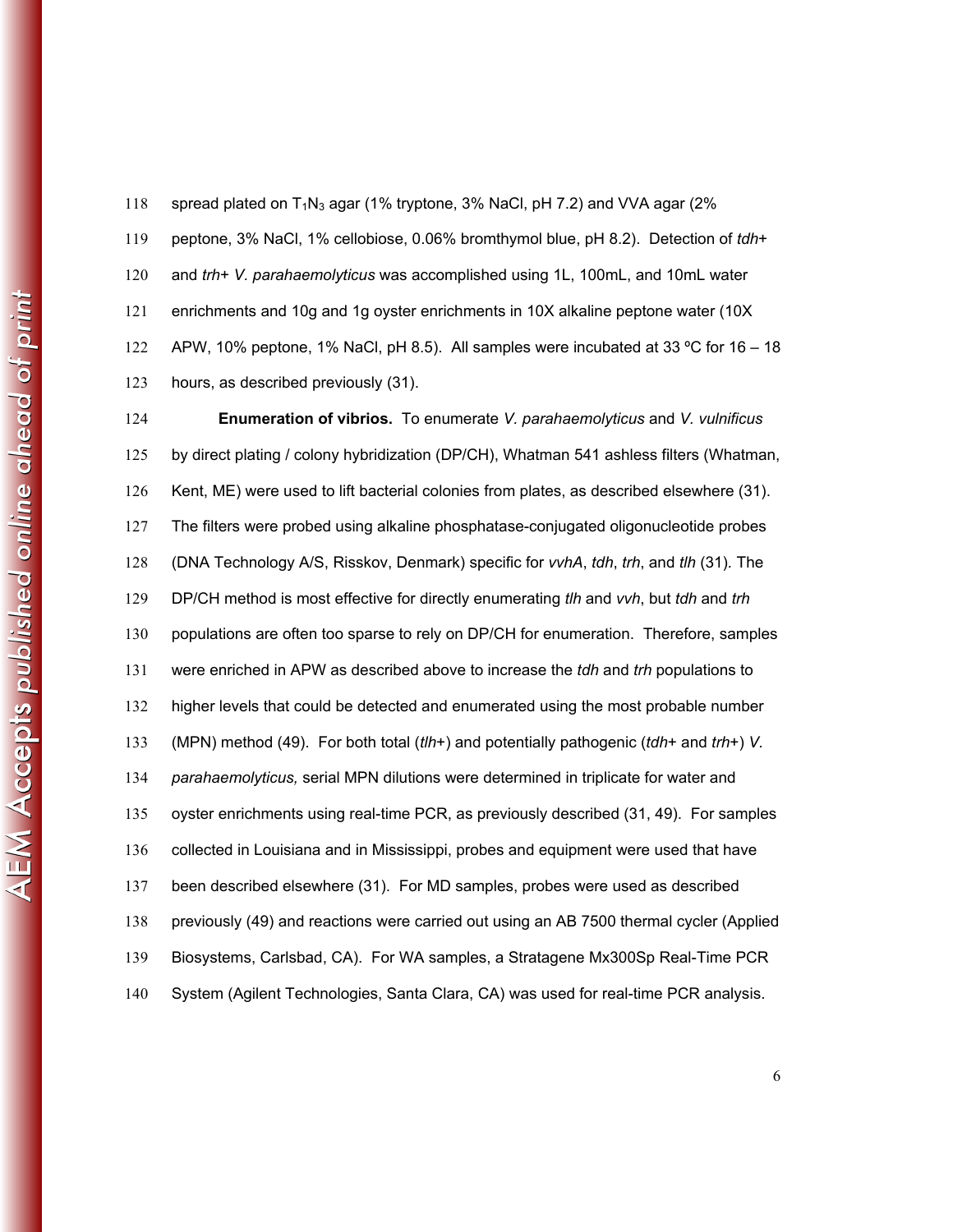|             | 141 | The <i>tin</i> an  |
|-------------|-----|--------------------|
|             | 142 | <b>DNA Tech</b>    |
|             | 143 | <b>Applied B</b>   |
|             | 144 | <b>Brilliant M</b> |
|             | 145 | following          |
| LIOT.       | 146 | primers at         |
|             | 147 | remainder          |
| ne cineoio! | 148 | described          |
|             | 149 | profile em         |
|             | 150 | 95°C, follo        |
|             | 151 | annealing          |
|             | 152 | amplificati        |
|             | 153 | described          |
|             | 154 | All                |
|             | 155 | pathogeni          |
|             | 156 | sediment           |
|             | 157 | and they           |
|             | 158 | analysis c         |
|             | 159 | (data not          |
|             | 160 | among the          |
|             | 161 | V. vulnific        |

| 141 | The tlh and internal amplification control (IAC) probes were purchased from Integrated         |
|-----|------------------------------------------------------------------------------------------------|
| 142 | DNA Technologies (Coralville, IA), and the <i>tdh</i> and <i>trh</i> probes were obtained from |
| 143 | Applied Biosystems (Foster City, CA). Each 25-µl reaction consisted of 12.5 µl of 2X           |
| 144 | Brilliant Multiplex QPCR Master Mix (Agilent Technologies, Santa Clara, CA) and the            |
| 145 | following reaction components (final concentrations): all three probes at 150 nM, all six      |
| 146 | primers at 75 nM, and BSA (New England Biolabs, Beverly, MA) at 400 ng/µl. The                 |
| 147 | remainder of the reactions consisted of 1 µl of the IAC template at the concentration          |
| 148 | described above, nuclease-free water, and 5 µl of template. The two-step thermal               |
| 149 | profile employed throughout the study consisted of an initial 9.5 min denaturation step at     |
| 150 | 95°C, followed by 40 cycles of 30s denaturation at 95°C and a 45s combined                     |
| 151 | annealing/extension step at 58°C. Fluorescence data were collected at the end of each          |
| 152 | amplification cycle. The primer and probe sequences employed were the same as                  |
| 153 | described previously (49).                                                                     |
| 154 | All sediment samples were analyzed by DP/CH alone to enumerate total and                       |
| 155 | pathogenic vibrios in sediment. The PCR/MPN method was not used because                        |
| 156 | sediment has previously been found to contain very high levels of all four gene targets,       |

could therefore be effectively enumerated using DP/CH; in addition, PCR

of sediment samples has proven unfruitful based on our previous experiences

shown). *V. vulnificus* levels were consistently low in the Pacific Northwest;

e 174 water, oyster, and sediment samples collected there during this study,

**us was detected in only one water and in one sediment sample. Thus,** 

determinations of *vvhA* densities in WA samples were excluded from statistical

analyses. In addition, during analyses of samples from the Pacific Northwest using the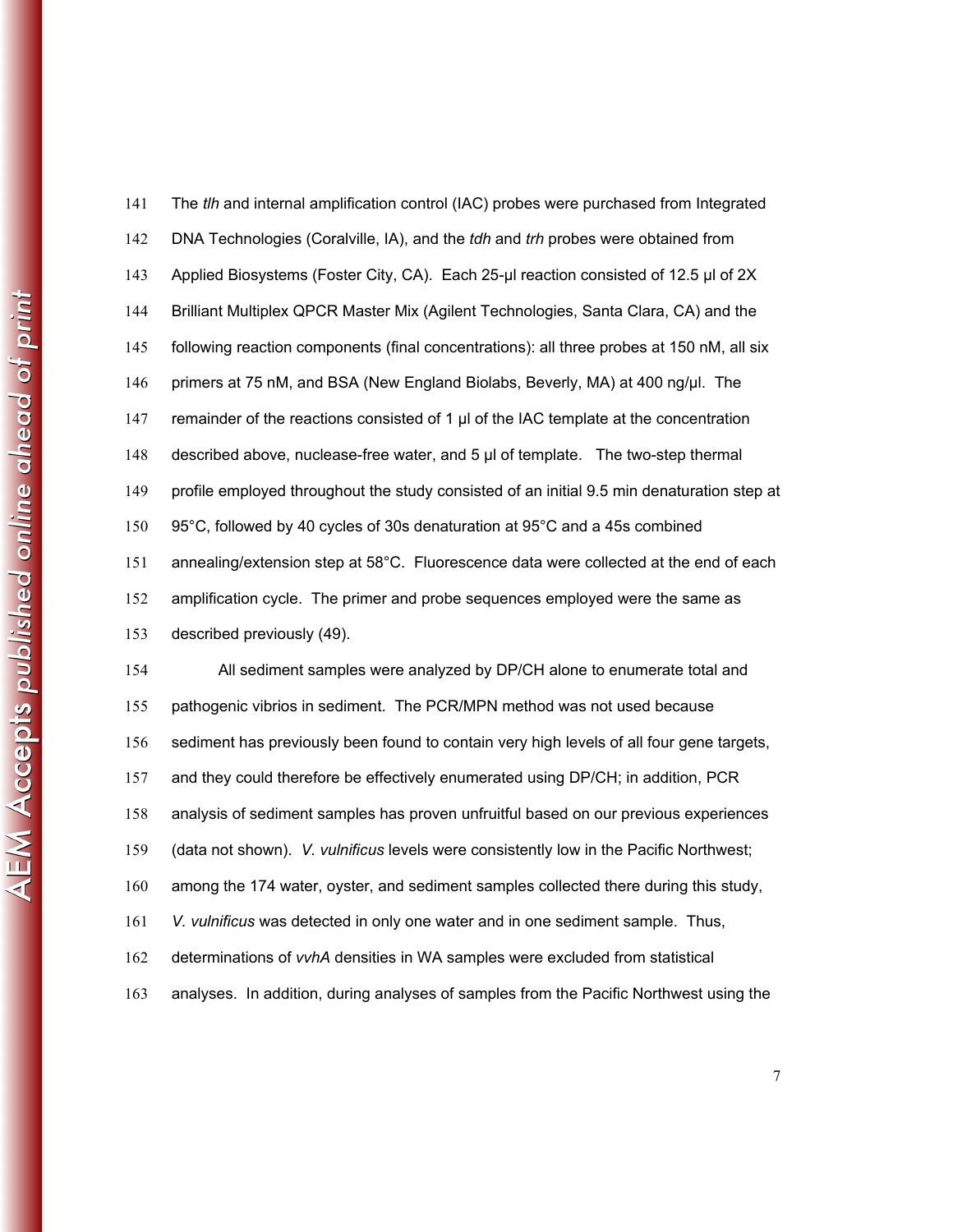DP/CH method, cross-reactivity was noted with either another *Vibrio* species or an unknown bacterium. *V. parahaemolyticus tdh* and *trh* data from oyster and water analyses were therefore excluded and only PCR/MPN data from WA were used for water and oyster samples. To correct for possible cross-reactivity at other sites, the DP/CH data were excluded from the analyses for the GC and MD sites when calculating *tdh* and *trh* densities. The resulting data pools are listed in Table 1.

**Environmental parameters.** At each collection site, water temperature and salinity were measured at the surface and bottom using a digital handheld conductivity meter (model 30-25FT, Yellow Springs Instruments, Yellow Springs, OH). Chlorophyll-*a* was measured by high-performance liquid chromatography at the University of Hawaii as follows. Triplicate volumes of up to 200 mL were filtered using 25 to 47mm diameter GF/F filters (Whatman, Kent, ME). Filters were stored at -20 ºC until shipped overnight on dry ice to the University of Hawaii where concentrations of chlorophyll-*a* (chl-*a*) were measured in methanol extracts on a Cary model 50 UV-visible spectrophotometer, as described previously (38). Suspended particulate matter (SPM) was measured by weighing pre-dried GF/F filters using a high-precision scale and filtering up to 200 mL 180 water; the filters were dried overnight at 65 °C and re-weighed. To determine dissolved organic carbon (DOC) concentration, triplicate water samples were pre-filtered using an acrodisc (Pall Acrodisc PSF GHP 0.45 μm) and treated with HCl to convert inorganic carbon to CO2. The samples were stored at -20 ºC 184 until analysis using the method described as follows.  $CO<sub>2</sub>$  from inorganic carbon was

manually purged from samples by adding additional HCl followed by overnight

incubation at room temperature. Total organic carbon was measured using a Shimadzu

AEM Accepts published online ahead of print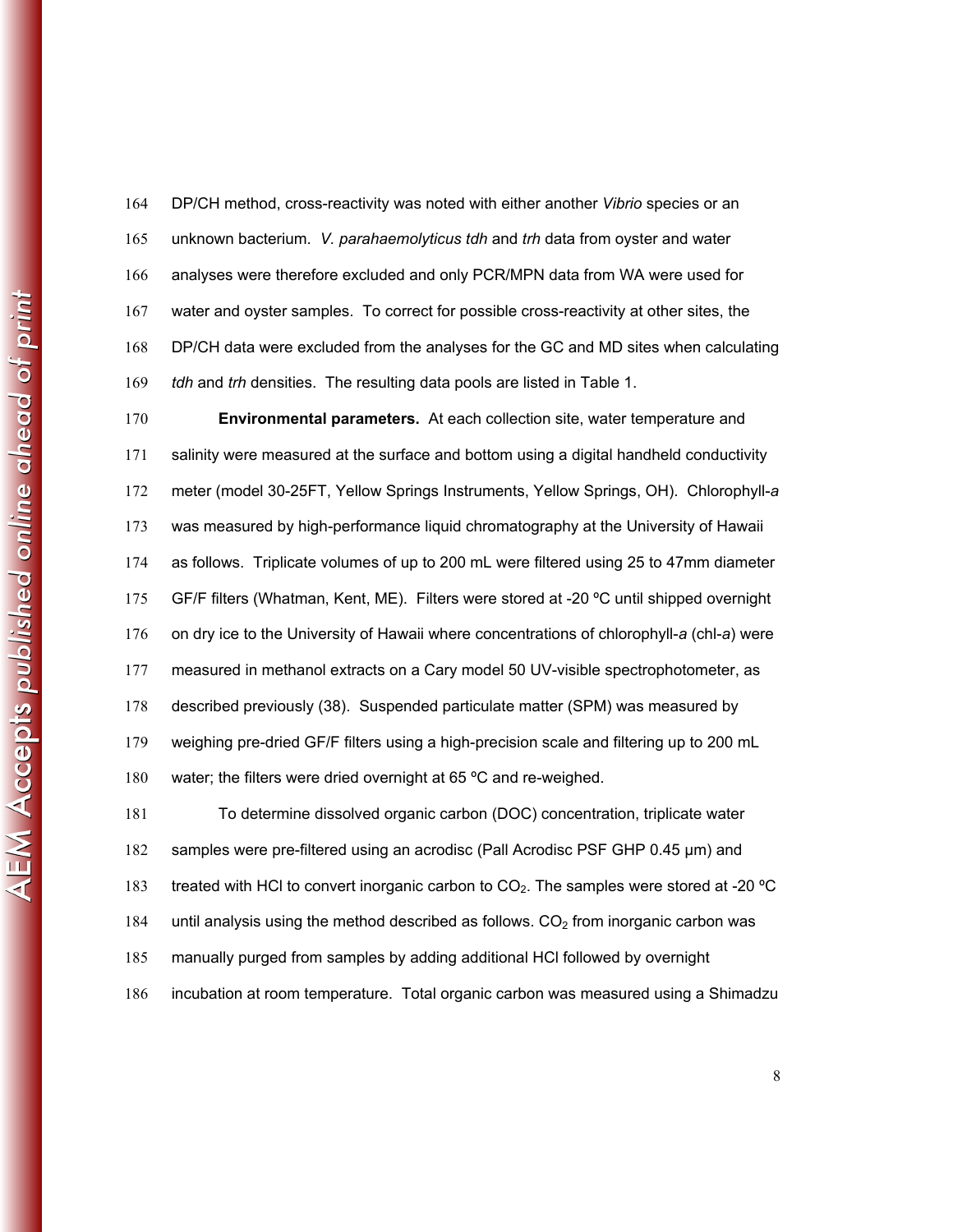TOC-V CSN carbon analyzer equipped with an ASI-V autosampler (Shimadzu Scientific Instruments, Columbia, MD).

**Statistical analyses.** Multi-level generalized linear mixed models (GLMM) were used to estimate the distribution of vibrio abundance in oyster, sediment, and water and the relationship between abundance and environmental predictors. Underlying (latent) 192 distributions of vibrio abundance were assumed to be lognormal with mean  $log_{10}$ densities generally presumed to be linearly related to environmental parameters being considered as predictors of abundance. However, given the wide range of salinities observed across sampling locations and consequent likelihood of a nonlinear dependence, a quadratic polynomial was used to model the effect of salinity. Estimates of location and scale of latent distributions of abundance for each combination of gene target, sample type, and sampling location were obtained by fitting null (intercept-only) models with no predictor variables. To facilitate identification of associations between abundance and environmental predictors weakly identified when considering each sampling location separately, data were pooled across sampling locations for each combination of gene target and sample type. Raw plate count and real-time PCR-MPN observations for multiple aliquots and dilutions of the same sample were treated as repeated and discrete-valued measurements of the same underlying abundance in the given sample. Raw observations comprise the response variables of GLMM regression with plate counts and PCR-MPN outcomes at each dilution level treated as independent Poisson and binomial outcomes, respectively, conditional on latent distribution of abundance and volume of sample examined in each aliquot or dilution. Given apparent inhibition of the PCR reaction at low dilutions in some samples, the PCR-MPN data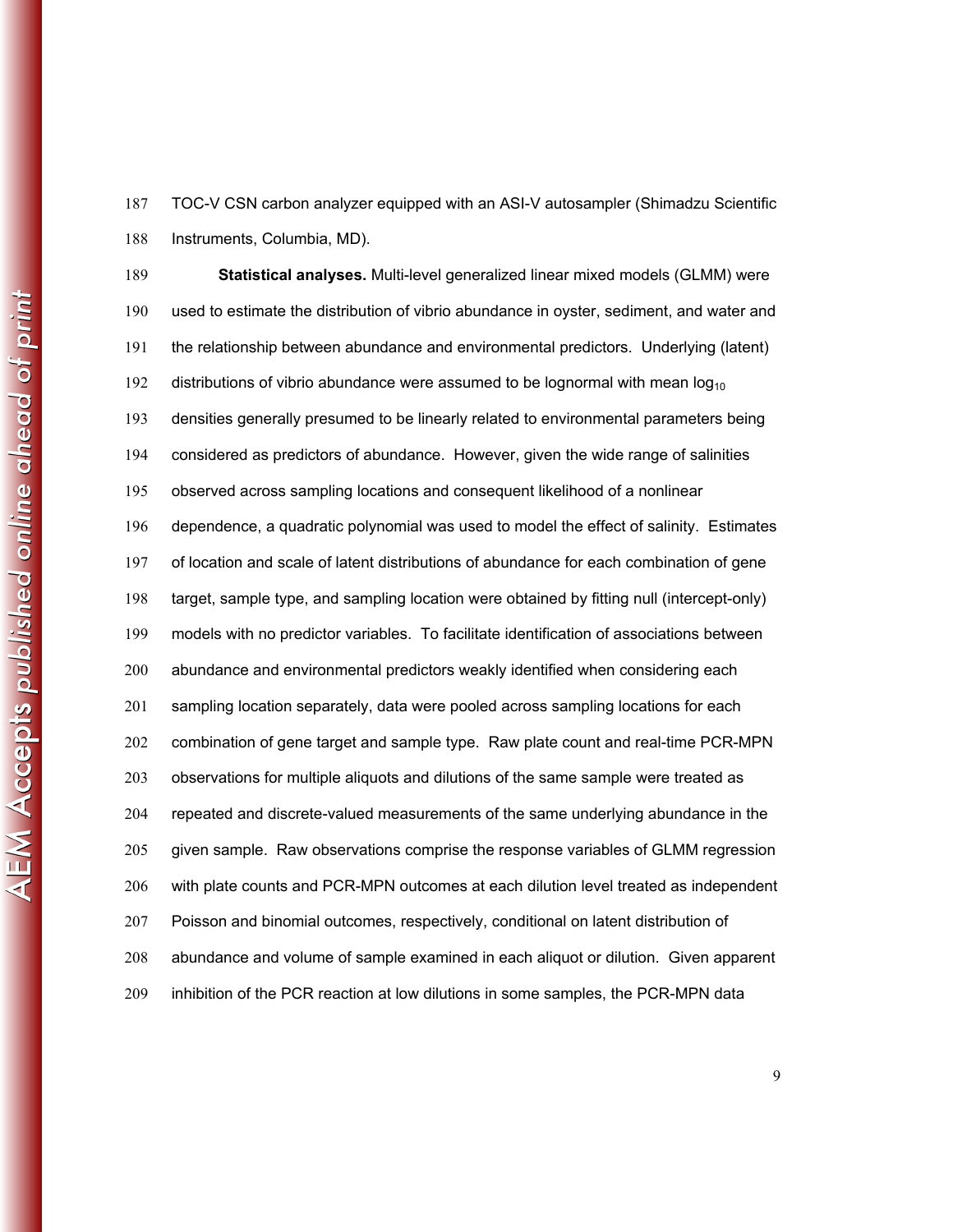|                                                                                                                               | 210 | were truncated to one dilution, as described elsewhere (31). In regression analyses,           |
|-------------------------------------------------------------------------------------------------------------------------------|-----|------------------------------------------------------------------------------------------------|
|                                                                                                                               | 211 | temperature and salinity parameters were expressed in units of degrees Celsius and             |
|                                                                                                                               | 212 | parts per thousand, respectively, while chl-a, DOC and SPM where expressed in bas              |
|                                                                                                                               | 213 | 10 logarithms of their respective measurement units. GLMM regression parameter                 |
|                                                                                                                               | 214 | estimates were determined by Markov Chain Monte Carlo (MCMC) sampling of                       |
|                                                                                                                               | 215 | posterior Bayesian distributions, conditional on the observed data and noninformative          |
| $AE$ $\overline{AB}$ $\overline{AC}$ and $\overline{AB}$ and $\overline{AB}$ and $\overline{BC}$ and $\overline{BC}$ at primi | 216 | prior distributions. Associations between vibrio abundance and environmental                   |
|                                                                                                                               | 217 | parameters were summarized using McKelvey and Zavoina's pseudo- $R^2$ (28, 67), as             |
|                                                                                                                               | 218 | measure of the proportion of variation in latent distributions of abundance attributable       |
|                                                                                                                               | 219 | variation in the environmental parameter. Statistical analyses were conducted using            |
|                                                                                                                               | 220 | WinBUGS (40) and the R2WinBUGS package of R (57, 71). Statistical significance of              |
|                                                                                                                               | 221 | associations was assessed by identifying Bayesian 95% credible intervals for                   |
|                                                                                                                               | 222 | regression parameters that were exclusive of zero (51).                                        |
|                                                                                                                               | 223 | For graphical presentation of data, the number of vvhA+, tlh+, tdh+, and trh+                  |
|                                                                                                                               | 224 | vibrios was determined by dividing the total number of colony-forming units (CFU) on           |
|                                                                                                                               | 225 | one or more plates by the corresponding total volume of water or weight of oyster and          |
|                                                                                                                               | 226 | sediment examined. Only CFU counts between 1 and 250 CFU per plate were plotte                 |
|                                                                                                                               | 227 | Therefore, the limit of detection (LOD) ranges for <i>V. vulnificus</i> in water, oysters, and |
|                                                                                                                               | 228 | sediment were 1-250 CFU/mL, 10-25,000 CFU/g, and 100-83,333 CFU/g,                             |
|                                                                                                                               | 229 | respectively, because 1 mL water, 0.1 - 0.01 g oyster, and 0.01 to 0.003 g sediment            |
|                                                                                                                               | 230 | were tested per V. vulnificus plate and only 1-250 CFU were counted per plate. The             |
|                                                                                                                               |     |                                                                                                |

| 211 | temperature and salinity parameters were expressed in units of degrees Celsius and           |
|-----|----------------------------------------------------------------------------------------------|
| 212 | parts per thousand, respectively, while chl-a, DOC and SPM where expressed in base           |
| 213 | 10 logarithms of their respective measurement units. GLMM regression parameter               |
| 214 | estimates were determined by Markov Chain Monte Carlo (MCMC) sampling of                     |
| 215 | posterior Bayesian distributions, conditional on the observed data and noninformative        |
| 216 | prior distributions. Associations between vibrio abundance and environmental                 |
| 217 | parameters were summarized using McKelvey and Zavoina's pseudo-R <sup>2</sup> (28, 67), as a |
| 218 | measure of the proportion of variation in latent distributions of abundance attributable to  |
| 219 | variation in the environmental parameter. Statistical analyses were conducted using          |
| 220 | WinBUGS (40) and the R2WinBUGS package of R (57, 71). Statistical significance of            |
| 221 | associations was assessed by identifying Bayesian 95% credible intervals for                 |
| 222 | regression parameters that were exclusive of zero (51).                                      |
| 223 | For graphical presentation of data, the number of vvhA+, tlh+, tdh+, and trh+                |
| 224 | vibrios was determined by dividing the total number of colony-forming units (CFU) on         |

1 mL water,  $0.1 - 0.01$  g oyster, and 0.01 to 0.003 g sediment nificus plate and only 1-250 CFU were counted per plate. The LODs for *V. parahaemolyticus* in water, oysters, and sediment were 1–250 CFU/mL,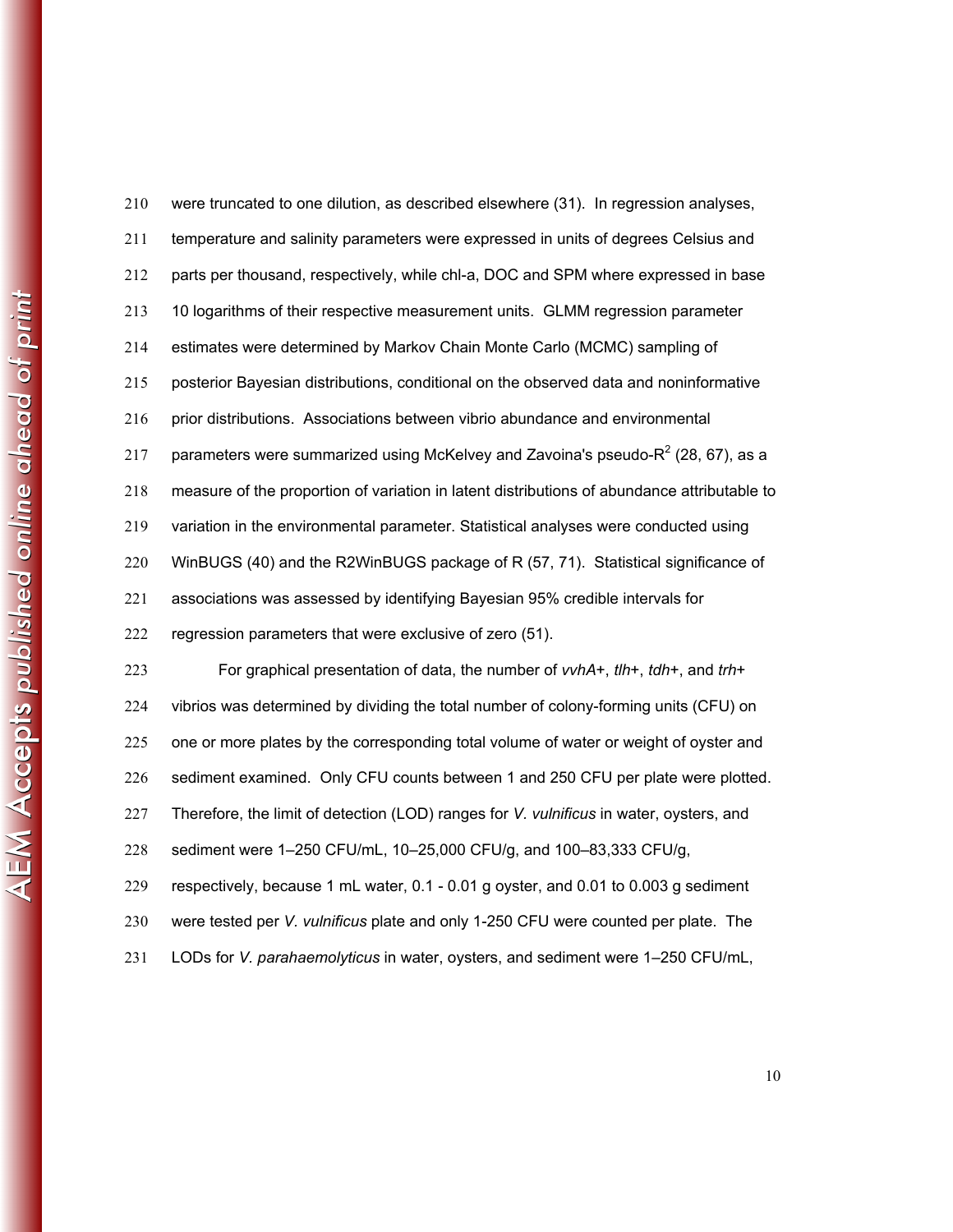10–25,000 CFU/g, and 20–83,333 CFU/g, respectively, because 1 mL water, 0.1 - 0.01 g oyster, and 0.05 to 0.003 g sediment were tested per *V. parahaemolyticus* plate.

- **RESULTS**
- 

**Environmental parameters.** Sea surface temperature ranges across the four sample sites were relatively similar (Fig. 1). The lowest temperatures were measured in WA, with LA and MS highest, and MD samples showing the widest temperature range. Based on their similar geography and climate, the two Gulf Coast sites, LA and MS, were combined (GC) for analytical and reporting purposes. Salinities were highest for WA samples and lowest for MD samples; GC samples had the widest salinity range. WA samples contained the lowest median chl-*a* concentration, median DOC, and SPM, and GC samples had the highest medians for the three parameters. **Model-based estimates of abundance.** A large number of negative results were obtained using the DP/CH method for quantitation of *tdh* and *trh* in water samples and in oysters. The DP/CH approach, therefore, was concluded not to be as informative as the MPN approach for *tdh* and *trh* enumeration, and these data were excluded for this reason. Results for the WA samples showed *vvhA* to be very low for all three sample types, an indication that *V. vulnificus*, if present, was below the limit of detection levels in agreement with previous studies (34). At all sampling sites, the

largest numbers of vibrios (*tlh*, *tdh*, *trh*, and *vvhA*) were determined when the water temperature was high (Fig. 2). All GC samples had high *tlh* and *vvhA* numbers and

temperatures. The GC samples also had the highest *tdh* and *trh* densities in oysters,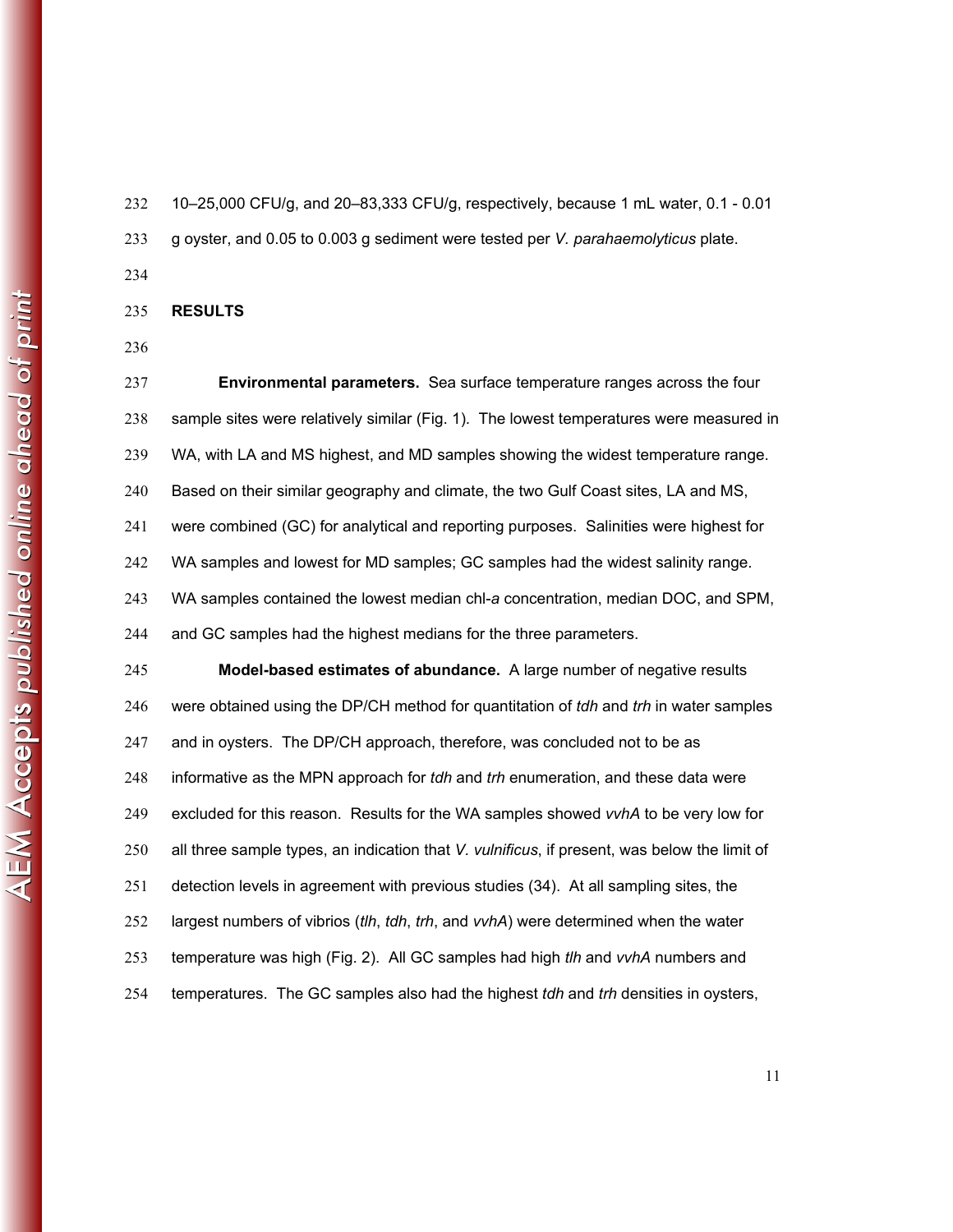but the WA samples had the highest *tdh* and *trh* densities in sediment. Overall, trends in vibrio population numbers in water were similar for the all sample types, but WA samples exhibited low *V. vulnificus* densities. MD samples exhibited the lowest mean vibrio densities, with respect to the *tdh* and *trh* gene targets, with relatively large standard deviations.

**Intra-sample comparisons of** *V. parahaemolyticus* **and** *V. vulnificus***.**  Densities of *V. parahaemolyticus* (*tlh*) were compared to *V. vulnificus* (*vvhA*) on a sample-by-sample basis, i.e., each *tlh* abundance was compared to *vvh* abundance in the same sample. Comparisons summarizing relative abundance in CFU/mL water or CFU/g of oyster or sediment were used to infer prevalence of one species over the other across sample type and temperature range (Fig. 3). Data are presented in this fashion due to the relatively high rate of non-detection, making calculation of percentages problematic on a sample-by-sample basis. For LA samples, when *tlh* and *vvhA* were detectable by DP/CH, *tlh* outnumbered *vvhA* in most samples (Fig. 3). Specifically, *tlh* outnumbered *vvhA* about 2/3 of the time in water and sediment and about 4/5 of the time in oysters. The reverse was observed for MS and MD samples, where *vvhA* typically outnumbered *tlh.* Thus, overall, in LA samples, *V. parahaemolyticus* was dominant more frequently in all sample types than *V. vulnificus*, whereas MS and MD samples were more often dominated by *V. vulnificus* than by *V. parahaemolyticus*. **Environmental predictors of abundance.** Multi-level (GLMM) regression models and associated measures of relative importance of predictor variables (pseudo-

 $\mathbb{R}^2$  values) were applied to data pooled across sampling locations to assess the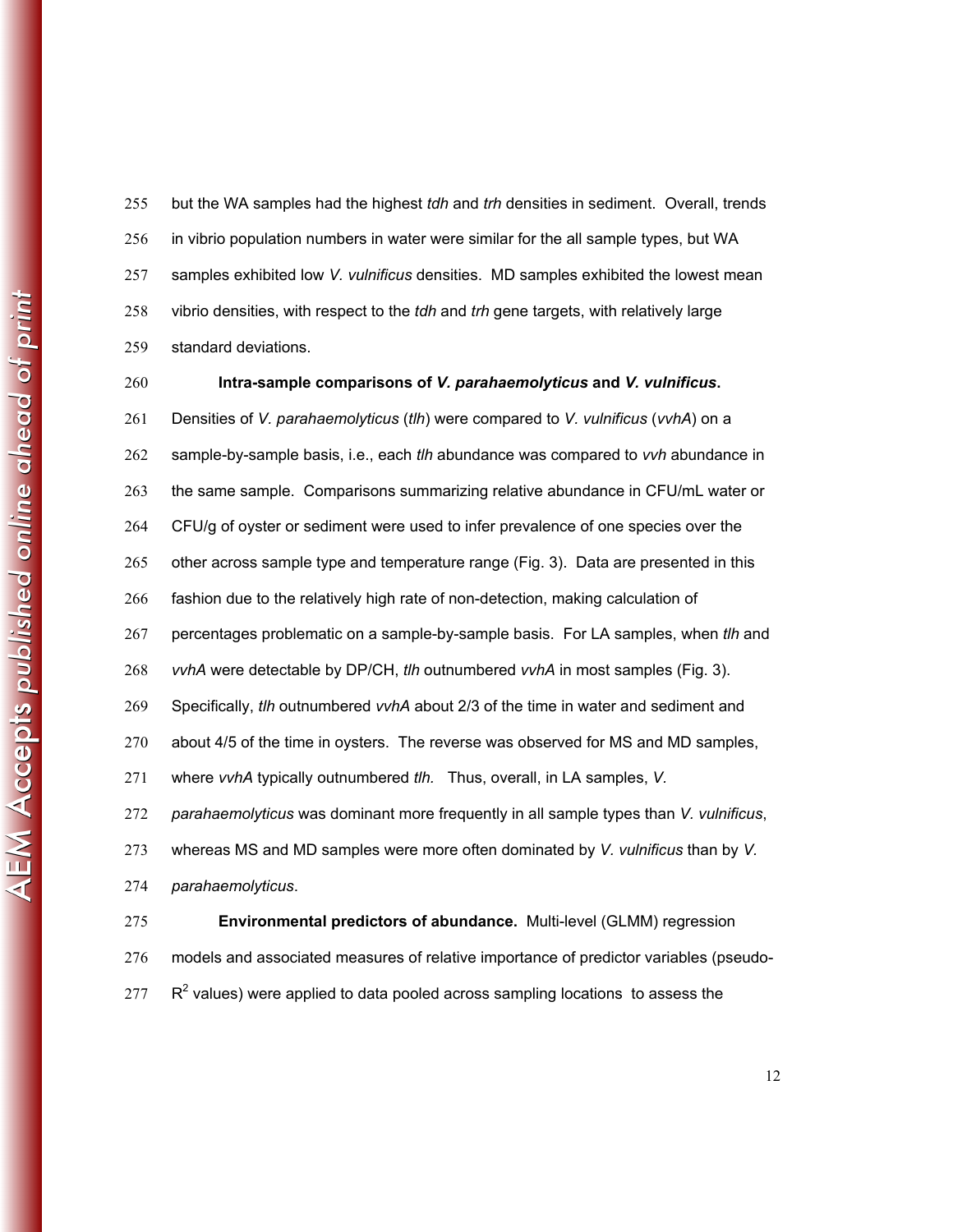278 proportion of variation in vibrio abundance attributable to variation in each environmental parameter. Where identified as statistically significant, DOC accounted for 13% of *tlh* variability in oysters (Table 2), 15% of *tdh* variability in water, and 12% of *trh* variability in sediment; its impact on the other factors were insignificant. Where identified as statistically significant, chl-*a* accounted for 5% of *tlh* variability in sediment, 22% of *tdh* variability in sediment,13% of *trh* variability in oysters, and 9.8% of *trh* variability in sediment. Similarly, where identified as statistically significant, SPM accounted for 6 - 29% of variability in vibrio abundance, depending on sample type, with *tdh* in oysters being the highest. Salinity accounted for 9% of *tlh* variability in oysters 287 and 3.7% of *tlh* variability in sediment. Although the pseudo-R<sup>2</sup> value for salinity in Table 2 was high for *tdh* in the water column (31%), this value was not statistically significant and most probably due to chance. SST accounted for 7.1 – 34% of *V. vulnificus* and *V. parahaemolyticus* and was a strong predictor in all samples except for *tdh* in water and oysters and *trh* in oysters. In most sample types for which SST was a significant predictor, SST explained a larger percentage of variability than any of the other parameters measured. In instances where SST was not significant, SPM was the strongest predictor (Table 2). DP/CH detection rates were highest in sediment samples, followed by oysters and water, and the highest *tdh* or *trh* non-detect rates were in water and in oysters (Table 3).

Estimates determined by analysis of data pooled across sampling locations were further evaluated by comparing to results of analyses of un-pooled data, considering each site separately. Analysis of un-pooled data was conducted to assess consistency of identified associations in the pooled analyses across each sampling location. Similar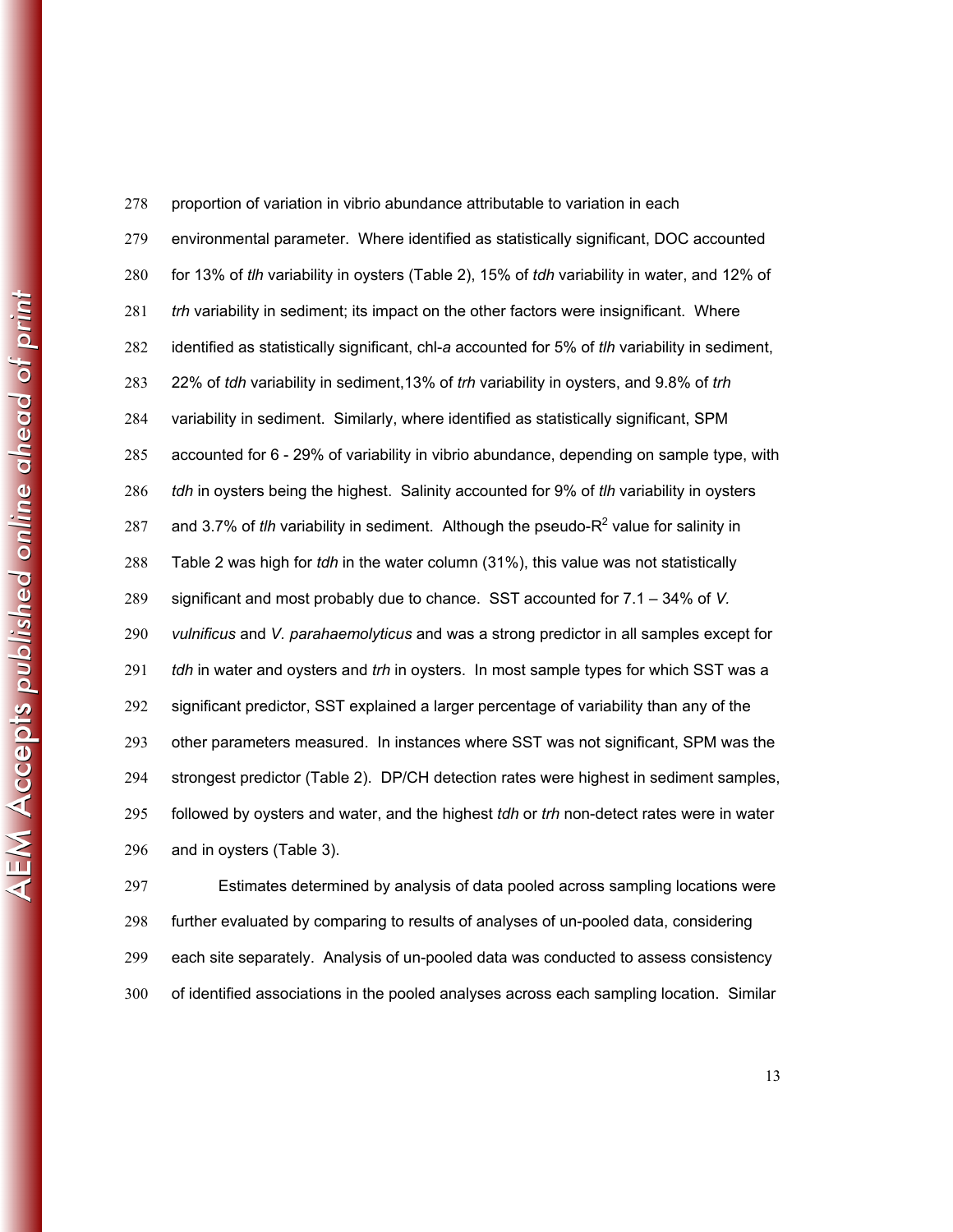patterns of association were observed in analysis of un-pooled data as in the analysis of pooled data, but uncertainty of the identified relationships was much greater. For parameters SST and SPM, which exhibited a relatively strong association with vibrio abundance, the estimated effect size (magnitude and sign of regression coefficients) across sampling locations was more consistent with that of the pooled analysis than was the case with other parameters.

#### **DISCUSSION**

A major goal of this group is to develop ecological models that can be used in conjunction with remotely sensed data collected from and applicable to different geographic regions of the world (i.e., algorithms such as http://www.eol.ucar.edu/projects/ohhi/vibrio/). Development of ecological models for bacteria is strengthened by collection and analysis of samples from diverse geographic locations. Inclusion of geographically distinct study sites to maximize understanding of the role of environmental parameters is a unique contribution of this study. An additional strength is the length and intensity of sampling, which included 594 water, oyster, and sediment samples collected weekly to biweekly over 21 months and a range of environmental parameters measured; this was one of the longest and most intensive sampling programs associated with vibrio abundance and distribution (15, 18, 22, 43, 46, 52, 54, 73, 78, 83). Furthermore, our sampling was carried out year-round to examine seasonal variations in vibrio densities. Environmental factors associated with incidence and geographic distribution of *V. parahaemolyticus*, potentially pathogenic *V.*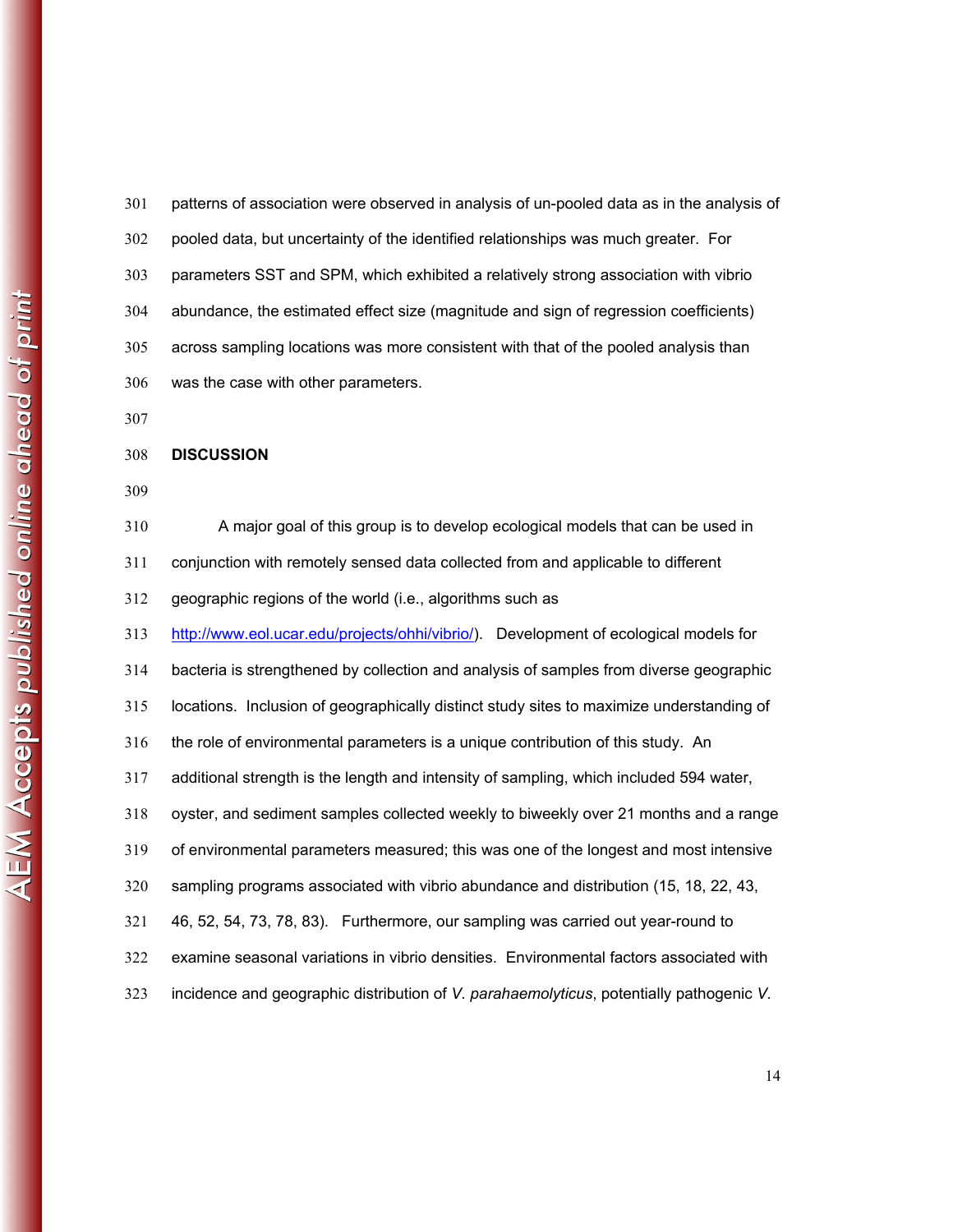areas were analyzed. Ranges in vibrio densities were wider and detection rates were higher in this study than in our previous study, as were ranges of environmental parameters (31). The current study identified highest SPM levels on the Gulf Coast, a result that was not surprising since the Mississippi River plume contributes to turbidity and eutrophy (http://earthobservatory.nasa.gov/IOTD/view.php?id=4982, accessed July 4, 2012), and southerly wind events frequently resuspend sediment in the shallow waters of the northern Gulf of Mexico (75). There appeared to be a degree of niche-specific sequestering, as evidenced by the fact that *vvhA* exhibited the highest detection rates in oysters while *tlh* exhibited the highest detection rates in sediment. Thus, *V. parahaemolyticus* and *V. vulnificus* differed in their niches. In addition, the intra-sample dominance of *tlh* in LA as compared to that of *vvhA* in MS and MD samples indicated some state-to-state variability that may merit consideration as model-based risk assessments are further developed; i.e., *vvhA* did not consistently outnumber *tlh* on a within-sample basis, and in the current study this ratio varied by geographic location. By extending previous work on both vibrio ecology and ecological models for prediction of *Vibrio* spp. abundance in the aquatic environment, it was reaffirmed that temperature is a strong predictor of abundance and distribution of total vibrios (3, 4, 30, 31, 33, 42, 53, 54, 63, 74, 77), and this is particularly useful in the warmer Gulf Coast states included in this study (LA and MS). Though it is clear that temperature is dominant, there is no specific hierarchy among the parameters; environmental factors

*parahaemolyticus*, and *V. vulnificus* at four sampling locations in three U.S. coastal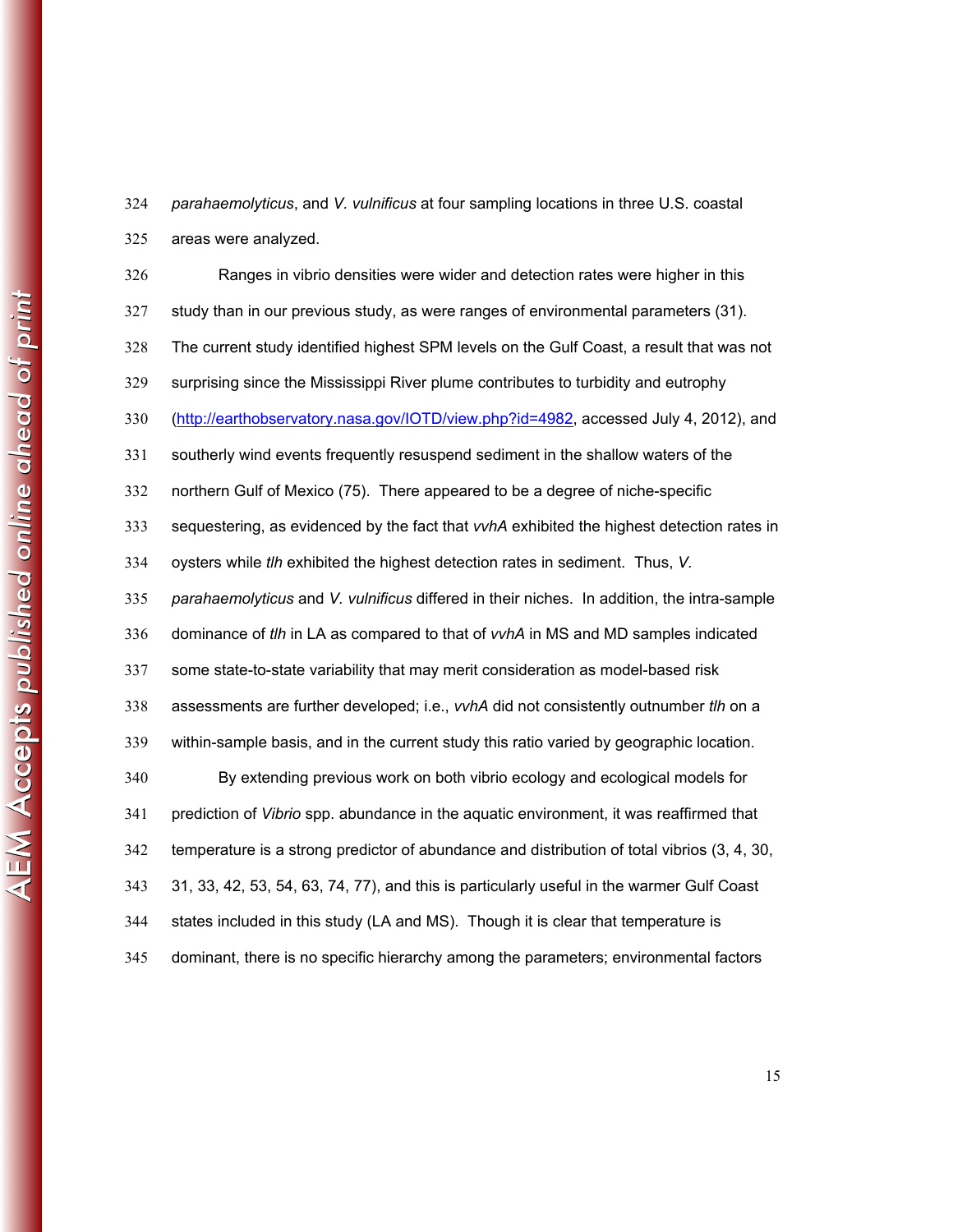interact to influence vibrio abundance, but precise details of all such variables and how they interact have yet to be fully described.

Despite its dominance with respect to *tlh* and *vvhA*, SST was not a strong predictor for densities of vibrios with the pathogenicity genes *tdh* and *trh* in this study. This finding suggests that environmental factors may differentially affect the abundance of pathogenic subpopulations. This is particularly relevant given previous observations that the percentage of total *V. parahaemolyticus* containing these *tdh* and/or *trh* genes appears to be variable and inversely related to temperature (18, 19, 83).

Observed associations between abundance and salinity were minimal despite the relatively wide salinity range of this study. Salinity correlated significantly only with *tlh* in oysters and sediment but with no other measurements in the analysis of data pooled over sampling locations. This was unexpected, given previous observations of significant correlations between salinity and vibrios in samples from Mississippi and Alabama (31). This finding did not appear to an artifact of the pooled data analysis, as analyses of un-pooled data, by sampling location separately, were generally consistent. Specifically, although effects of salinity did not follow the same nonlinear (quadratic) relationship at each sampling location (e.g., due to narrow range of salinity above or below an optimum), the apparent effects at each sampling location were consistent with that of the pooled data, even when the effect overall was identified as not statistically significant. Regression models incorporating an interaction between temperature and salinity were explored but did not significantly improve overall goodness-of-fit or otherwise provide an interpretation for the unexpected findings.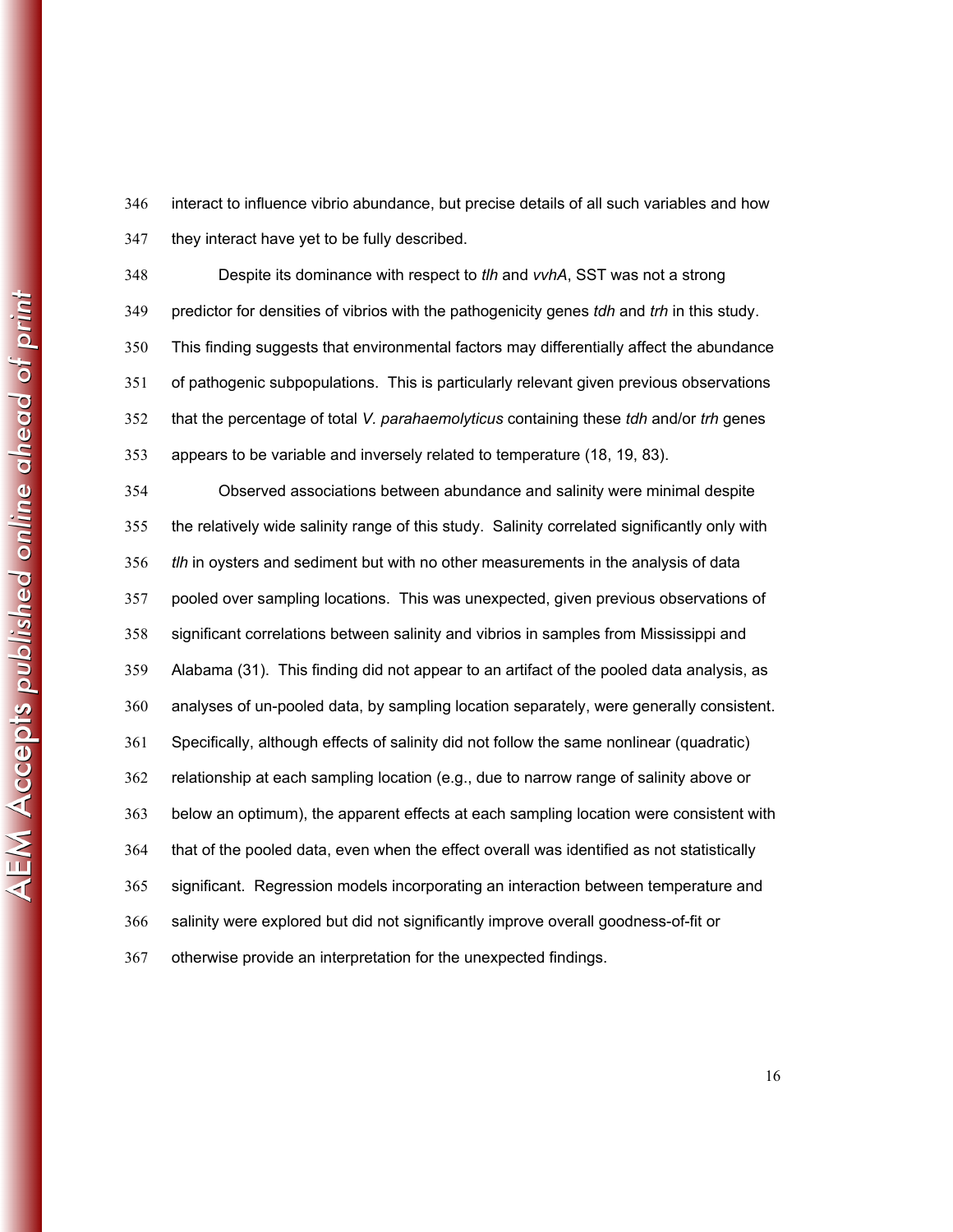| 368 | Some studies have identified a significant relationship between vibrios and                  |
|-----|----------------------------------------------------------------------------------------------|
| 369 | salinity (6, 12, 30, 31, 60, 69, 79), while others did not (47, 60, 66, 68), so the          |
| 370 | relationship with salinity may be variable and complex. For example, Griffitt and Grimes     |
| 371 | (manuscript in preparation) report that large salinity shifts, as seen during the opening of |
| 372 | the Louisiana Bonnet Carré Spillway following the Mississippi River floods of 2011, can      |
| 373 | cause detectible and significant change in the relative numbers of pathogenic vibrios. In    |
| 374 | vitro growth rates of V. vulnificus biotypes 1, 2, and 3 (9) have been related to distance   |
| 375 | from shore (47) with respect to salinity and analyzed to determine the salinity of the       |
| 376 | coastal ocean and estuaries with respect to vibrio abundance and distribution.               |
| 377 | Observed differences between studies may also be attributable to different salinity          |
| 378 | ranges or other factors such as the nutrients sparing the salinity requirement for growth    |
| 379 | $(66)$ .                                                                                     |
| 380 | The statistically significant contributions of chlorophyll and DOC to the vibrios in         |
| 381 | this study were minimal, but findings for SPM were suggestive of a stronger effect. This     |
| 382 | is consistent with the significant relationships previously identified between turbidity and |
| 383 | V. parahaemolyticus abundance (30, 31, 33, 47, 54). A positive association with              |
| 384 | turbidity is consistent with expectations because vibrios, like many bacteria, are           |
| 385 | frequently attached when in the aquatic environment (16). A higher density of                |
| 386 | particulate matter suspended in the water column logically provides habitat for a greater    |
| 387 | density of vibrios. The current study represents initial efforts to quantify that            |
| 388 | relationship.                                                                                |
| 389 | It was surprising that SST was the only factor that was a statistically significant          |
| 390 | predictor of vvhA density in any sample type, even when accounting for the paucity of        |

AEM Accepts published online ahead of print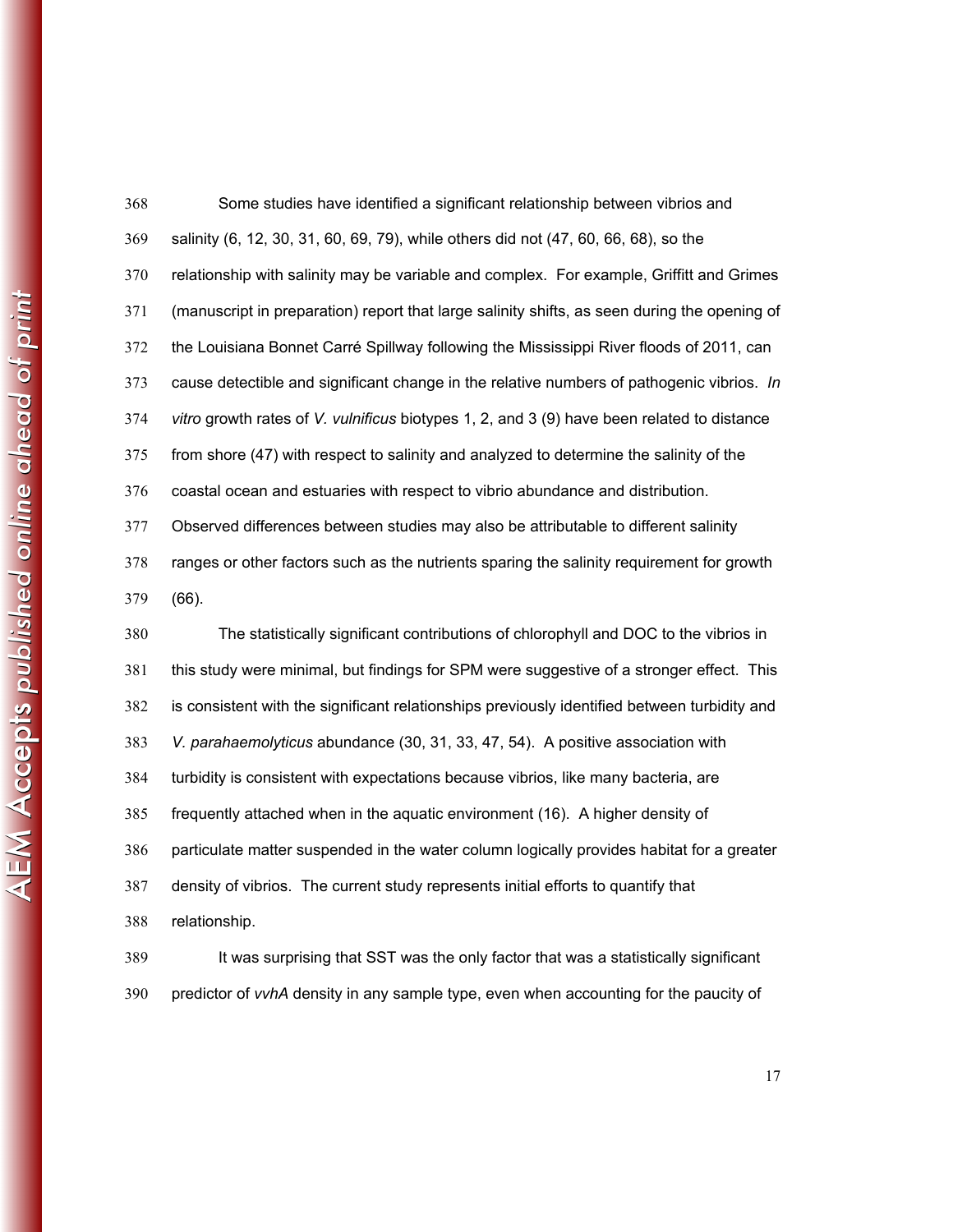*vvhA* in Washington. We and others have previously demonstrated relationships between *vvhA* and environmental parameters including temperature, salinity, and chlorophyll (31). Also interesting, WA samples exhibited the lowest median chl-*a*, DOC, and SPM levels, as well as the highest salinities.

The proportions of *tdh* and *trh* in the Pacific Northwest as measured by DP/CH were high compared to total *V. parahaemolyticus* (i.e., *tlh*+), suggesting that *tdh*+ and/or *trh*+ *V. parahaemolyticus* are present in very large numbers. The relatively high salinities in the Pacific Northwest were concluded to be unrelated to the high *tdh*/*trh* rates because similar salinities observed at the other sampling sites in this study were not associated with high rates of *tdh*/*trh* detection (data not shown). To investigate the possibility of cross-reactivity with other vibrios in the Pacific Northwest, a small subset of vibrios in the GC collection was queried. Of the 23 vibrios containing *trh*, only two were identified as *V. alginolyticus*, with the remaining 21 identified as *V. parahaemolyticus*; *tdh* was only found in *V. parahaemolyticus* (Rachel Clostio, personal communication). Other studies of WA *tdh*+ and *trh*+ strains, including strain genotyping (Paranjpye, et al., manuscript in preparation) and both multilocus sequence typing and complete genomic sequencing (Turner, et al., manuscripts in preparation), demonstrate that strains in the Pacific Northwest carrying *tlh*, *tdh*, and *trh* are indeed *V. parahaemolyticus*. Thus, the explanation for the high *tdh*/*trh* rates in the Pacific Northwest as measured by DP/CH remains unknown. The unforeseen need for the asymmetrical treatment of DP/CH results from Washington due to unexpectedly high rates of *tdh* and *trh* DP/CH results was deemed acceptable and as contributing minimal artifacts because both DP/CH and PCR/MPN

AEM Accepts published online ahead of print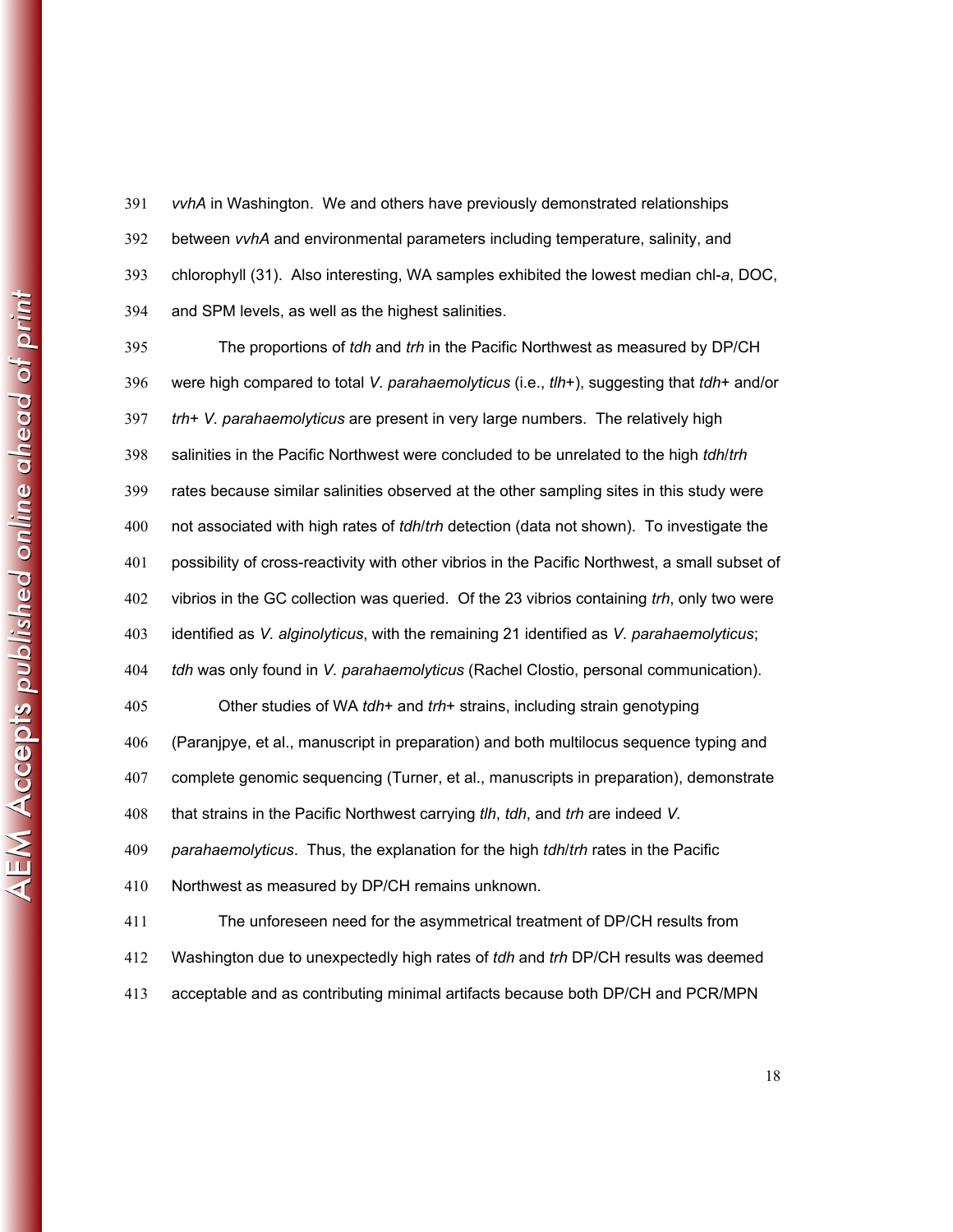| 414 | methods target the same genes (49). The PCR/MPN method does include additional                   |
|-----|--------------------------------------------------------------------------------------------------|
| 415 | regions of specificity by its nature because it includes two oligonucleotide primers and a       |
| 416 | fluorescent probe while DP/CH only includes an alkaline phosphatase-conjugated probe             |
| 417 | that binds to the region targeted by the forward PCR primer. However, potential                  |
| 418 | variability and artifacts were minimized by treating all three sites in the same manner          |
| 419 | where possible, i.e., only including PCR/MPN results for <i>tdh</i> and <i>trh</i> gene targets. |
| 420 | Future studies will address the impact of individual parameters on vibrio                        |
| 421 | abundance, for which microcosm studies have been initiated at the University of                  |
| 422 | Maryland that address molecular genetic determination of the vibrios indigenous to the           |
| 423 | respective geographic regions of this study, and these results will be presented                 |
| 424 | elsewhere. Additional data will also be analyzed as a result of a recently concluded             |
| 425 | concurrent sampling regime in the four sampling states. A focus of analysis of these             |
| 426 | data will be exploring possible differences in relationships between vibrio abundance            |
| 427 | and predictor variables across sampling locations, and this will provide further insight         |
| 428 | about the initial assessment based on pooling of data. Findings from microcosm study             |
| 429 | will be evaluated to better inform model selection in the analysis of field study                |
| 430 | observations. Zooplankton and phytoplankton densities and relationships with                     |
| 431 | additional pigments indicative of phytoplankton will also be analyzed. A sufficiently            |
| 432 | large complement of data will facilitate identification of statistical models that are both      |
| 433 | interpretable and provide for the best possible predictive value.                                |
| 434 | In conclusion, the microbial ecology of selected Vibrio spp. has been extensively                |
| 435 | studied to determine the importance of specific environmental parameters influencing             |
| 436 | the incidence, distribution, and abundance of total and pathogenic vibrios. This study           |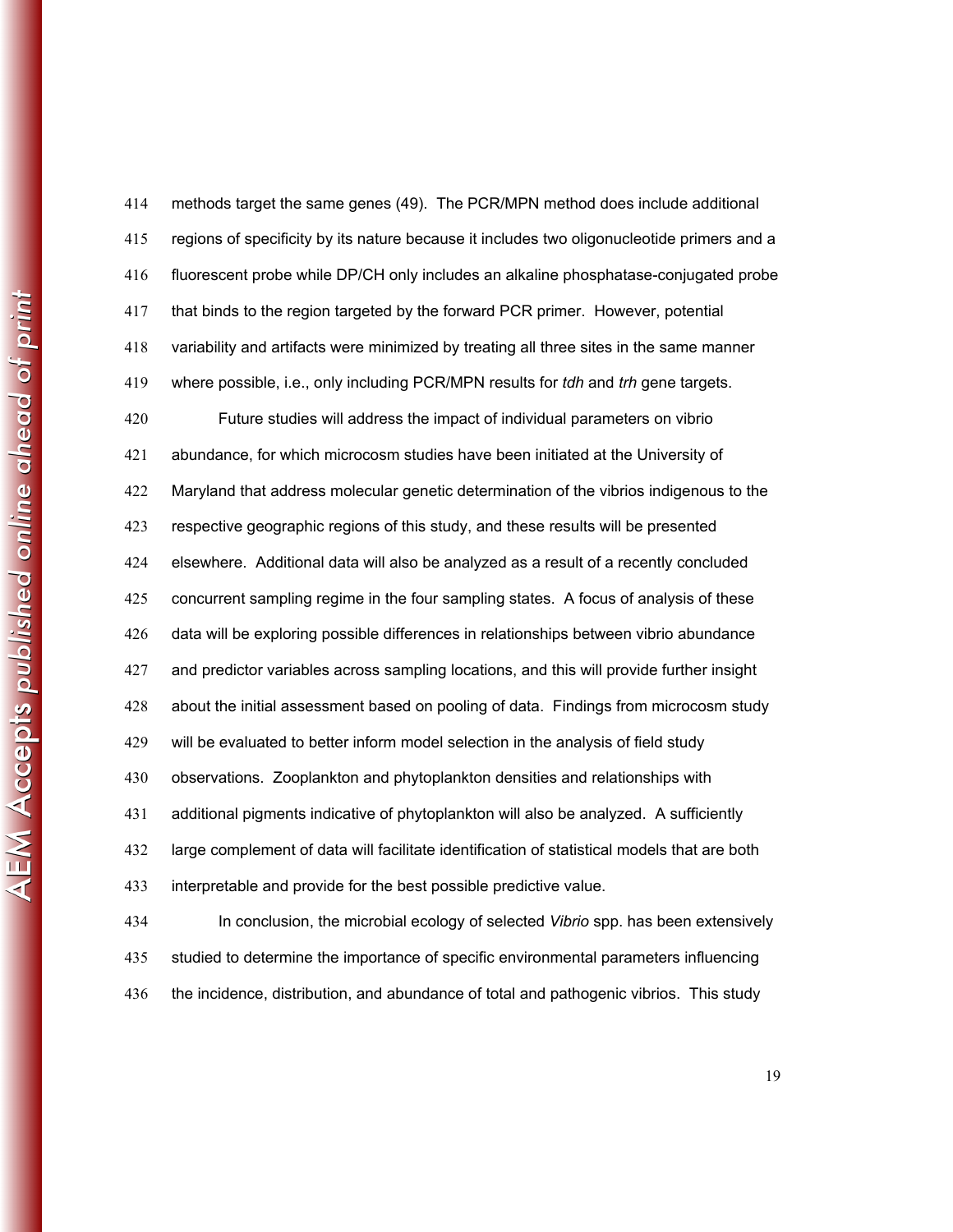$\tt AEM$  Accepts published online ahead of print **Acknowledgments**  

builds upon existing data sets and findings by including an exceptionally wide range of geographic regions, vibrio densities, seasons, and environmental parameters not studied previously. Maximizing the size of the study made it possible to study parameter ranges that cannot be investigated by studying only a single study site. This study confirmed some previously reported findings (e.g., the impact of temperature) but also identified some new findings (e.g., the differences in the strength of correlation of *V. parahaemolyticus* and *V. vulnificus* densities to environmental parameters). Diversifying the geographic niches included in this study improves the chances of identifying environmental signatures that can be used to predict and possibly prevent vibrio outbreaks in a wide and possibly global range of geographic locations.

This work was supported by NSF RAPID grant #1043126 and NSF grant EF-

0813285/EF-0813066 as part of the joint NSF-NIH Ecology of Infectious Diseases

program and by NASA grant NNX09AR57G. Additional support was provided by the

National Oceanic and Atmospheric Administration's Oceans and Human Health Initiative

(NA04-OAR-4600214) and NOAA's National Marine Fisheries Service. The authors are

indebted to Dr. Robert Gambrell, Dr. Bob Bidigaire, Stephanie Christensen, Drusilla

Cowan, Erica Stephens, Pete Cable, Atticus Finger, Conor Smith, William Nilsson,

Gladys Yanagida, Asta Stojanowski, Andy DePaola, Adrienne Flowers, Halley Murray,

The Olympia Oyster Company in Shelton, WA, and the Port Gamble S'Klallam Tribe in

Kingston, WA for sample analyses, technical support, intellectual assistance, and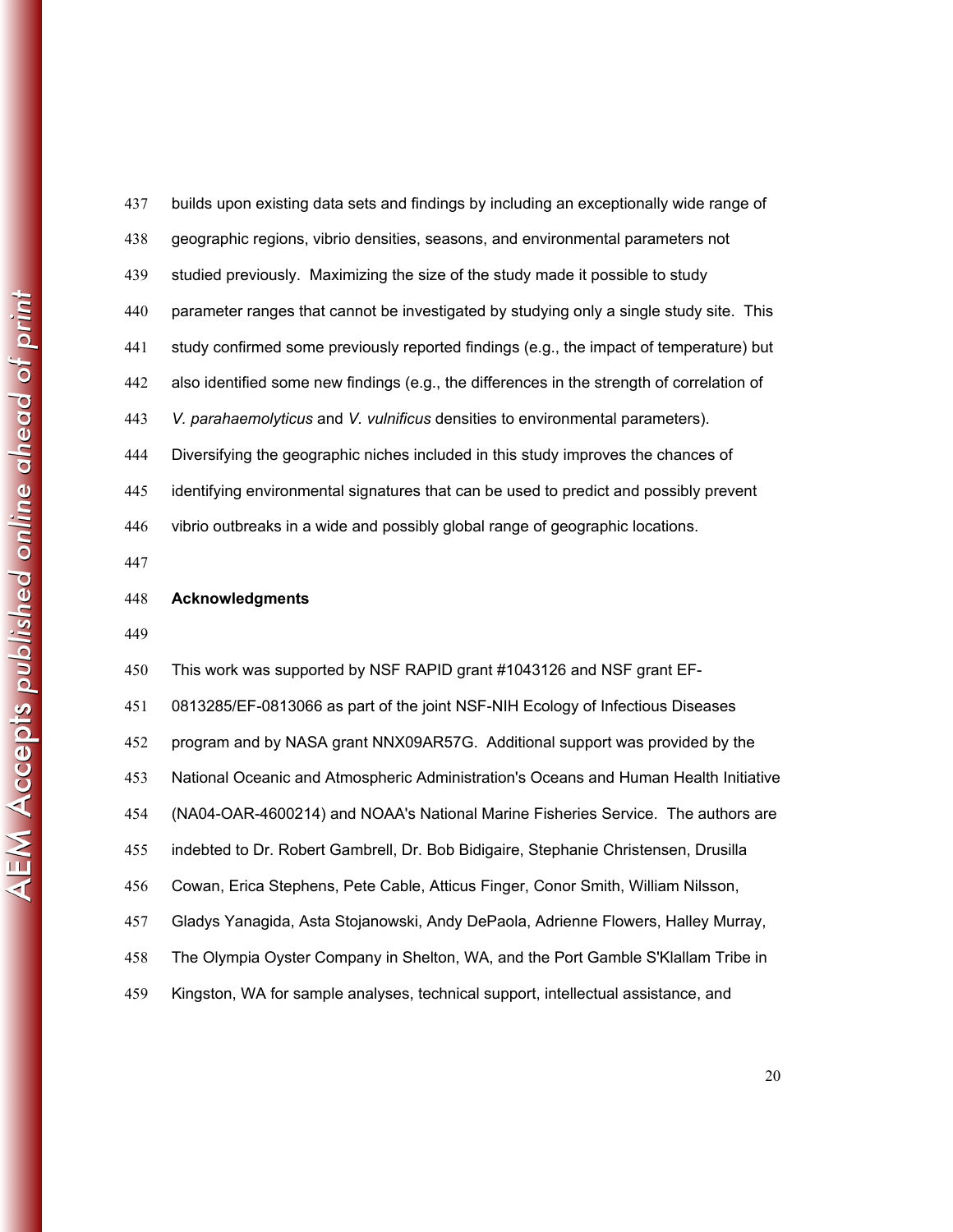| 460        |    | logistical assistance, to the anonymous reviewers for a thorough review of the     |
|------------|----|------------------------------------------------------------------------------------|
| 461        |    | manuscript, and to Dr. Estelle Russek-Cohen for reviewing the manuscript and       |
| 462        |    | providing statistical advice.                                                      |
| 463        |    |                                                                                    |
| 464        |    |                                                                                    |
| 465        |    | <b>REFERENCES</b>                                                                  |
| 466<br>467 | 1. | Andrews, W. H., and T. S. Hammack. 2003. Food Sampling and Preparation of          |
| 468        |    | Sample Homogenate in Bacteriological Analytical Manual Online, Chapter 1.          |
| 469        | 2. | Asplund, M. E., A.-S. Rehnstam-Holm, V. Atnur, P. Raghunath, V.                    |
| 470        |    | Saravanan, K. Härnström, B. Collin, I. Karunasagar, and A. Godhe. 2011.            |
| 471        |    | Water column dynamics of Vibrio in relation to phytoplankton community             |
| 472        |    | composition and environmental conditions in a tropical coastal area.               |
| 473        |    | Environmental Microbiology 13:2738-2751.                                           |
| 474        | 3. | Azandegbe, A., M. Garnier, F. Andrieux-Loyer, R. Kerouel, X. Philippon, and        |
| 475        |    | J. L. Nicolas. 2010. Occurrence and seasonality of Vibrio aestuarianus in          |
| 476        |    | sediment and Crassostrea gigas haemolymph at two oyster farms in France. Dis       |
| 477        |    | Aquat Organ 91:213-21.                                                             |
| 478        | 4. | Blackwell, K. D., and J. D. Oliver. 2008. The ecology of Vibrio vulnificus, Vibrio |
| 479        |    | cholerae, and Vibrio parahaemolyticus in North Carolina estuaries. J Microbiol     |
| 480        |    | 46:146-53.                                                                         |
| 481        | 5. | Bross, M. H., K. Soch, R. Morales, and R. B. Mitchell. 2007. Vibrio vulnificus     |
| 482        |    | infection: diagnosis and treatment. Am Fam Physician 76:539-44.                    |
| 483        | 6. | Caburlotto, G., B. J. Haley, M. M. Lleò, A. Huq, and R. R. Colwell. 2009.          |
| 484        |    | Serodiversity and ecological distribution of Vibrio parahaemolyticus in the        |
| 485        |    | Venetian Lagoon, Northeast Italy. Environmental Microbiology Reports 2:151-        |
| 486        |    | 157.                                                                               |
| 487        | 7. | Centers for Disease Control and Prevention. 1999. Outbreak of Vibrio               |
| 488        |    | parahaemolyticus infection associated with eating raw oysters and clams            |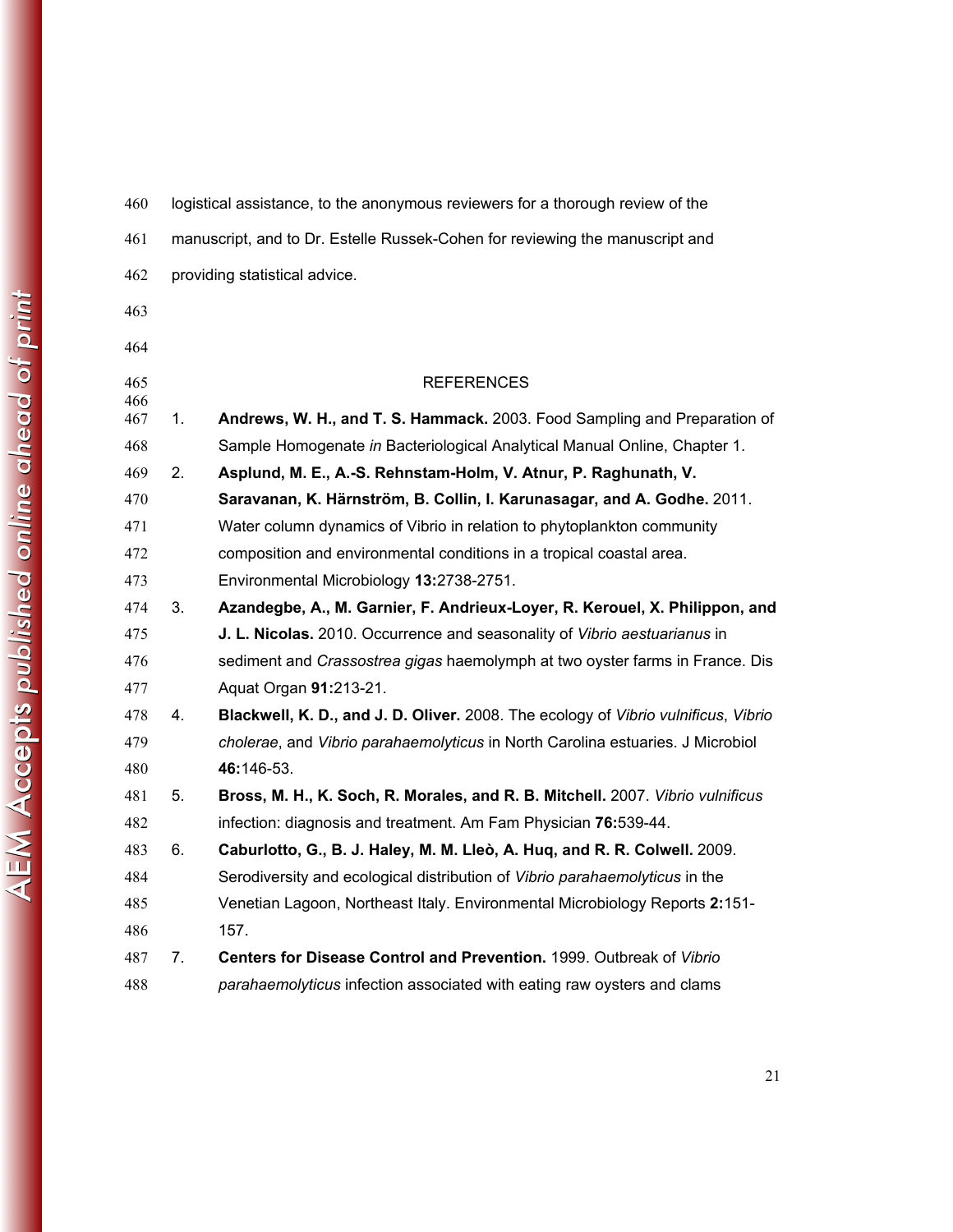| 489 |     | harvested from Long Island sound -- Connecticut, New Jersey, and New York.         |
|-----|-----|------------------------------------------------------------------------------------|
| 490 |     | Morb Mort Wkly Rep 48:48-51.                                                       |
| 491 | 8.  | Centers for Disease Control and Prevention. 1998. Outbreak of Vibrio               |
| 492 |     | parahaemolyticus infections associated with eating raw oysters--Pacific            |
| 493 |     | Northwest, 1997. MMWR Morb Mortal Wkly Rep 47:457-62.                              |
| 494 | 9.  | Chase, E., and V. J. Harwood. 2011. Comparison of the effects of                   |
| 495 |     | environmental parameters on growth rates of Vibrio vulnificus biotypes I, II, and  |
| 496 |     | III by culture and quantitative PCR analysis. Appl Environ Microbiol 77:4200-7.    |
| 497 | 10. | Chatzidaki-Livanis, M., M. A. Hubbard, K. Gordon, V. J. Harwood, and A. C.         |
| 498 |     | Wright. 2006. Genetic distinctions among clinical and environmental strains of     |
| 499 |     | Vibrio vulnificus. Appl Environ Microbiol 72:6136-41.                              |
| 500 | 11. | Chen, C. H., T. Shimada, N. Elhadi, S. Radu, and M. Nishibuchi. 2004.              |
| 501 |     | Phenotypic and genotypic characteristics and epidemiological significance of ctx+  |
| 502 |     | strains of Vibrio cholerae isolated from seafood in Malaysia. Appl Environ         |
| 503 |     | Microbiol 70:1964-72.                                                              |
| 504 | 12. | Chen, M.-X., H.-Y. Li, G. Li, and T.-L. Zheng. 2011. Distribution of Vibrio        |
| 505 |     | alginolyticus-like species in Shenzhen coastal waters, China. Brazilian Journal of |
| 506 |     | Microbiology 42:884-896.                                                           |
| 507 | 13. | Colwell, R. R. 1996. Global climate and infectious disease: the cholera            |
| 508 |     | paradigm. Science 274:2025-31.                                                     |
| 509 | 14. | Colwell, R. R. 2005. Global Microbial Ecology of Vibrio cholerae. In Belkin and    |
| 510 |     | Colwell (ed.), Oceans and Health: Pathogens in the Marine Environment.             |
| 511 |     | Springer, New York, NY.                                                            |
| 512 | 15. | Constantin de Magny, G., R. Murtugudde, M. R. Sapiano, A. Nizam, C. W.             |
| 513 |     | Brown, A. J. Busalacchi, M. Yunus, G. B. Nair, A. I. Gil, C. F. Lanata, J.         |
| 514 |     | Calkins, B. Manna, K. Rajendran, M. K. Bhattacharya, A. Huq, R. B. Sack,           |
| 515 |     | and R. R. Colwell. 2008. Environmental signatures associated with cholera          |
| 516 |     | epidemics. Proc Natl Acad Sci U S A 105:17676-81.                                  |
| 517 | 16. | Cooksey, K. E., and B. Wigglesworth-Cooksey. 1995. Adhesion of bacteria            |
| 518 |     | and diatoms to surfaces in the sea : a review. Aquatic Microbial Ecology 9:87-96.  |

| ĵ<br>J                  |
|-------------------------|
| j                       |
| ו<br>ו<br> <br> <br>    |
| I                       |
| Ì<br>ソート しょうしょう         |
|                         |
| $\frac{1}{2}$           |
|                         |
| $\frac{1}{2}$<br>j<br>ī |
| I                       |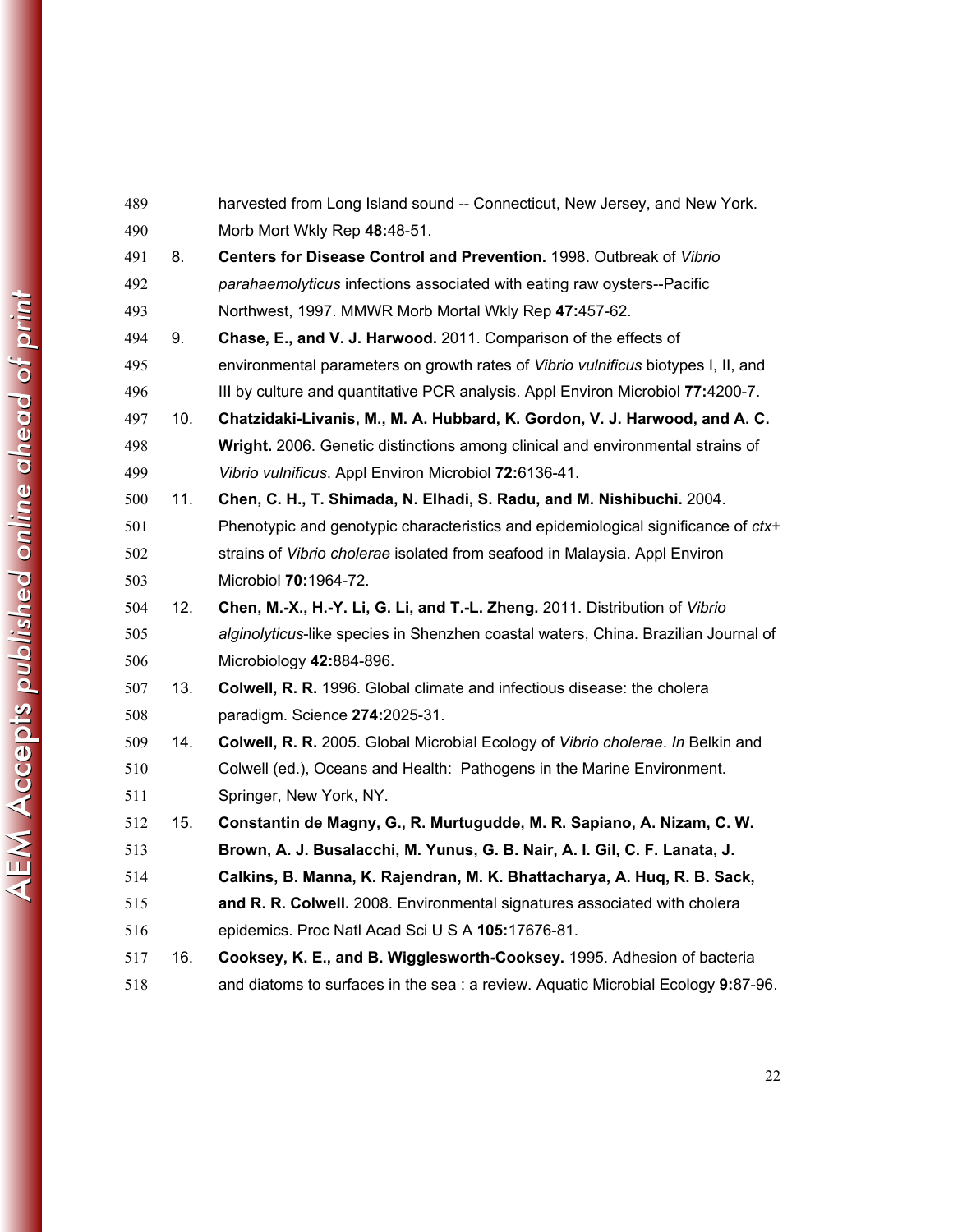| 519 | 17. | Depaola, A., J. L. Jones, K. E. Noe, R. H. Byars, and J. C. Bowers. 2009.         |
|-----|-----|-----------------------------------------------------------------------------------|
| 520 |     | Survey of postharvest-processed oysters in the United States for levels of Vibrio |
| 521 |     | vulnificus and Vibrio parahaemolyticus. J Food Prot 72:2110-3.                    |
| 522 | 18. | DePaola, A., J. A. Nordstrom, J. Bowers, J. G. Wells, and D. W. Cook. 2003.       |
| 523 |     | Seasonal abundance of total and pathogenic Vibrio parahaemolyticus in             |
| 524 |     | Alabama oysters. Appl. Environ. Microbiol. 69:1521-1526.                          |
| 525 | 19. | DePaola, A., J. Ulaszek, C. A. Kaysner, B. J. Tenge, J. L. Nordstrom, J.          |
| 526 |     | Wells, N. Puhr, and S. M. Gendel. 2003. Molecular, serological, and virulence     |
| 527 |     | characteristics of Vibrio parahaemolyticus isolated from environmental, food, and |
| 528 |     | clinical sources in North America and Asia. Appl Environ Microbiol 69:3999-4005.  |
| 529 | 20. | Deter, J., S. Lozach, A. Derrien, A. Véron, J. Chollet, and D. Hervio-Heath.      |
| 530 |     | 2010. Chlorophyll a might structure a community of potentially pathogenic         |
| 531 |     | culturable Vibrionaceae. Insights from a one-year study of water and mussels      |
| 532 |     | surveyed on the French Atlantic coast. Environmental Microbiology Reports         |
| 533 |     | 2:185-191.                                                                        |
| 534 | 21. | Dyble, J., P. Bienfang, E. Dusek, G. Hitchcock, F. Holland, E. Laws, J.           |
| 535 |     | Lerczak, D. J. McGillicuddy, Jr., P. Minnett, S. K. Moore, C. O'Kelly, H. Solo-   |
| 536 |     | Gabriele, and J. D. Wang. 2008. Environmental controls, oceanography and          |
| 537 |     | population dynamics of pathogens and harmful algal blooms: connecting sources     |
| 538 |     | to human exposure. Environ Health 7 Suppl 2:S5.                                   |
| 539 | 22. | Eiler, A., M. Johansson, and S. Bertilsson. 2006. Environmental influences on     |
| 540 |     | Vibrio populations in northern temperate and boreal coastal waters (Baltic and    |
| 541 |     | Skagerrak Seas). Appl Environ Microbiol 72:6004-11.                               |
| 542 | 23. | Gonzalez-Escalona, N., V. Cachicas, C. Acevedo, M. L. Rioseco, J. A.              |
| 543 |     | Vergara, F. Cabello, J. Romero, and R. T. Espejo. 2005. Vibrio                    |
| 544 |     | parahaemolyticus diarrhea, Chile, 1998 and 2004. Emerg Infect Dis 11:129-31.      |
| 545 | 24. | Grimes, D. J., C. N. Johnson, K. S. Dillon, A. R. Flowers, N. F. Noriea, 3rd,     |
| 546 |     | and T. Berutti. 2009. What genomic sequence information has revealed about        |
| 547 |     | Vibrio ecology in the ocean--a review. Microb Ecol 58:447-60.                     |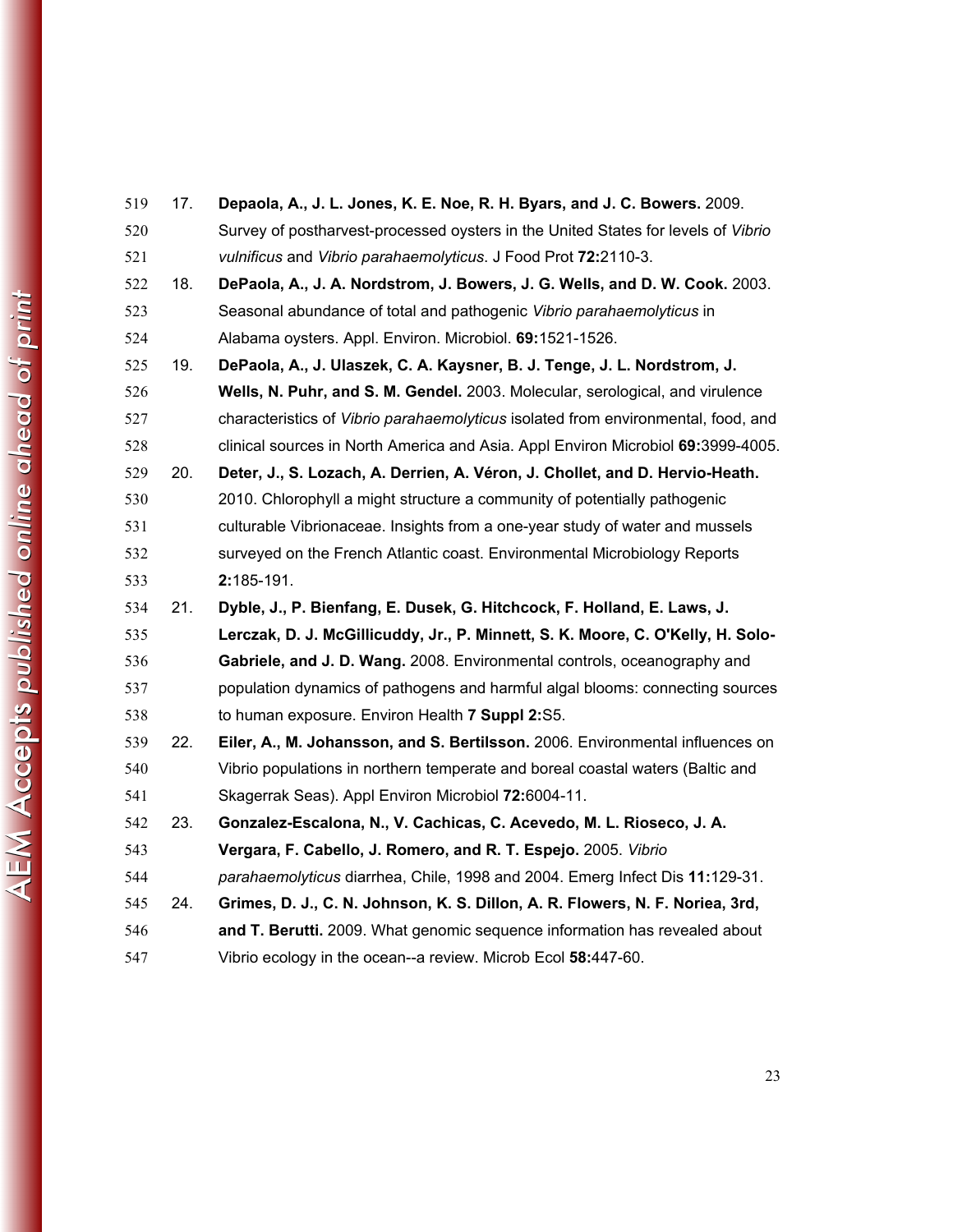25. **Gronewold, A. D., M. E. Borsuk, R. L. Wolpert, and K. H. Reckhow.** 2008. An assessment of fecal indicator bacteria-based water quality standards. Environ Sci Technol **42:**4676-82. 26. **Guerrant, R. L., B. A. Carneiro-Filho, and R. A. Dillingham.** 2003. Cholera, diarrhea, and oral rehydration therapy: triumph and indictment. Clin Infect Dis **37:**398-405. 27. **Gulig, P. A., K. L. Bourdage, and A. M. Starks.** 2005. Molecular Pathogenesis of *Vibrio vulnificus*. J Microbiol **43 Spec No:**118-31. 28. **Hox, J. J.** 2010. Multilevel analysis. Techniques and applications, 2 ed. Routledge, New York, NY. 29. **Huq, A., P. A. West, E. B. Small, M. I. Huq, and R. R. Colwell.** 1984. Influence of water temperature, salinity, and pH on survival and growth of toxigenic *Vibrio cholerae* serovar 01 associated with live copepods in laboratory microcosms. Appl Environ Microbiol **48:**420-4. 30. **Igbinosa, E., C. Obi, and A. Okoh.** 2011. Seasonal abundance and distribution of *Vibrio* species in the treated effluent of wastewater treatment facilities in suburban and urban communities of Eastern Cape Province, South Africa. The Journal of Microbiology **49:**224-232. 31. **Johnson, C. N., A. R. Flowers, N. F. Noriea, III, A. M. Zimmerman, J. C. Bowers, A. DePaola, and D. J. Grimes.** 2010. Relationships between environmental factors and pathogenic vibrios in the northern Gulf of Mexico. Appl. Environ. Microbiol. **76:**7076-7084. 32. **Johnson, C. N., A. R. Flowers, V. C. Young, N. Gonzalez-Escalona, A. DePaola, N. F. Noriea, 3rd, and D. J. Grimes.** 2009. Genetic relatedness among *tdh*+ and *trh*+ *Vibrio parahaemolyticus* cultured from Gulf of Mexico oysters (*Crassostrea virginica*) and surrounding water and sediment. Microb Ecol **57:**437-43. 33. **Julie, D., L. Solen, V. Antoine, C. Jaufrey, D. Annick, and H. H. Dominique.** 2010. Ecology of pathogenic and non-pathogenic *Vibrio parahaemolyticus* on the French Atlantic coast. Effects of temperature, salinity, turbidity and chlorophyll a. Environ Microbiol **12:**929-37.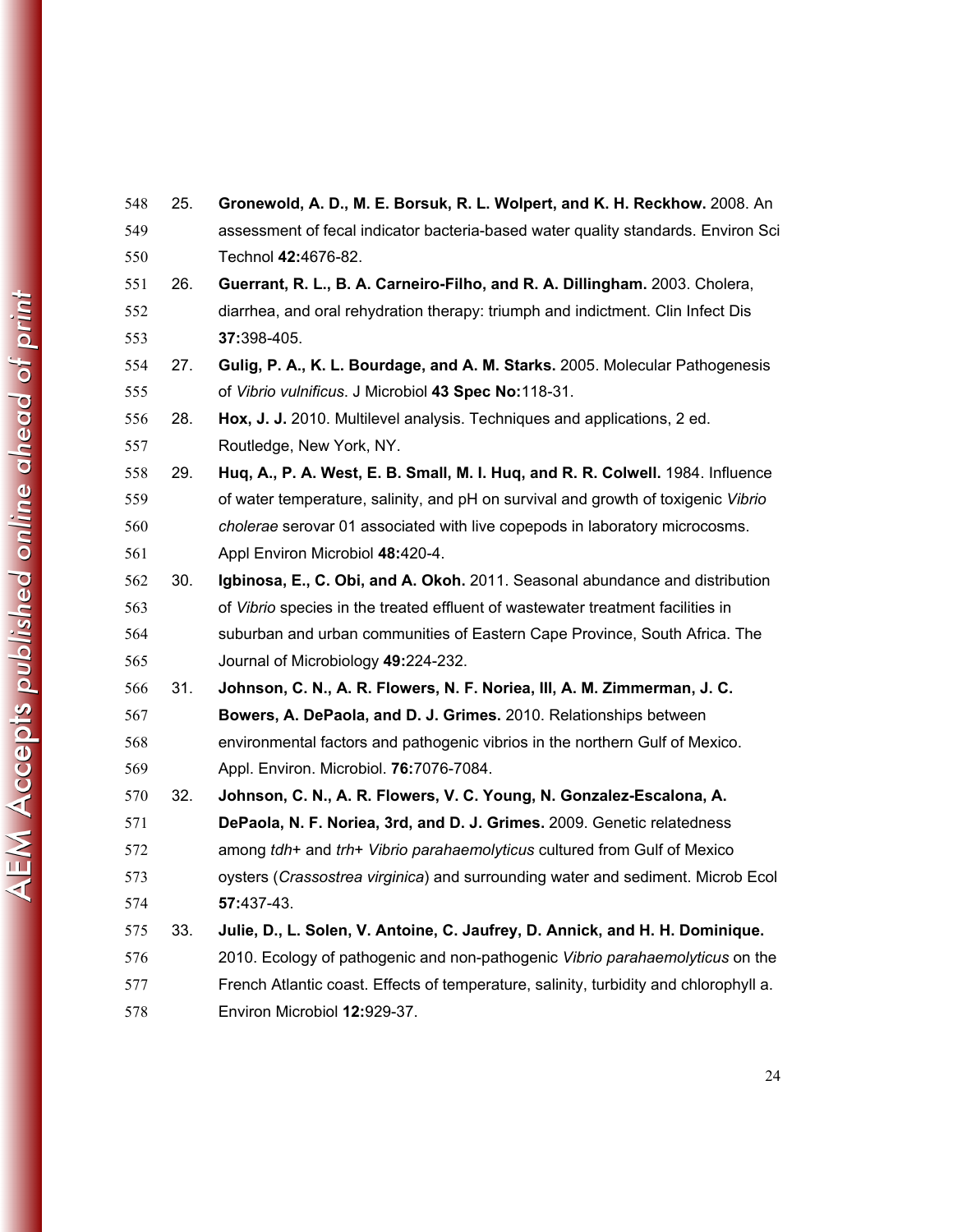| 579 | 34. | Kaysner, C. A., C. Abeyta, M. M. Wekell, A. DePaola, R. F. Stott, and J. M.        |
|-----|-----|------------------------------------------------------------------------------------|
| 580 |     | Leitch. 1987. Virulent strains of Vibrio vulnificus isolated from estuaries of the |
| 581 |     | United States West Coast. Applied and Environmental Microbiology 53:1349-          |
| 582 |     | 1351.                                                                              |
| 583 | 35. | Kelly, M. T. 1982. Effect of temperature and salinity on Vibrio (Beneckea)         |
| 584 |     | vulnificus occurrence in a Gulf Coast environment. Appl Environ Microbiol          |
| 585 |     | 44:820-4.                                                                          |
| 586 | 36. | Lee, R., and L. Murray. 2010. Components of microbiological monitoring             |
| 587 |     | programmes, p. 91-108. In G. Rees, K. Pond, J. Kay, J. Bartram, and J. Santo       |
| 588 |     | Domingo (ed.), Safe Management of Shellfish and Harvest Waters, London, UK.        |
| 589 | 37. | Lee, W., M. Lee, J. Kim, and S. Park. 2001. Foodborne illness outbreaks in         |
| 590 |     | Korea and Japan studied retrospectively. J Food Prot 64:899-902.                   |
| 591 | 38. | Letelier, R. M., R. R. Bidigare, D. V. Hebel, M. Ondrusek, C. D. Winn, and D.      |
| 592 |     | M. Karl. 1993. Temporal Variability of Phytoplankton Community Structure           |
| 593 |     | Based on Pigment Analysis. Limnology and Oceanography 38:1420-1437.                |
| 594 | 39. | Lobitz, B., L. Beck, A. Huq, B. Wood, G. Fuchs, A. S. Faruque, and R.              |
| 595 |     | <b>Colwell.</b> 2000. Climate and infectious disease: use of remote sensing for    |
| 596 |     | detection of Vibrio cholerae by indirect measurement. Proc Natl Acad Sci U S A     |
| 597 |     | 97:1438-43.                                                                        |
| 598 | 40. | Lunn, D. J., A. Thomas, N. Best, and D. J. Spiegelhalter. 2000. WinBUGS -- a       |
| 599 |     | Bayesian modelling framework: concepts, structure, and extensibility. Statistics   |
| 600 |     | and Computing 10:325-337.                                                          |
| 601 | 41. | Martinez-Urtaza, J., V. Blanco-Abad, A. Rodriguez-Castro, J. Ansede-               |
| 602 |     | Bermejo, A. Miranda, and M. X. Rodriguez-Alvarez. 2011. Ecological                 |
| 603 |     | determinants of the occurrence and dynamics of Vibrio parahaemolyticus in          |
| 604 |     | offshore areas. ISME J.                                                            |
| 605 | 42. | Martinez-Urtaza, J., J. C. Bowers, J. Trinanes, and A. DePaola. 2010. Climate      |
| 606 |     | anomalies and the increasing risk of Vibrio parahaemolyticus and Vibrio            |
| 607 |     | vulnificus illnesses. Food Research International 43:1780-1790.                    |
| 608 | 43. | Martinez-Urtaza, J., A. Lozano-Leon, J. Varela-Pet, J. Trinanes, Y. Pazos,         |
| 609 |     | and O. Garcia-Martin. 2008. Environmental determinants of the occurrence and       |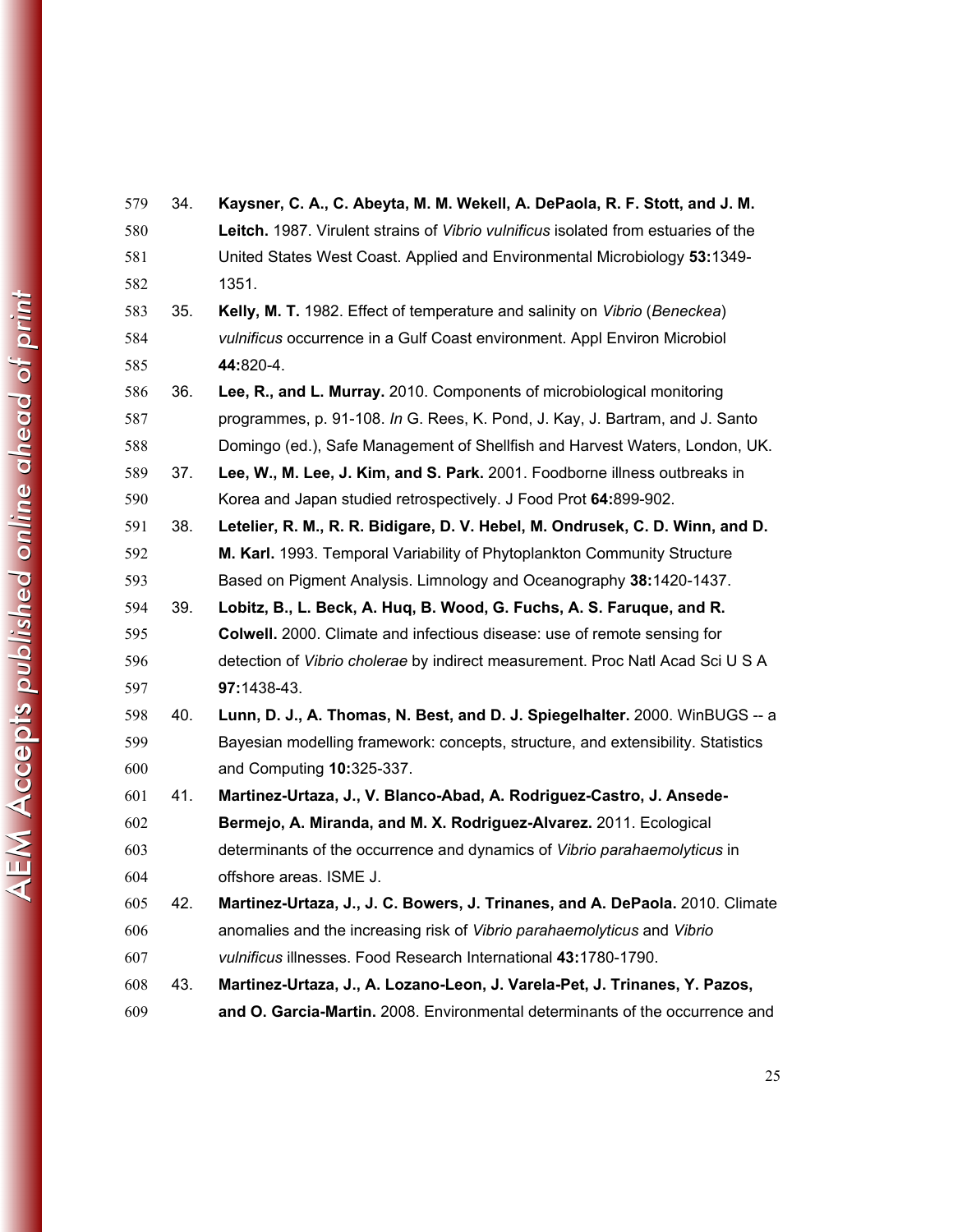| 610 |     | distribution of Vibrio parahaemolyticus in the rias of Galicia, Spain. Appl Environ |
|-----|-----|-------------------------------------------------------------------------------------|
| 611 |     | Microbiol 74:265-74.                                                                |
| 612 | 44. | McLaughlin, J. B., A. DePaola, C. A. Bopp, K. A. Martinek, N. P. Napolilli, C.      |
| 613 |     | G. Allison, S. L. Murray, E. C. Thompson, M. M. Bird, and J. P. Middaugh.           |
| 614 |     | 2005. Outbreak of Vibrio parahaemolyticus gastroenteritis associated with           |
| 615 |     | Alaskan oysters. N Engl J Med 353:1463-70.                                          |
| 616 | 45. | Morris, J. G., Jr., A. C. Wright, D. M. Roberts, P. K. Wood, L. M. Simpson,         |
| 617 |     | and J. D. Oliver. 1987. Identification of environmental Vibrio vulnificus isolates  |
| 618 |     | with a DNA probe for the cytotoxin-hemolysin gene. Appl Environ Microbiol           |
| 619 |     | $53:193-5.$                                                                         |
| 620 | 46. | Motes, M. L., A. DePaola, D. W. Cook, J. E. Veazey, J. C. Hunsucker, W. E.          |
| 621 |     | Garthright, R. J. Blodgett, and S. J. Chirtel. 1998. Influence of water             |
| 622 |     | temperature and salinity on Vibrio vulnificus in Northern Gulf and Atlantic Coast   |
| 623 |     | oysters (Crassostrea virginica). Appl Environ Microbiol 64:1459-65.                 |
| 624 | 47. | Nigro, O. D., A. Hou, G. Vithanage, R. S. Fujioka, and G. F. Steward. 2011.         |
| 625 |     | Temporal and spatial variability in culturable pathogenic Vibrio spp. in Lake       |
| 626 |     | Pontchartrain, Louisiana, following hurricanes Katrina and Rita. Appl Environ       |
| 627 |     | Microbiol 77:5384-93.                                                               |
| 628 | 48. | Nishibuchi, M., A. Fasano, R. G. Russell, and J. B. Kaper. 1992.                    |
| 629 |     | Enterotoxigenicity of Vibrio parahaemolyticus with and without genes encoding       |
| 630 |     | thermostable direct hemolysin. Infect Immun 60:3539-45.                             |
| 631 | 49. | Nordstrom, J. L., M. C. Vickery, G. M. Blackstone, S. L. Murray, and A.             |
| 632 |     | Depaola. 2007. Development of a multiplex real-time PCR assay with an internal      |
| 633 |     | amplification control for the detection of total and pathogenic Vibrio              |
| 634 |     | parahaemolyticus bacteria in oysters. Appl Environ Microbiol 73:5840-7.             |
| 635 | 50. | Noriea, N. F., 3rd, C. N. Johnson, K. J. Griffitt, and D. J. Grimes. 2010.          |
| 636 |     | Distribution of type III secretion systems in Vibrio parahaemolyticus from the      |
| 637 |     | northern Gulf of Mexico. J Appl Microbiol 109:953-62.                               |
| 638 | 51. | Ntzoufras, I. 2009. Bayesian Modeling Using WinBUGS. Wiley Series in                |
| 639 |     | Computational Statistics, Hoboken, USA.                                             |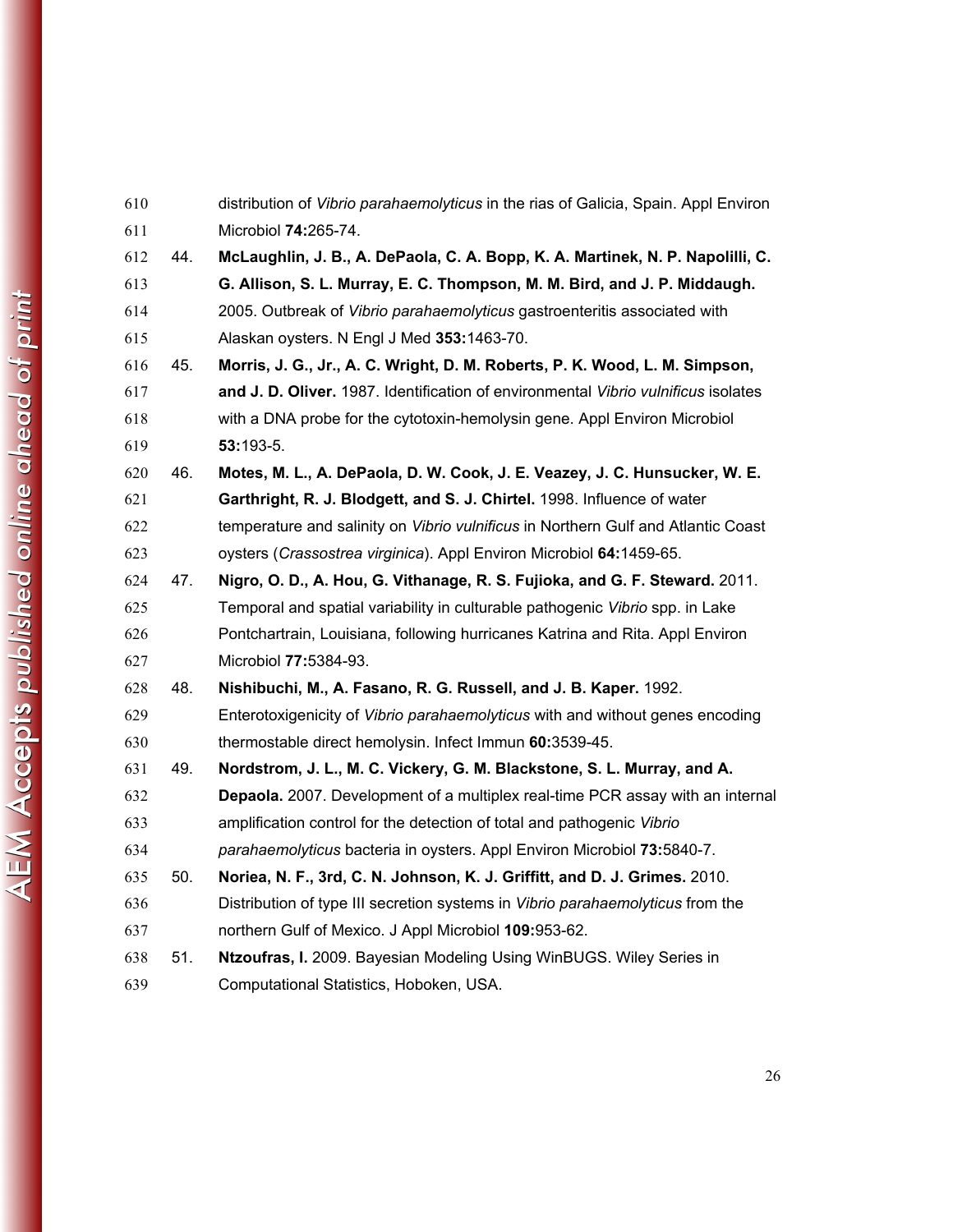| 640 | 52. | O'Neill, K. R., S. H. Jones, and D. J. Grimes. 1992. Seasonal incidence of       |
|-----|-----|----------------------------------------------------------------------------------|
| 641 |     | Vibrio vulnificus in the Great Bay estuary of New Hampshire and Maine. Appl      |
| 642 |     | Environ Microbiol 58:3257-62.                                                    |
| 643 | 53. | Oberbeckmann, S., A. Wichels, K. Wiltshire, and G. Gerdts. 2011.                 |
| 644 |     | Occurrence of Vibrio parahaemolyticus and Vibrio alginolyticus in the German     |
| 645 |     | Bight over a seasonal cycle. Antonie van Leeuwenhoek 100:291-307.                |
| 646 | 54. | Parveen, S., K. A. Hettiarachchi, J. C. Bowers, J. L. Jones, M. L. Tamplin, R.   |
| 647 |     | McKay, W. Beatty, K. Brohawn, L. V. Dasilva, and A. Depaola. 2008.               |
| 648 |     | Seasonal distribution of total and pathogenic Vibrio parahaemolyticus in         |
| 649 |     | Chesapeake Bay oysters and waters. Int J Food Microbiol 128:354-61.              |
| 650 | 55. | Phillips, A. M. B., A. DePaola, J. Bowers, S. Ladner, and D. J. Grimes. 2007.    |
| 651 |     | An evaluation of the use of remotely sensed parameters for prediction of         |
| 652 |     | incidence and risk associated with Vibrio parahaemolyticus in Gulf Coast oysters |
| 653 |     | (Crassostrea virginica) J Food Prot 70:879-884.                                  |
| 654 | 56. | Qadri, F., A. M. Svennerholm, A. S. Faruque, and R. B. Sack. 2005.               |
| 655 |     | Enterotoxigenic Escherichia coli in developing countries: epidemiology,          |
| 656 |     | microbiology, clinical features, treatment, and prevention. Clin Microbiol Rev   |
| 657 |     | 18:465-83.                                                                       |
| 658 | 57. | R Development Core Team. (2011). R: A language and environment for               |
| 659 |     | statistical computing. R Foundation for Statistical Computing, Vienna, Austria,  |
| 660 |     | ISBN 3-900051-07-0, <http: \\="" r-project.org="" www="">.</http:>               |
| 661 | 58. | Ramirez, G. D., G. W. Buck, A. K. Smith, K. V. Gordon, and J. B. Mott. 2009.     |
| 662 |     | Incidence of Vibrio vulnificus in estuarine waters of the south Texas Coastal    |
| 663 |     | Bend region. Journal of Applied Microbiology 107:2047-2053.                      |
| 664 | 59. | Rehnstam-Holm, A. S., A. Godhe, K. Harnstrom, P. Raghunath, V.                   |
| 665 |     | Saravanan, B. Collin, and I. Karunasagar. 2010. Association between              |
| 666 |     | phytoplankton and Vibrio spp. along the southwest coast of India: a mesocosm     |
| 667 |     | experiment. Aquatic Microbial Ecology 58:127-139.                                |
| 668 | 60. | Reyes-Velázquez, C., R. Castañeda-Chávez, C. Landeros-Sánchez, I.                |
| 669 |     | Galaviz-Villa, Lango-Reynoso, F., M. Minguez-Rodriguez, and I. Nikolskii-        |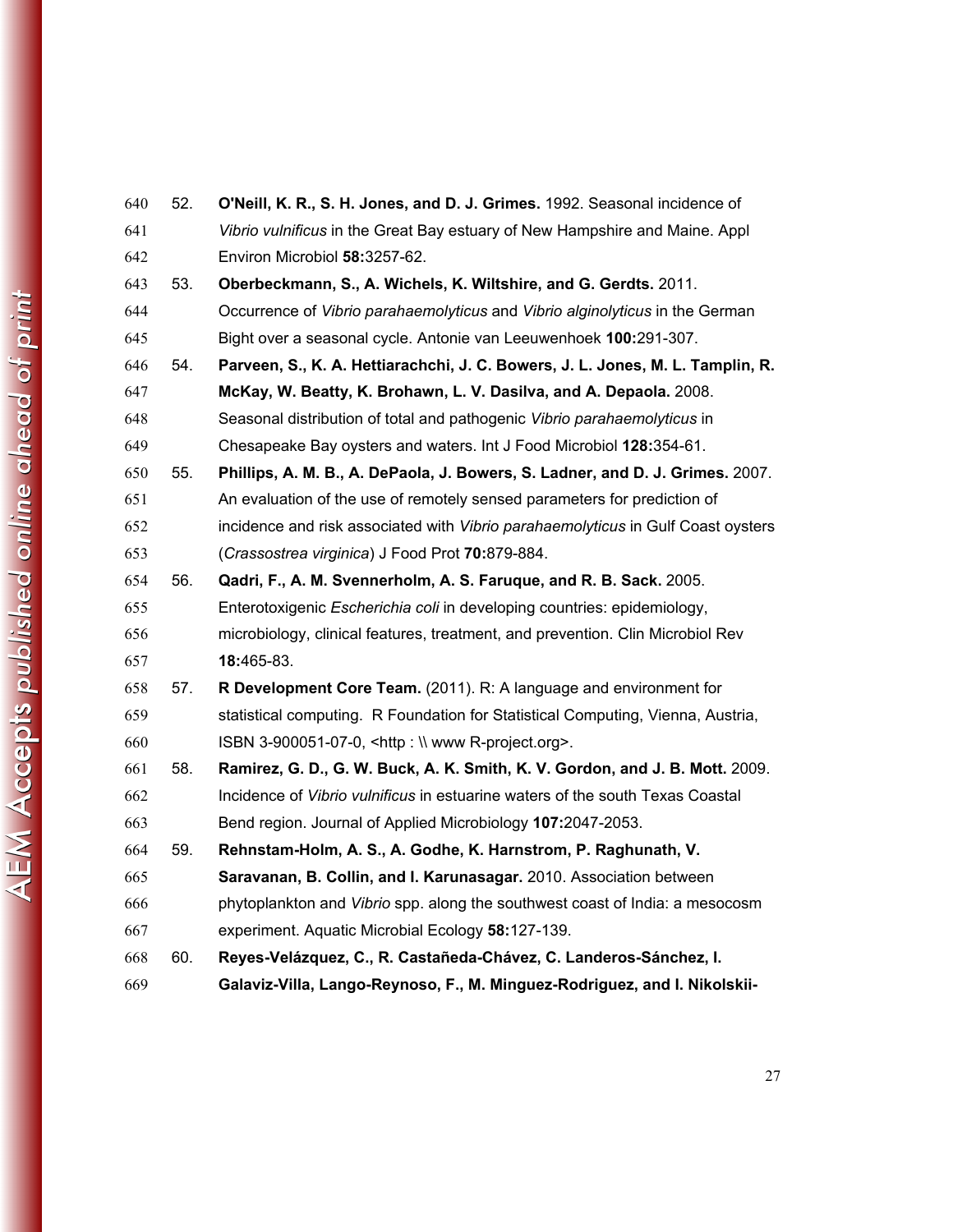| 670 |     | Gavrilov. 2010. Pathogenic vibrios in the oyster Crassostrea virginica in the    |
|-----|-----|----------------------------------------------------------------------------------|
| 671 |     | lagoon system of Mandinga, Veracruz, Mexico. Hidrobiologica 20:238-245.          |
| 672 | 61. | Riemann, L., and F. Azam. 2002. Widespread N-acetyl-D-glucosamine uptake         |
| 673 |     | among pelagic marine bacteria and its ecological implications. Appl Environ      |
| 674 |     | Microbiol 68:5554-62.                                                            |
| 675 | 62. | Rose, J. B., P. R. Epstein, E. K. Lipp, B. H. Sherman, S. M. Bernard, and J.     |
| 676 |     | A. Patz. 2001. Climate variability and change in the United States: potential    |
| 677 |     | impacts on water- and foodborne diseases caused by microbiologic agents.         |
| 678 |     | Environ Health Perspect 109 Suppl 2:211-21.                                      |
| 679 | 63. | Schets, F. M., H. H. van den Berg, S. A. Rutjes, and A. M. de Roda Husman.       |
| 680 |     | 2010. Pathogenic Vibrio species in dutch shellfish destined for direct human     |
| 681 |     | consumption. J Food Prot 73:734-8.                                               |
| 682 | 64. | Shirai, H., H. Ito, T. Hirayama, Y. Nakamoto, N. Nakabayashi, K. Kumagai, Y.     |
| 683 |     | Takeda, and M. Nishibuchi. 1990. Molecular epidemiologic evidence for            |
| 684 |     | association of thermostable direct hemolysin (TDH) and TDH-related hemolysin     |
| 685 |     | of Vibrio parahaemolyticus with gastroenteritis. Infect Immun 58:3568-73.        |
| 686 | 65. | Siddique, A. K., K. Zaman, K. Akram, P. Mutsuddy, A. Eusof, and R. B. Sack.      |
| 687 |     | 1994. Emergence of a new epidemic strain of Vibrio cholerae in Bangladesh. An    |
| 688 |     | epidemiological study. Trop Geogr Med 46:147-50.                                 |
| 689 | 66. | Singleton, F. L., R. W. Attwell, M. S. Jangi, and R. R. Colwell. 1982. Influence |
| 690 |     | of salinity and organic nutrient concentration on survival and growth of Vibrio  |
| 691 |     | cholerae in aquatic microcosms. Appl Environ Microbiol 43:1080-5.                |
| 692 | 67. | Snijders, T. A. B., and R. J. Bosker. 1999. Multilevel Analysis: An Introduction |
| 693 |     | to Basic and Advanced Multilevel Modeling. Sage Publications, London.            |
| 694 | 68. | Sobrinho, P. d. S. C., M. T. Destro, B. D. G. M. Franco, and M. Landgraf.        |
| 695 |     | 2010. Correlation between Environmental Factors and Prevalence of Vibrio         |
| 696 |     | parahaemolyticus in Oysters Harvested in the Southern Coastal Area of Sao        |
| 697 |     | Paulo State, Brazil. Applied and Environmental Microbiology 76:1290-1293.        |
| 698 | 69. | Soto, W., J. Gutierrez, M. Remmenga, and M. Nishiguchi. 2009. Salinity and       |
| 699 |     | temperature effects on physiological responses of Vibrio fischeri from diverse   |
| 700 |     | ecological niches. Microbial Ecology 57:140-150.                                 |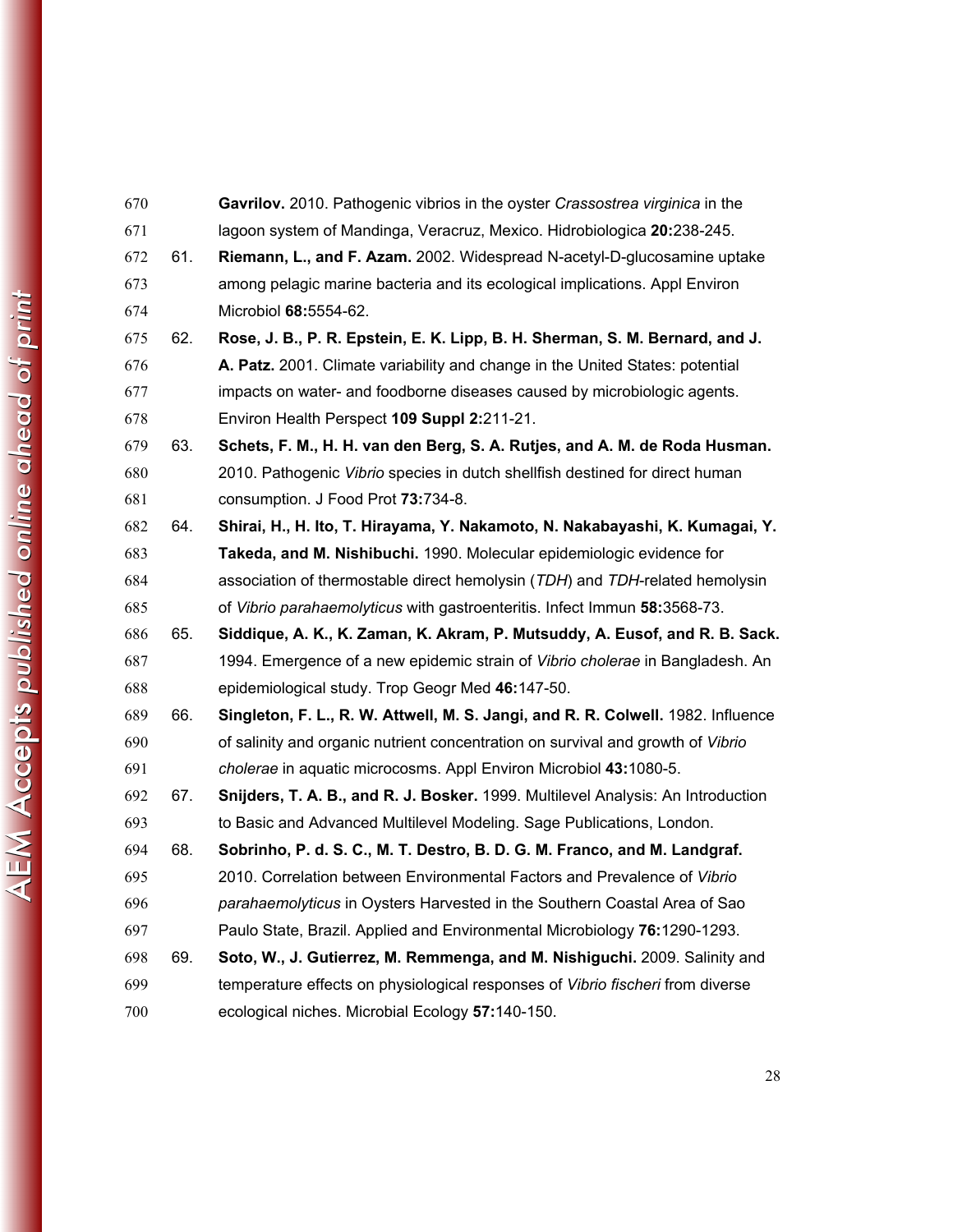| 701 | 70. | Stauder, M., L. Vezzulli, E. Pezzati, B. Repetto, and C. Pruzzo. 2010.            |
|-----|-----|-----------------------------------------------------------------------------------|
| 702 |     | Temperature affects Vibrio cholerae O1 EI Tor persistence in the aquatic          |
| 703 |     | environment via an enhanced expression of GbpA and MSHA adhesins.                 |
| 704 |     | Environmental Microbiology Reports 2:140-144.                                     |
| 705 | 71. | Sturtz, S., U. Ligges, and A. Gelman. 2005. R2WinBUGS: A Package for              |
| 706 |     | Running WinBUGS from R. Journal of Statistical Software 12:1-16.                  |
| 707 | 72. | Tamplin, M., G. E. Rodrick, N. J. Blake, and T. Cuba. 1982. Isolation and         |
| 708 |     | characterization of Vibrio vulnificus from two Florida estuaries. Appl Environ    |
| 709 |     | Microbiol 44:1466-70.                                                             |
| 710 | 73. | Thompson, J. R., M. A. Randa, L. A. Marcelino, A. Tomita-Mitchell, E. Lim,        |
| 711 |     | and M. F. Polz. 2004. Diversity and dynamics of a north atlantic coastal Vibrio   |
| 712 |     | community. Appl Environ Microbiol 70:4103-10.                                     |
| 713 | 74. | Turner, J. W., B. Good, D. Cole, and E. K. Lipp. 2009. Plankton composition       |
| 714 |     | and environmental factors contribute to Vibrio seasonality. ISME J 3:1082-92.     |
| 715 | 75. | Ufnar, D. F., J. A. Ufnar, T. W. White, D. M. Rebarchik, and R. D. Ellender.      |
| 716 |     | 2005. Environmental influences on fecal pollution in the Mississippi Sound. Trans |
| 717 |     | Gulf Coast Assoc Geol Soc 55:835-843.                                             |
| 718 | 76. | Valiela, I., M. Alber, and M. LaMontagne. 1991. Fecal coliform loadings and       |
| 719 |     | stocks in Buttermilk Bay, Massachusetts, USA, and management implications.        |
| 720 |     | Env. Management 15:659-674.                                                       |
| 721 | 77. | Vezzulli, L., I. Brettar, E. Pezzati, P. C. Reid, R. R. Colwell, M. G. Hofle, and |
| 722 |     | C. Pruzzo. 2011. Long-term effects of ocean warming on the prokaryotic            |
| 723 |     | community: evidence from the vibrios. ISME J 6:21-30.                             |
| 724 | 78. | Watkins, W. D., and V. J. Cabelli. 1985. Effect of fecal pollution on Vibrio      |
| 725 |     | parahaemolyticus densities in an estuarine environment. Appl Environ Microbiol    |
| 726 |     | 49:1307-13.                                                                       |
| 727 | 79. | Whitaker, W. B., M. A. Parent, L. M. Naughton, G. P. Richards, S. L.              |
| 728 |     | Blumerman, and E. F. Boyd. 2010. Modulation of Responses of Vibrio                |
| 729 |     | parahaemolyticus O3:K6 to pH and Temperature Stresses by Growth at Different      |
| 730 |     | Salt Concentrations. Applied and Environmental Microbiology 76:4720-4729.         |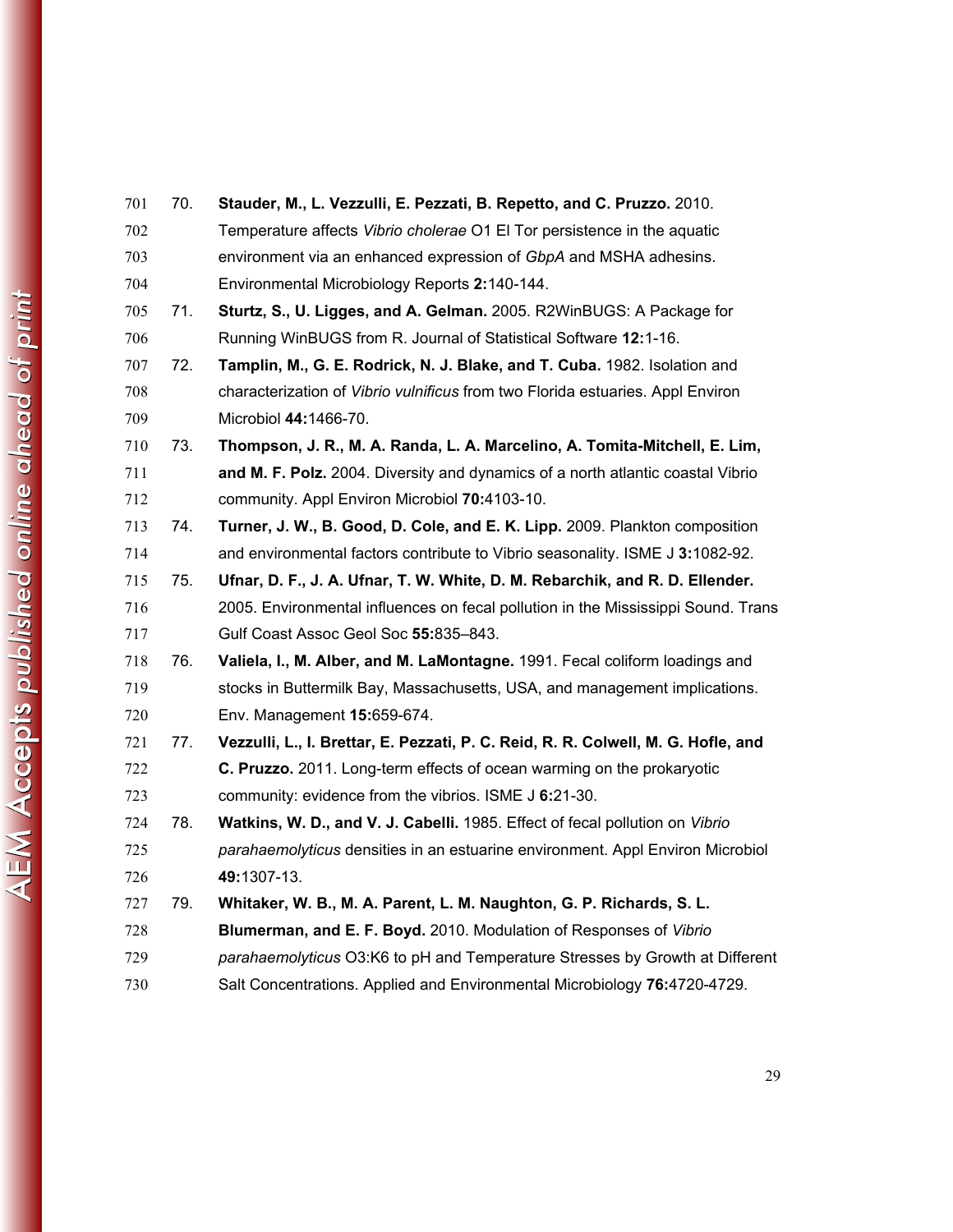| 731 | 80. | Wong, H. C., M. C. Chen, S. H. Liu, and D. P. Liu. 1999. Incidence of highly      |
|-----|-----|-----------------------------------------------------------------------------------|
| 732 |     | genetically diversified Vibrio parahaemolyticus in seafood imported from Asian    |
| 733 |     | countries. Int J Food Microbiol 52:181-8.                                         |
| 734 | 81. | Wright, A. C., G. A. Miceli, W. L. Landry, J. B. Christy, W. D. Watkins, and J.   |
| 735 |     | G. Morris, Jr. 1993. Rapid identification of Vibrio vulnificus on nonselective    |
| 736 |     | media with an alkaline phosphatase-labeled oligonucleotide probe. Appl Environ    |
| 737 |     | Microbiol 59:541-6.                                                               |
| 738 | 82. | Wright, A. C., J. G. Morris, Jr., D. R. Maneval, Jr., K. Richardson, and J. B.    |
| 739 |     | Kaper. 1985. Cloning of the cytotoxin-hemolysin gene of Vibrio vulnificus. Infect |
| 740 |     | Immun 50:922-4.                                                                   |
| 741 | 83. | Zimmerman, A. M., A. DePaola, J. C. Bowers, J. A. Krantz, J. L. Nordstrom,        |
| 742 |     | C. N. Johnson, and D. J. Grimes. 2007. Variability of total and pathogenic        |
| 743 |     | Vibrio parahaemolyticus densities in northern Gulf of Mexico water and oysters.   |
| 744 |     | Appl Environ Microbiol 73:7589-96.                                                |
| 745 |     |                                                                                   |

- 746
- 747 **Tables.**

| target.                                                                              |               |                                                                          |                     |  |  |
|--------------------------------------------------------------------------------------|---------------|--------------------------------------------------------------------------|---------------------|--|--|
| Gene                                                                                 | <b>Sample</b> | <b>PCR/MPN method</b>                                                    | <b>DP/CH method</b> |  |  |
|                                                                                      | water         | WA, $GC$ , $MD1$                                                         | GC, MD              |  |  |
| tlh                                                                                  | oyster        | WA, GC, MD                                                               | GC, MD              |  |  |
|                                                                                      | sediment      |                                                                          | WA, GC, MD          |  |  |
|                                                                                      | water         | WA, GC, MD                                                               |                     |  |  |
| tdh                                                                                  | oyster        | WA, GC, MD                                                               |                     |  |  |
|                                                                                      | sediment      |                                                                          | WA, GC, MD          |  |  |
| trh                                                                                  | water         | WA, GC, MD                                                               |                     |  |  |
|                                                                                      | oyster        | WA, GC, MD                                                               |                     |  |  |
|                                                                                      | sediment      |                                                                          | WA, GC, MD          |  |  |
| vvhA <sup>2</sup>                                                                    | water         |                                                                          | GC, MD              |  |  |
|                                                                                      | oyster        |                                                                          | GC, MD              |  |  |
|                                                                                      | sediment      |                                                                          | GC, MD              |  |  |
|                                                                                      |               | $\frac{1}{2}WA$ = Washington; GC = Gulf Coast; MD = Maryland; MPN = most |                     |  |  |
| probable number; $DP/CH =$ direct plating/colony hybridization; $2$ <i>vvhA</i> data |               |                                                                          |                     |  |  |
|                                                                                      |               | for all WA sample sources for WA were omitted.                           |                     |  |  |

Table 1. Pooled data as pooled for WA, GC, and MD according to gene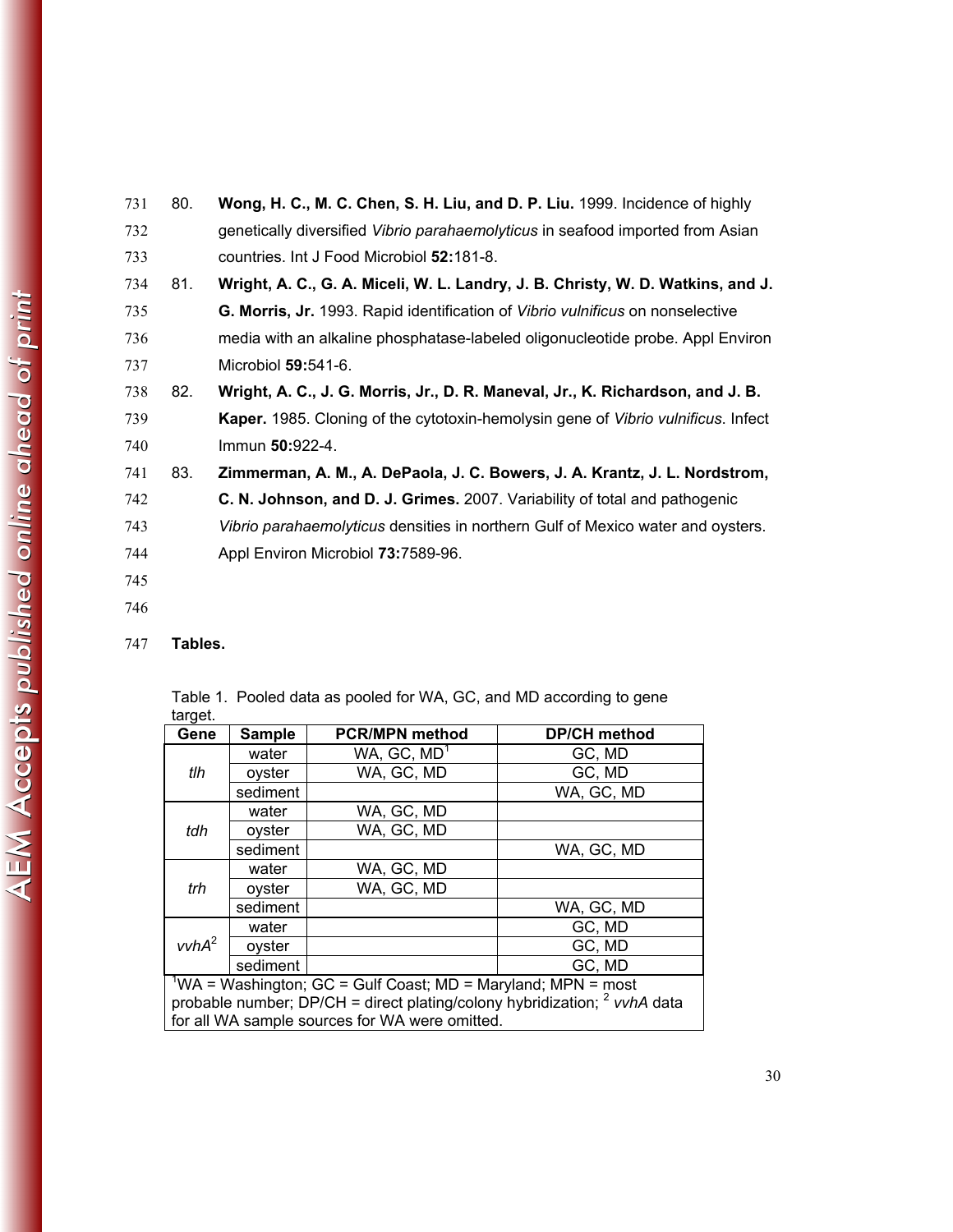|                                                                                                   |      | tlh        |      |           | vvhA       |           |                                      | tdh                   |      |                          | trh        |      |
|---------------------------------------------------------------------------------------------------|------|------------|------|-----------|------------|-----------|--------------------------------------|-----------------------|------|--------------------------|------------|------|
|                                                                                                   | wat  | <b>OVS</b> | sed  | wat       | <b>OVS</b> | sed       | wat                                  | ovs                   | sed  | wat                      | <b>OVS</b> | sed  |
| log                                                                                               |      |            |      |           |            |           |                                      |                       |      |                          |            |      |
| <b>DOC</b>                                                                                        |      | 1.88 13.1  | 0.96 | 1.56      |            |           | 2.05 4.36 <b>15.3</b> 4.17 5.05 7.77 |                       |      |                          | 5.89 12.4  |      |
| log                                                                                               |      |            |      |           |            |           |                                      |                       |      |                          |            |      |
| Chla                                                                                              | 1.98 | 0.63       | 5.01 | 1.29      |            | 2.55 1.38 | 12.1 6.31 <b>22.0</b>                |                       |      | 3.11                     | 12.9       | 9.80 |
| log                                                                                               |      |            |      |           |            |           |                                      |                       |      |                          |            |      |
| <b>SPM</b>                                                                                        |      | 15.6 5.99  | 7.40 | 2.38      |            | 2.80 3.80 |                                      | <b>22.9 28.9 1.91</b> |      | 8.64                     | 17.4 10.1  |      |
| <b>SalBoth</b>                                                                                    |      | 2.45 8.98  | 3.70 | 3.56      | 3.72 2.60  |           | 30.7                                 | 5.24                  | 4.17 | 5.78                     | 4.72       | 4.79 |
| SST                                                                                               | 11.0 | 18.0       |      | 34.3 11.5 |            | 27.6 9.00 | 4.65                                 |                       |      | 3.65 11.2 14.2 7.72 7.05 |            |      |
| Relative importance of environmental parameters based on pseudo-R <sup>2</sup> statistics derived |      |            |      |           |            |           |                                      |                       |      |                          |            |      |
|                                                                                                   |      |            |      |           |            |           |                                      |                       |      |                          |            |      |

Table 2. Relative importance of environmental parameters for all sampling locations combined.

from GLMM analysis. SalBoth = both salinity and quadratic salinity combined; bold = *P* < 0.05.

749 750

| Table 3. Summary statistics for V. parahaemolyticus and V. vulnificus                                                                        |                                                                      |                             |      |  |  |  |  |  |
|----------------------------------------------------------------------------------------------------------------------------------------------|----------------------------------------------------------------------|-----------------------------|------|--|--|--|--|--|
|                                                                                                                                              | densities<br>Range in CFU/mL or CFU/g                                |                             |      |  |  |  |  |  |
|                                                                                                                                              | for respective DP/CH probe<br>Probe<br>DP/CH Detects (%)<br>(Median) |                             |      |  |  |  |  |  |
|                                                                                                                                              | vvh                                                                  | $<1 - 250(6.0)$             | 79.2 |  |  |  |  |  |
| Water                                                                                                                                        | tlh                                                                  | $<$ 1 - 204 (1.5)           | 69.5 |  |  |  |  |  |
|                                                                                                                                              | tdh                                                                  | $<$ 1 - 66 ( $<$ 1)         | 18.1 |  |  |  |  |  |
|                                                                                                                                              | trh                                                                  | $<$ 1 - 39 ( $<$ 1)<br>19.7 |      |  |  |  |  |  |
|                                                                                                                                              | vvh                                                                  | $<$ 10 - >2.5E4 (673.9)     | 86.3 |  |  |  |  |  |
| Oysters                                                                                                                                      | tlh                                                                  | $<$ 10 - 2.2E4 (186)        | 81.5 |  |  |  |  |  |
|                                                                                                                                              | tdh                                                                  | $<$ 10 - 241 ( $<$ 10)      | 24.8 |  |  |  |  |  |
|                                                                                                                                              | trh                                                                  | $<$ 10 - 982 ( $<$ 10)      | 34.9 |  |  |  |  |  |
|                                                                                                                                              | vvh                                                                  | $~100 - 8.3E4(525)$         | 61   |  |  |  |  |  |
| Sediment                                                                                                                                     | tlh                                                                  | $<$ 20 - $>$ 8.3E4 (715)    | 89.7 |  |  |  |  |  |
|                                                                                                                                              | tdh                                                                  | $<$ 20 - 2.4E3 (25)         | 61.3 |  |  |  |  |  |
|                                                                                                                                              | trh                                                                  | $<$ 20 - 3.5E3 (50)         | 64.2 |  |  |  |  |  |
| tlh, thermolabile hemolysin; tdh, thermostable direct hemolysin; trh, tdh-<br>related hemolysin; vvh, V. vulnificus hemolysin; DP/CH, direct |                                                                      |                             |      |  |  |  |  |  |
| plating/colony hybridization. CFU/mL and CFU/g data are from DP/CH.                                                                          |                                                                      |                             |      |  |  |  |  |  |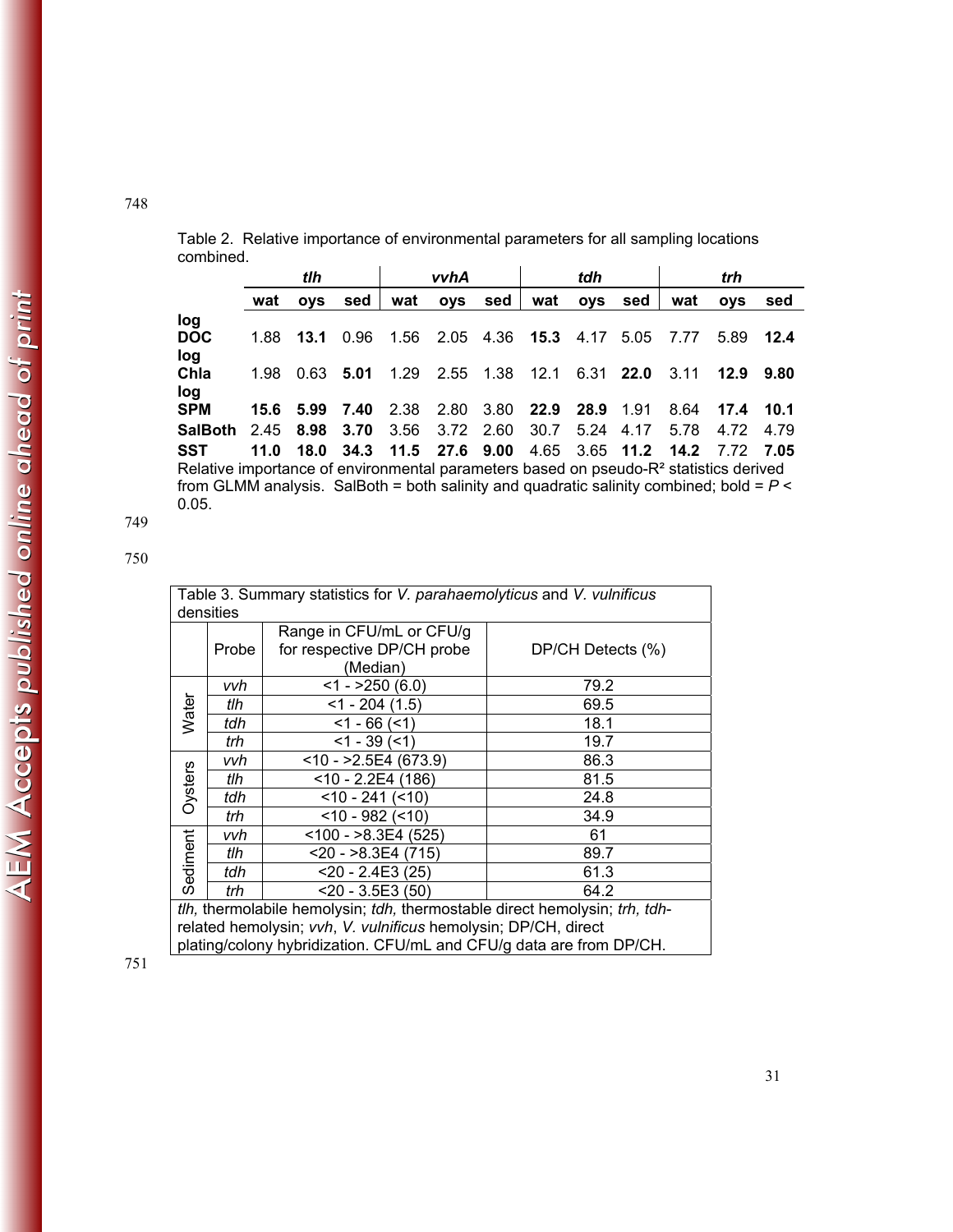

Fi gure 1.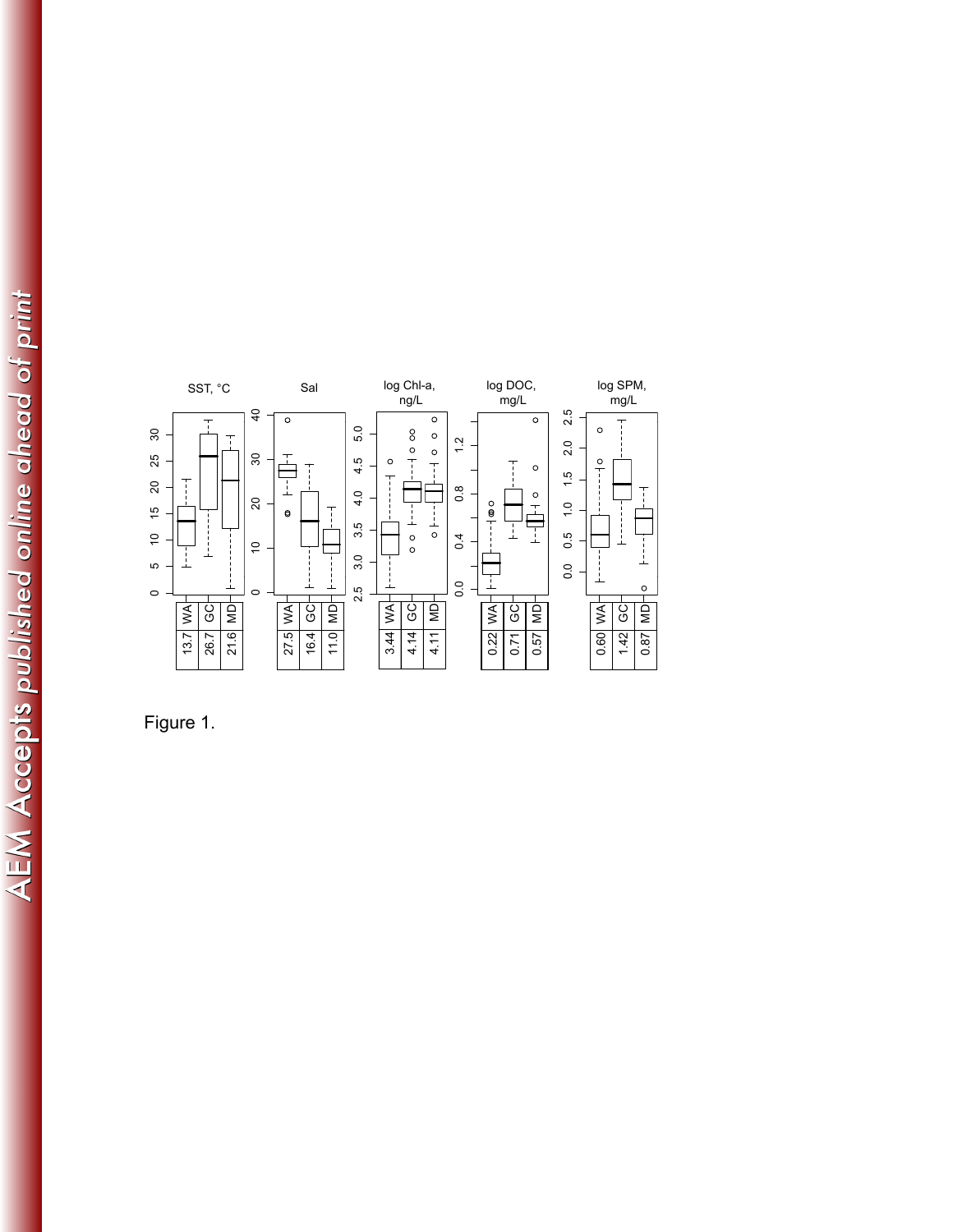| 1 | Figure 1. Box plots of sea surface temperature (SST), salinity (Sal), chlorophyll-a    |
|---|----------------------------------------------------------------------------------------|
| 2 | (Chl-a), dissolved organic carbon (DOC), and SPM (suspended particulate                |
| 3 | matter) in Washington (WA), Mississippi + Louisiana (Gulf Coast, GC), and              |
| 4 | Maryland (MD). Box plots summarize distribution by indication of the maximum,          |
| 5 | 75th percentile, median, 25th percentile, and minimum values. Additional circles       |
| 6 | indicate outlier values identified by the statistical package R. Points more than      |
| 7 | 1.5 times the interquartile range above the third quartile or below the first quartile |
| 8 | were plotted individually as outliers. Median values are indicated below the           |
| 9 | graphs.                                                                                |
|   |                                                                                        |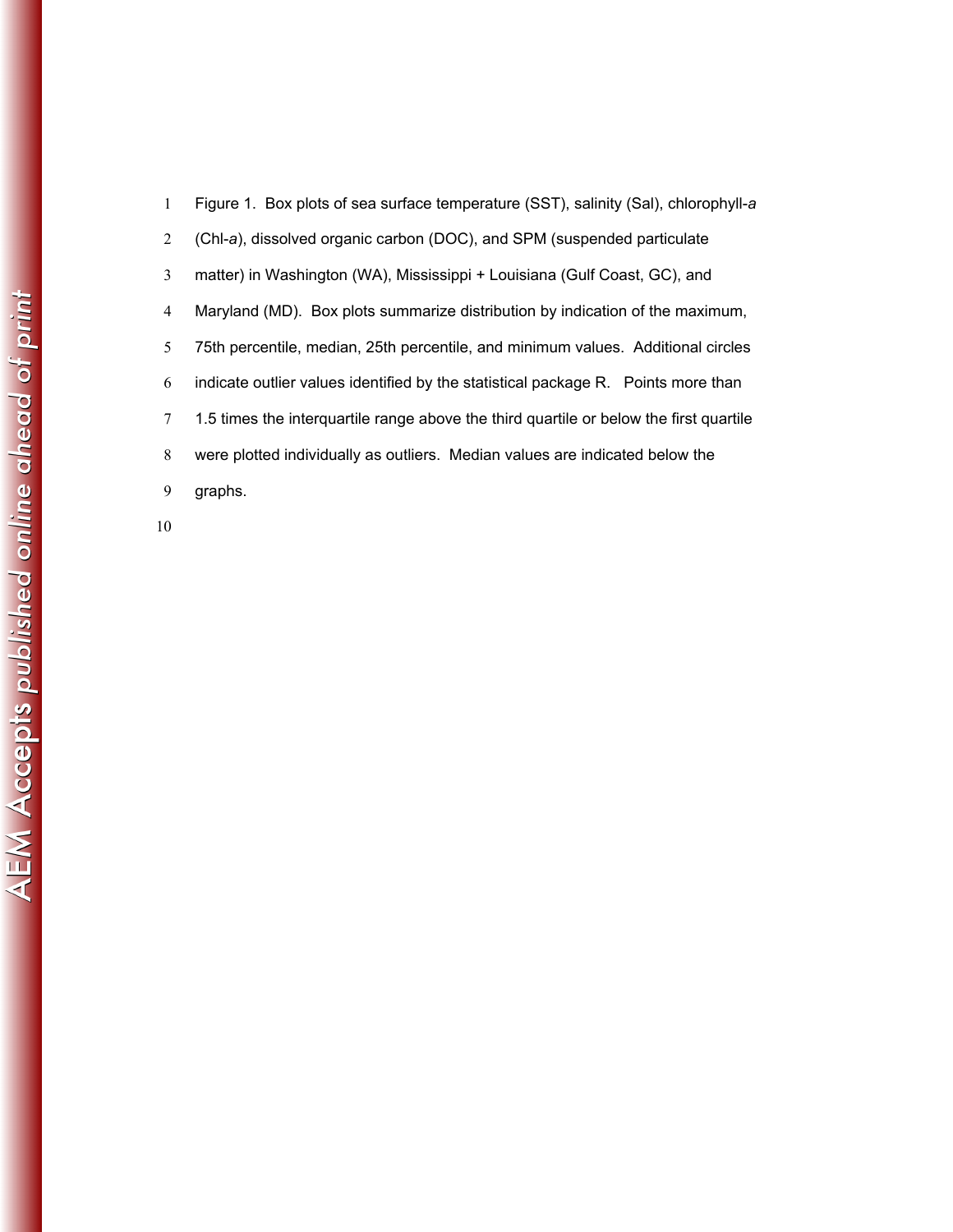

Figure 2.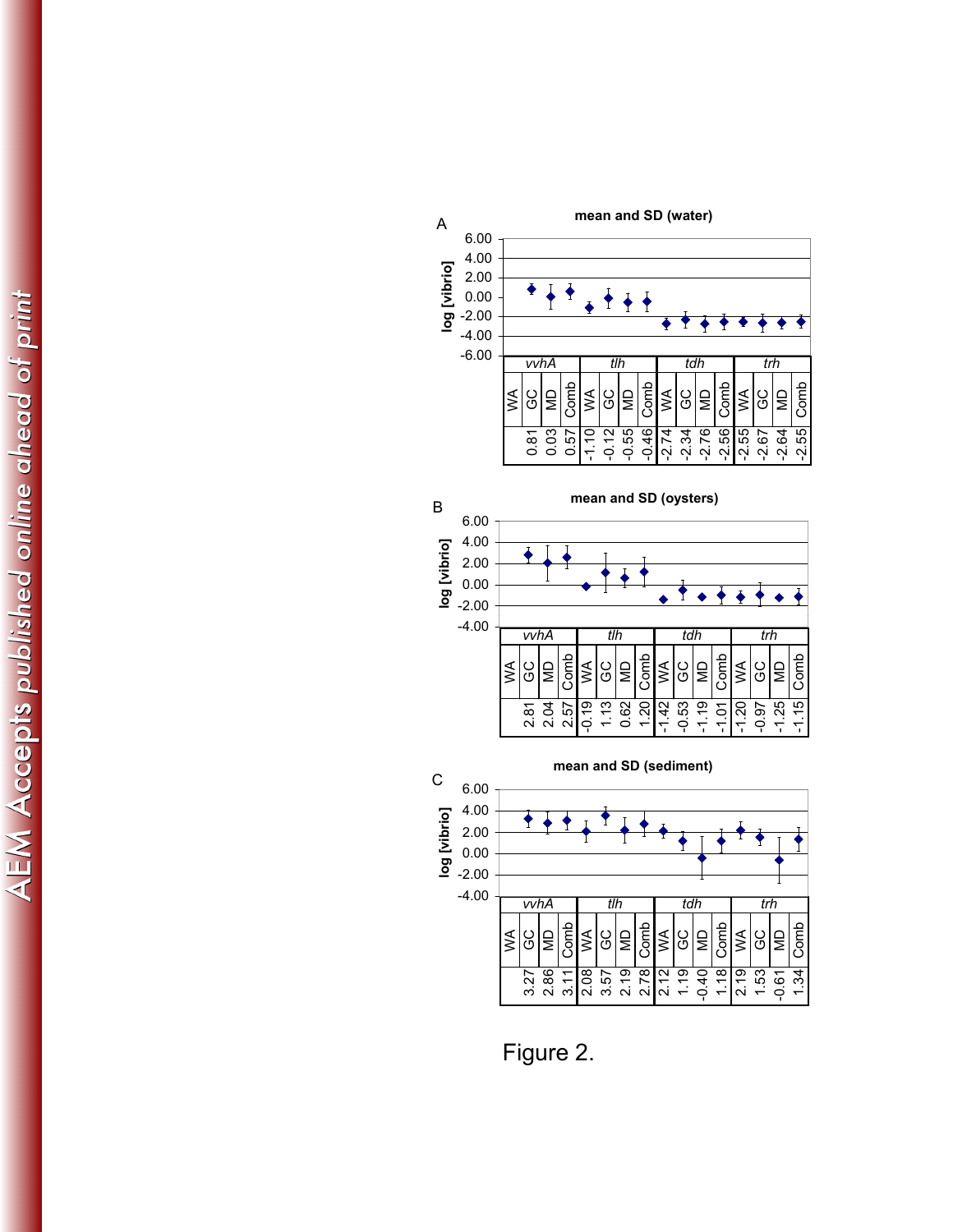| $\mathbf{1}$   | Figure 2. Model-based estimates of mean and standard deviation (SD) of log         |
|----------------|------------------------------------------------------------------------------------|
| 2              | abundance by location and gene target. Estimates of mean and SD of log             |
| 3              | CFUs/mL (water) and log CFUs/g (oysters and sediment) are based on                 |
| $\overline{4}$ | measurements from DP/CH (all <i>vvhA</i> and sediment data points), from real-time |
| 5              | PCR/MPN (tdh and trh in all water/oyster, and tlh in WA water/oyster), or from     |
| 6              | both (tlh in GC water/oyster and MD water/oyster). Means are presented with        |
| 7              | standard deviation of the distributions and not standard error of means.           |
| 8              |                                                                                    |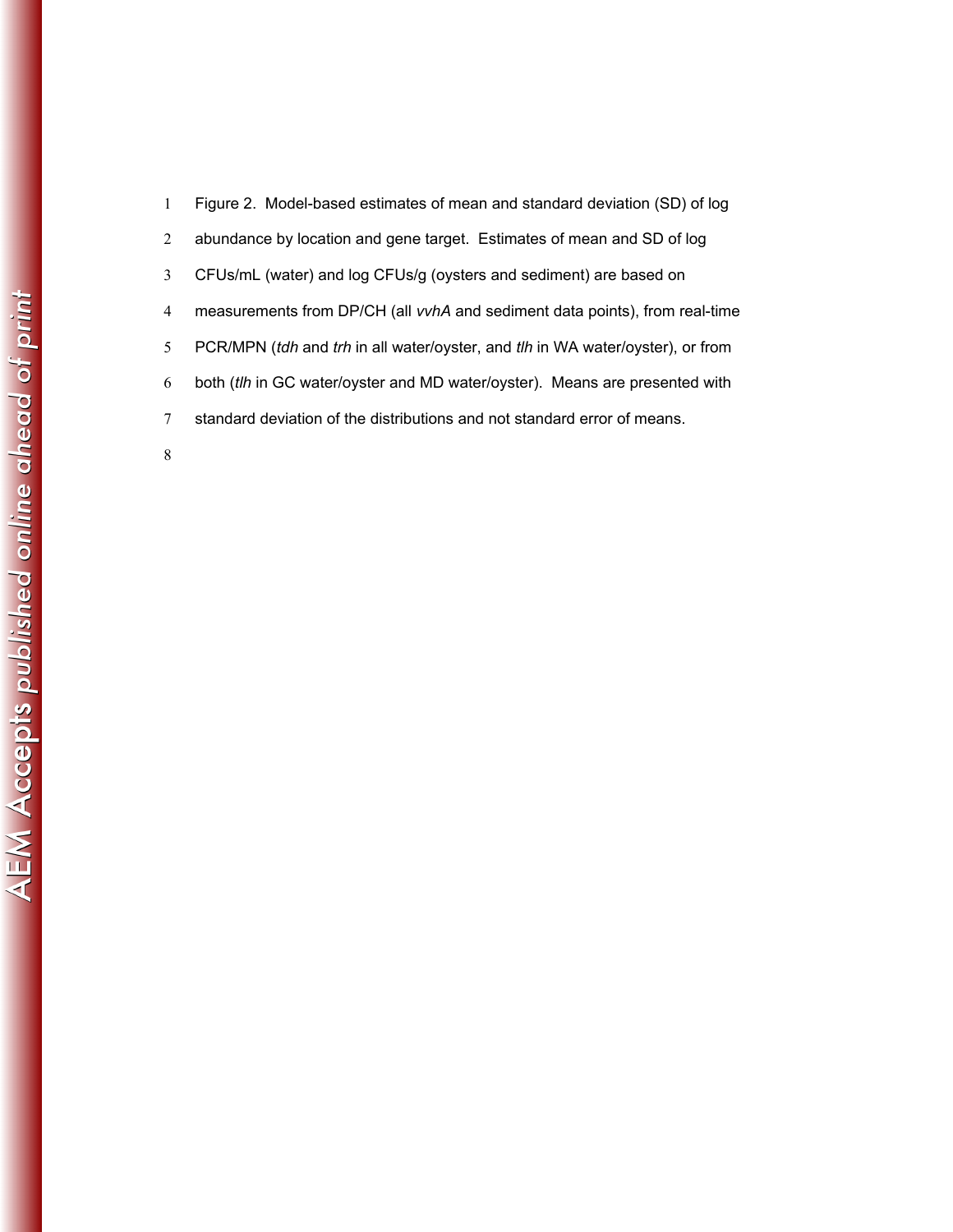

Figure 3A. The *tlh:vvhA* densities for water samples.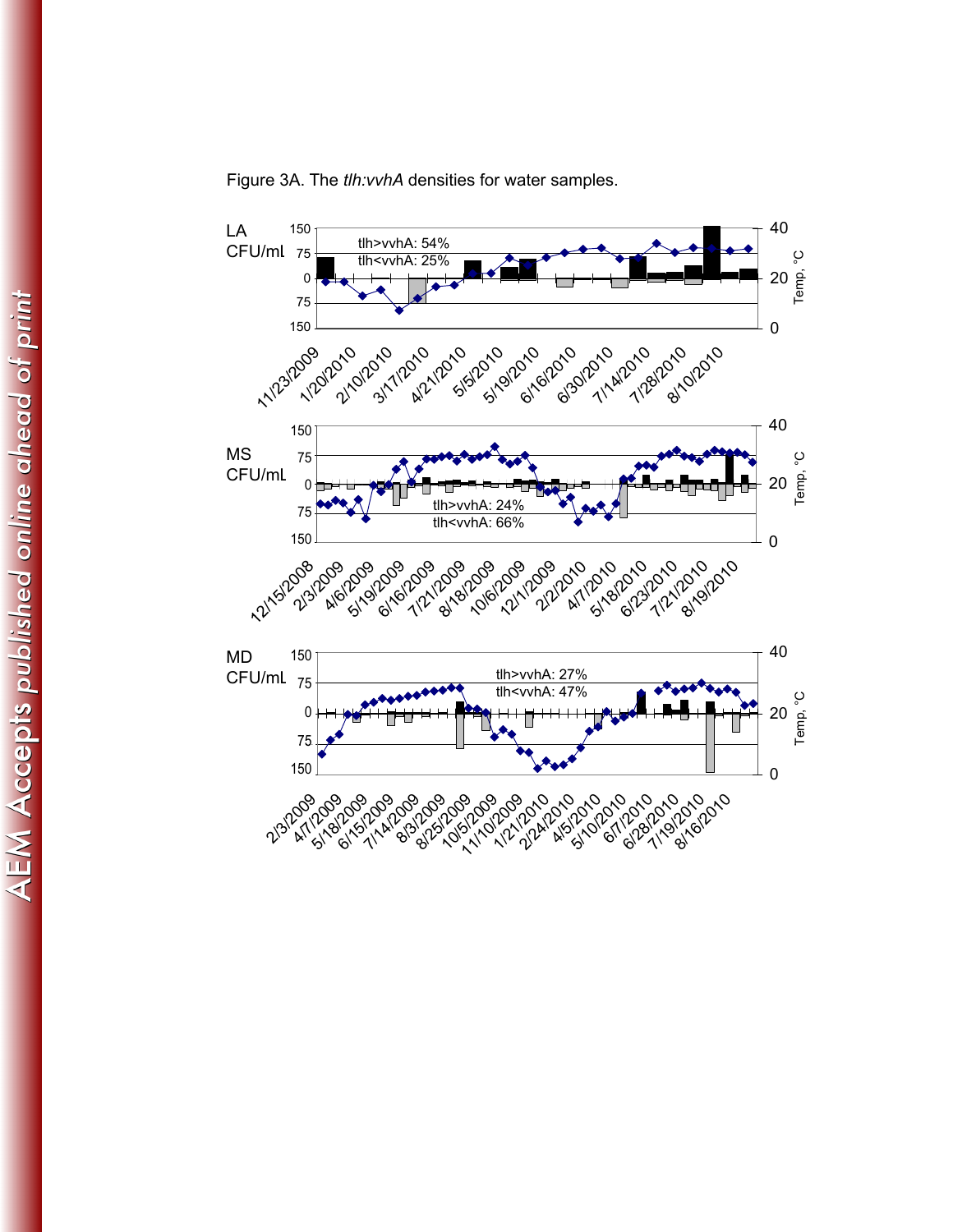

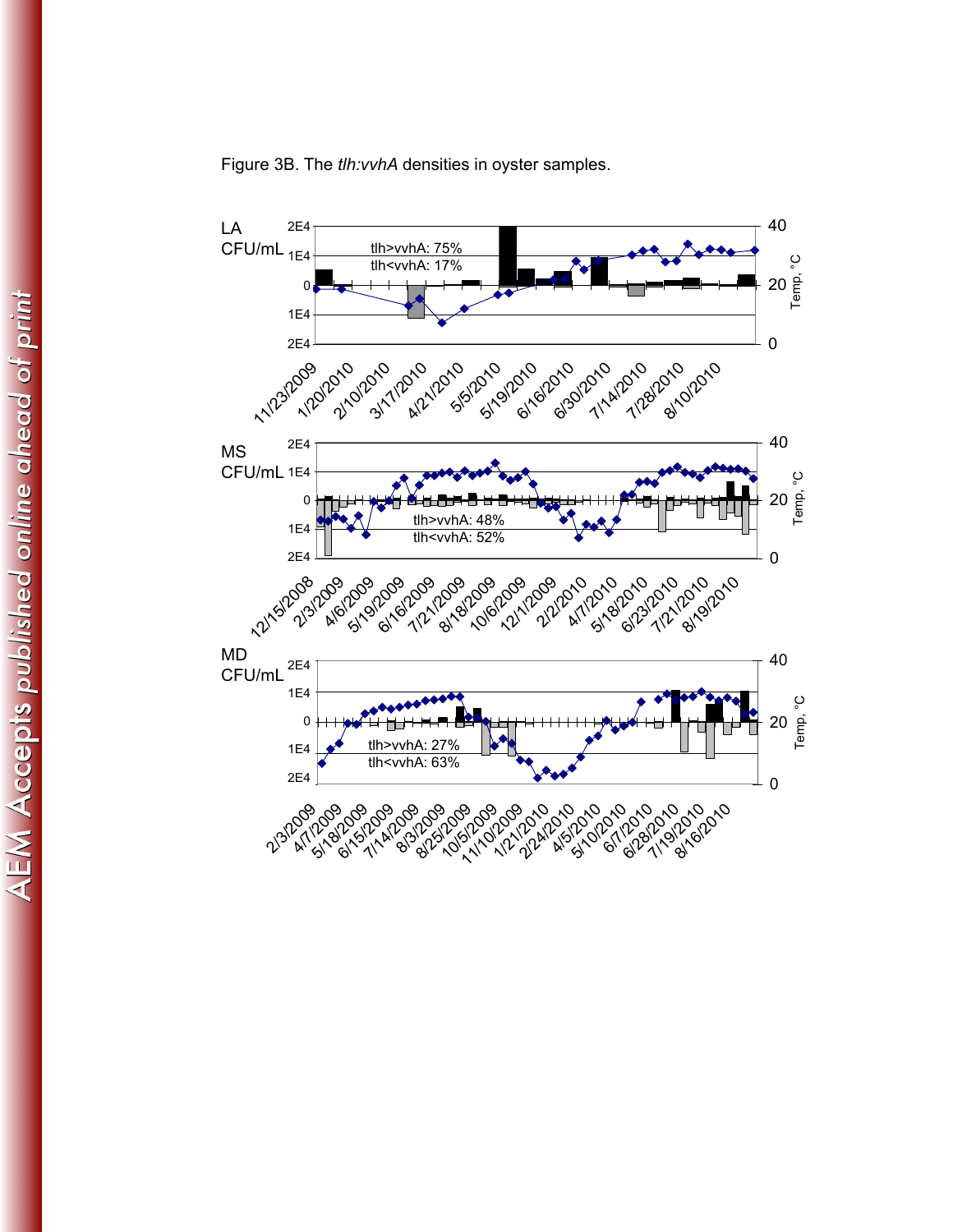